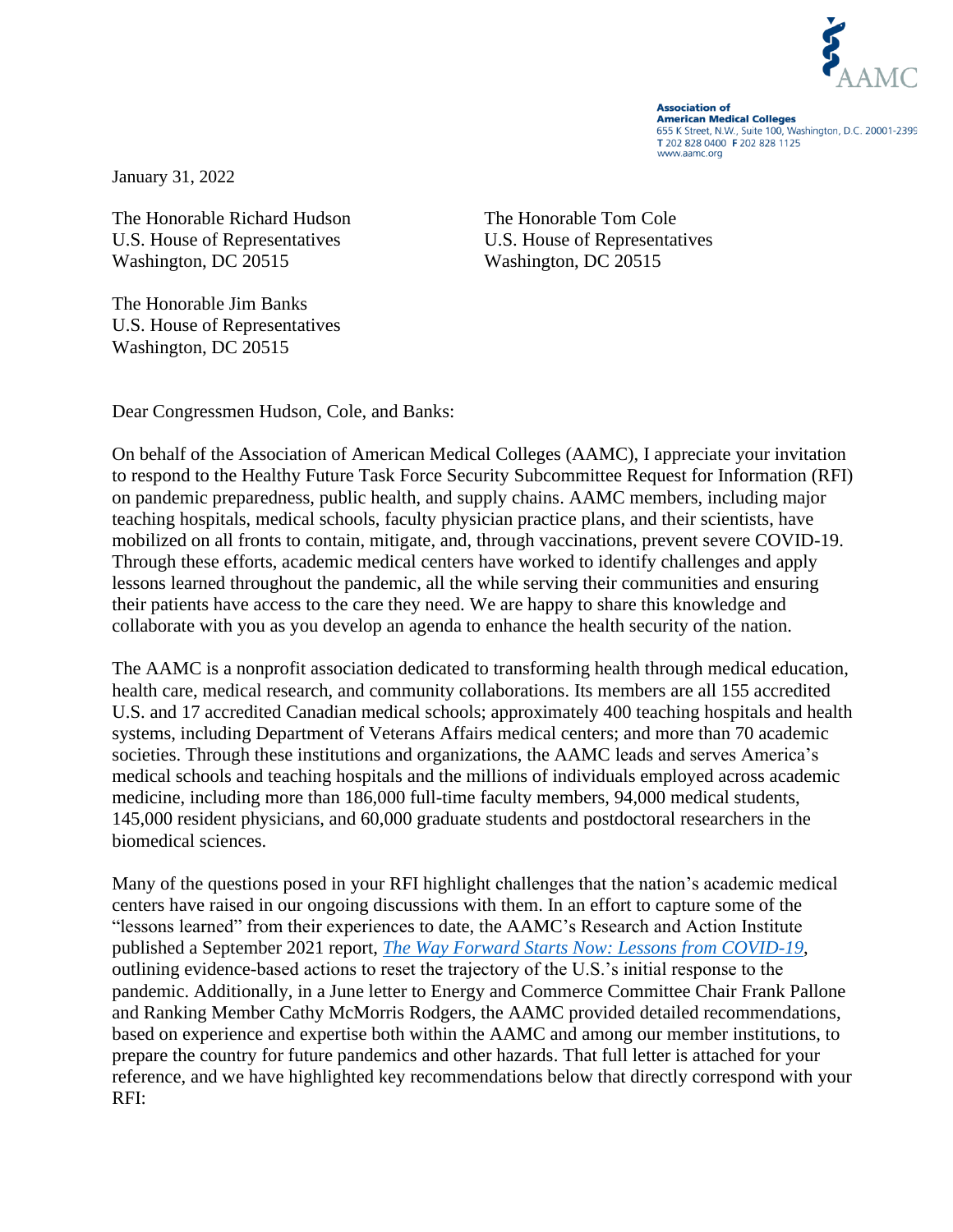Congressmen Hudson, Cole, and Banks January 31, 2022 Page 2

## **PANDEMIC PREPAREDNESS**

AAMC-member teaching hospitals and medical schools, and their faculty physicians, researchers, and other health professionals, continue to experience firsthand the unprecedented challenges that the pandemic is imposing on patients, communities, health care providers, and the public health and health care system itself as they continue to respond to and attempt to recover from the impacts of the public health emergency (PHE). Having been involved in nearly every dimension of the nation's respond to the COVID-19 pandemic, the AAMC and academic medicine have a unique perspective and substantial expertise to provide to ensure that the nation is adequately prepared for the next pandemic. In addition to addressing the public health infrastructure needs outlined in the next section, we recommend that any legislative initiatives:

- **Support clinical preparedness** including by equipping academic medical centers to build flexible surge capacity; expanding existing networks to address special pathogens and disaster response; establishing a network of centers with specialized expertise in pandemic preparedness; expanding broadband access and telehealth; prioritizing mental health parity; and supporting infrastructure to build physical hospital resilience against pandemics, climate events, and other disasters [read more on page 9].
- **Ensure ample workforce to mount a nimble and effective response to public health crises** by increasing federal support for physician training; considering challenges related to workforce staffing in emergencies; investing in health professions students and education infrastructure; and promoting health professionals' health and well-being [read more on page 26].
- **Prioritize equity** by applying a health equity framework to all elements of pandemic planning, including support for planning grants to address social determinants of health; promoting meaningful community engagement and considering unique needs of certain populations; and making it easier to reach communities where they are through support for mobile units and other community-based solutions [read more on page 20].
- **Consider other key structural and programmatic priorities** to augment the Infectious Disease Rapid Response Reserve Fund and the Public Health Emergency Fund by ensuring sustained funding for core needs and emergency investments as needed; exempting key HHS agencies from discretionary spending limits; and streamlining processes for administrative flexibilities in a PHE [read more on page 29].

## **PUBLIC HEALTH**

Public health infrastructure has been chronically underfunded at the local, state, and national levels, including the Centers for Disease Control and Prevention (CDC). To prepare not only for the next pandemic or crisis, but also to improve people's daily quality of life, it is critical that our public health infrastructure be reliable and resilient. The AAMC recommends that Congress bolster public health infrastructure and maximize the ability of public health and academic medicine to leverage each other's strengths more consistently. While some reforms have the potential to improve efficiencies, we urge that any such efforts should take a deliberate approach, meaningfully engage stakeholder input throughout, and actively avoid undermining or destabilizing public health agencies, particularly as the current pandemic persists. We recommend that future legislation: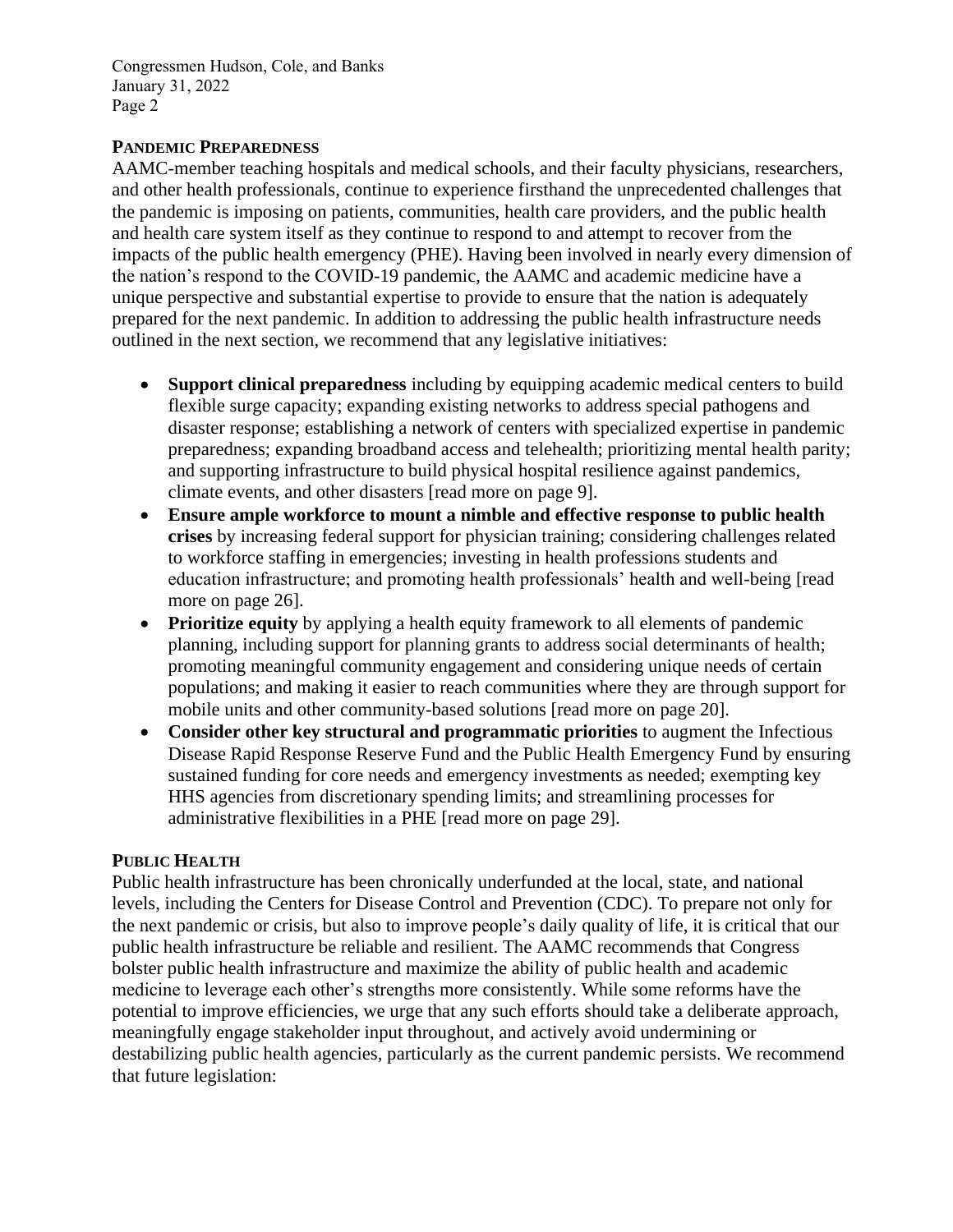Congressmen Hudson, Cole, and Banks January 31, 2022 Page 3

- **Reinvest in public health infrastructure and strengthen opportunities for coordination between academic medicine and public health** including by investing in rebuilding and maintaining core public health infrastructure; strengthening and enhancing investment in existing public health and health care preparedness programs; strengthening the relationship between health departments and academic medical centers; bolstering the nation's genomic sequencing infrastructure for surveillance; and recognizing the critical role of federal coordination in pandemics, with academic medicine input [read more on page 5].
- **Invest in data modernization** by providing reliable funding to modernize and maintain data systems at public health departments and the digital architecture of health care facilities nationwide; identifying essential data elements in advance and establishing a framework for enhancing as needed; promoting a commitment to transparency and trustworthiness; and collecting sociodemographic, social needs, and social determinants data to promote equity [read more on page 17].
- **Advance and facilitate medical research and innovation** including by maintaining a robust commitment to medical research supported by the National Institutes of Health (NIH); establishing clear rules and procedures for engagement of labs in testing for pathogens during a public health emergency; supporting multisector publicprivate/academic research partnerships to accelerate new medical countermeasures; making telehealth flexibilities permanent to support clinical trials, in addition to clinical care; and creating the structure to rapidly address complex bioethical issues. A healthy research enterprise equips public health officials with knowledge and tools to respond to threats, and a robust public health foundation enables officials to deliver the outcomes of research to the population widely. As such, support for medical research is a critical complement to  $$ and, importantly, not a substitute for – sustained investment in the public health infrastructure [read more on page 23].

# **SUPPLY CHAINS**

Sustained, robust annual funding growth in medical research and research infrastrucInterruptions in the global supply chain and an under-resourced national stockpile impose major disruptions to care delivery, testing capacity, medical education, medical research, and other important priorities. Teaching hospitals began feeling additional strain on their existing and stockpiled supplies as visits to the emergency room increased early in the pandemic. Not only were shortages of personal protective equipment (PPE) prevalent, but our members also experienced difficulty acquiring other critical products including hand sanitizer, disinfectants, and other supplies. Additionally, the infrastructure to ramp up the nation's testing capacity and transparency on where to direct related supplies has been unreliable. Some of these challenges persist today as supply chain issues endure across the country. The AAMC recommends that future legislation:

• **Ensure access to key supplies and medical countermeasures** by strengthening the Strategic National Stockpile and establish complementary mechanisms to ensure adequate supply; strengthening testing infrastructure in preparedness planning, including stockpiles; and ensuring geographic diversity of vendors and domestic manufacturing capacity [read more on page 14].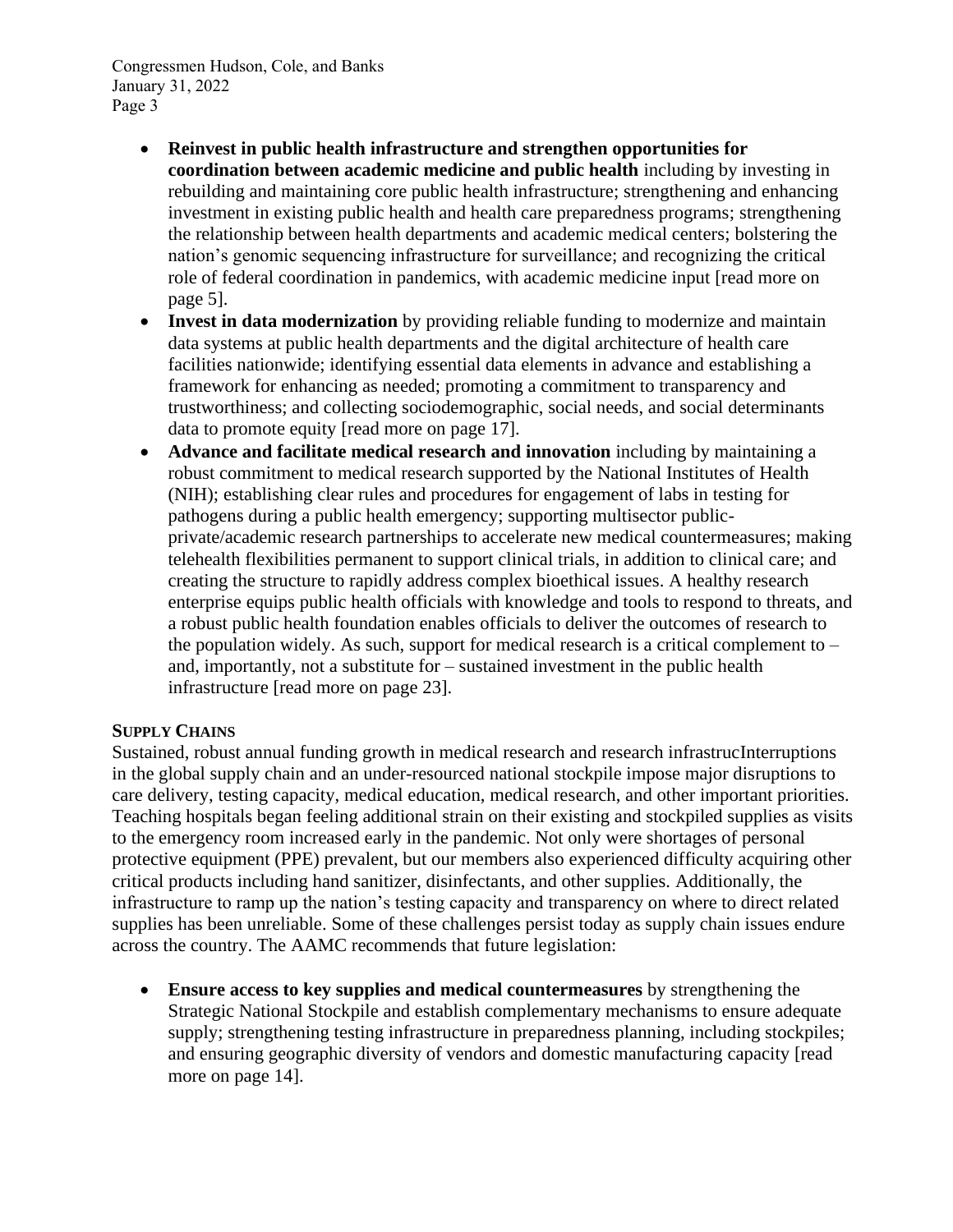Congressmen Hudson, Cole, and Banks January 31, 2022 Page 4

Thank you for considering our recommendations on these urgent national priorities. We look forward to continuing to engage with you and all of Congress on these and other critical issues. If you have any additional questions, please do not hesitate to contact me directly or Tannaz Rasouli (trasouli@aamc.org), Senior Director, Public Policy & Strategic Outreach.

Sincerely,

Kc D Disker

Karen Fisher, JD Chief Public Policy Officer Association of American Medical Colleges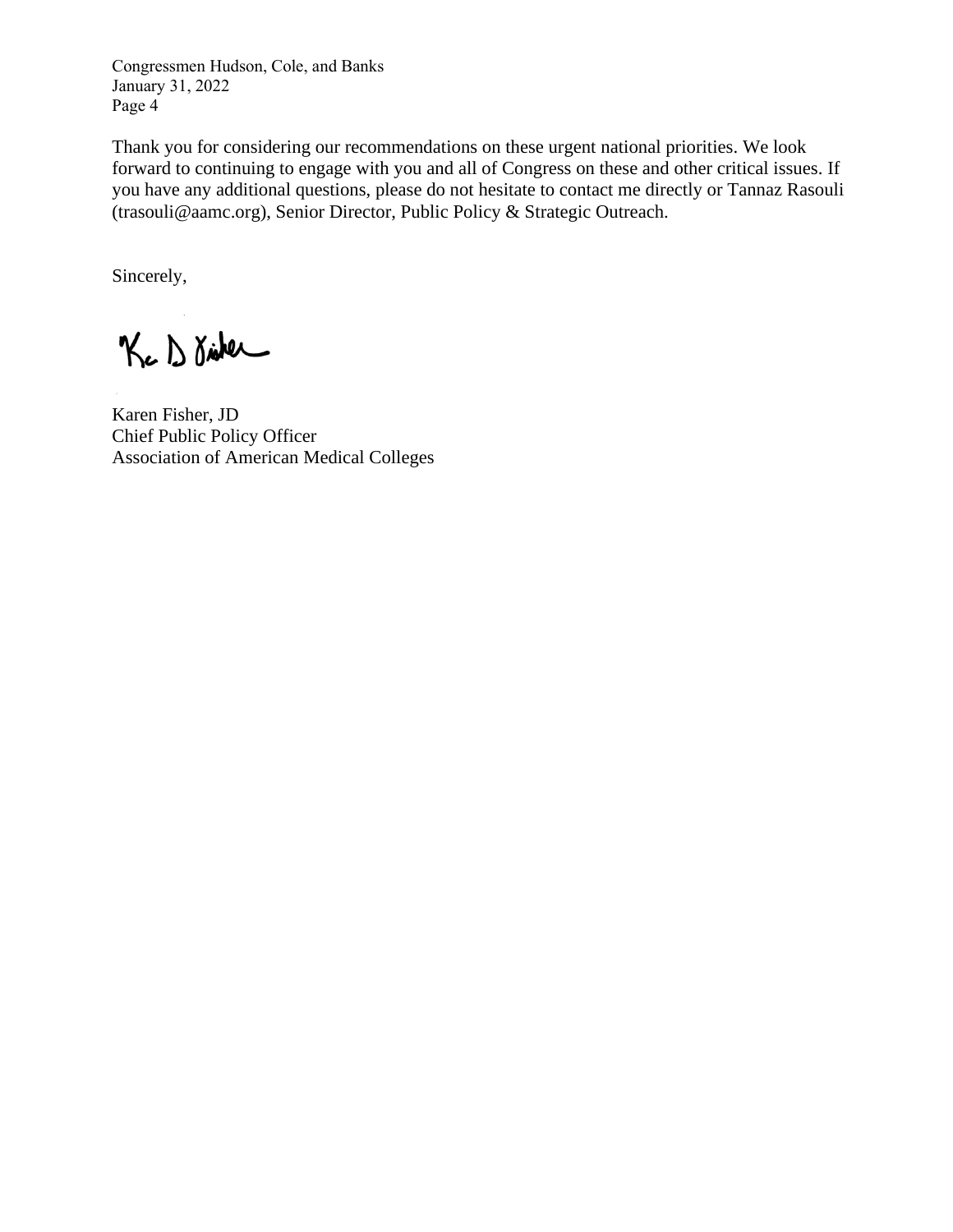#### **AAMC RECOMMENDATIONS TO IMPROVE PANDEMIC PREPAREDNESS**

*Submitted to the House Committee on Energy and Commerce June 2021*

# **Reinvest in Public Health Infrastructure and Strengthen Opportunities for Coordination Between Academic Medicine and Public Health**

Decades of underfunding at the local, state, and national levels have substantially undermined the nation's public health infrastructure, a trend that must be reversed permanently. In addition to helping in times of contagion, a reliable and resilient public health foundation is needed daily to help mitigate disparities among different populations and promoting better quality of life and improved health among all individuals in the U.S.

The strength of the public health enterprise goes hand in hand with the success of the health care community in preventing and responding to both novel and daily threats. Despite this shared mission, however, the quality of the relationship between public health and health care entities varies greatly across communities. Hospitals, physicians, and other health care providers make distinct contributions to public health and preparedness, and, given their missions, academic medical centers in particular offer unique and valuable expertise to augment the irreplaceable role that jurisdictional health departments and other community partners play in advancing population health. Effective communication, coordination, and collaboration among these entities is especially vital during a public health crisis, and the AAMC offers the following recommendations to bolster the nation's public health infrastructure and to maximize the ability of public health and academic medicine to leverage each other's strengths more consistently.

### *Invest in Rebuilding and Maintaining Core Public Health Infrastructure*

Academic medical centers take seriously their role in emergency preparations and response, and a robust and strong public health infrastructure is necessary to optimize this work. Chronic underfunding has taken its toll on the nation's preparedness framework, and under-resourced state and local health departments have been forced to manage a growing list of threats without commensurate support. To date, the federal funding strategy for public health primarily has favored a crisis-response approach over robust, sustained investment, and fiscal challenges at the state and local level have further compounded the pressures on health departments nationwide. Consequently, foundational public health capabilities have been strained at almost every level, as looming and ongoing threats far outpace available resources, leaving our country ill-equipped to respond. A strong public health infrastructure is also a key component to generating health equity preparedness, and underfunding weakens opportunities to advance this important priority.

As a result of the very limited public health infrastructure and insufficient supply of public health personnel and expertise in many communities, hospitals and health systems had great challenges during the COVID-19 pandemic. Hospitals and health systems often had to fill in the gaps in the public health infrastructure and used their limited resources, which should have been focused on the acute setting, to try to ensure safe post-hospitalization care for vulnerable patients. Hospitals and health systems also had to fill in gaps in testing, contact tracing, and many other public health activities.

**To enhance resilience against future pandemics, robust and sustained investment in the nation's public health infrastructure, including the CDC, is necessary. In addition to supporting a robust investment in CDC in the FY 2022 appropriations, the AAMC has endorsed Sen. Murray's Public Health Infrastructure Saves Lives Act [\(S. 674\)](https://www.congress.gov/bill/117th-congress/senate-bill/674)**, which would provide critical support to recover some of the lost capacity described above and to stabilize investment over the long-term. By providing dedicated, reliable funding to augment annual federal support, the bill will enable health departments to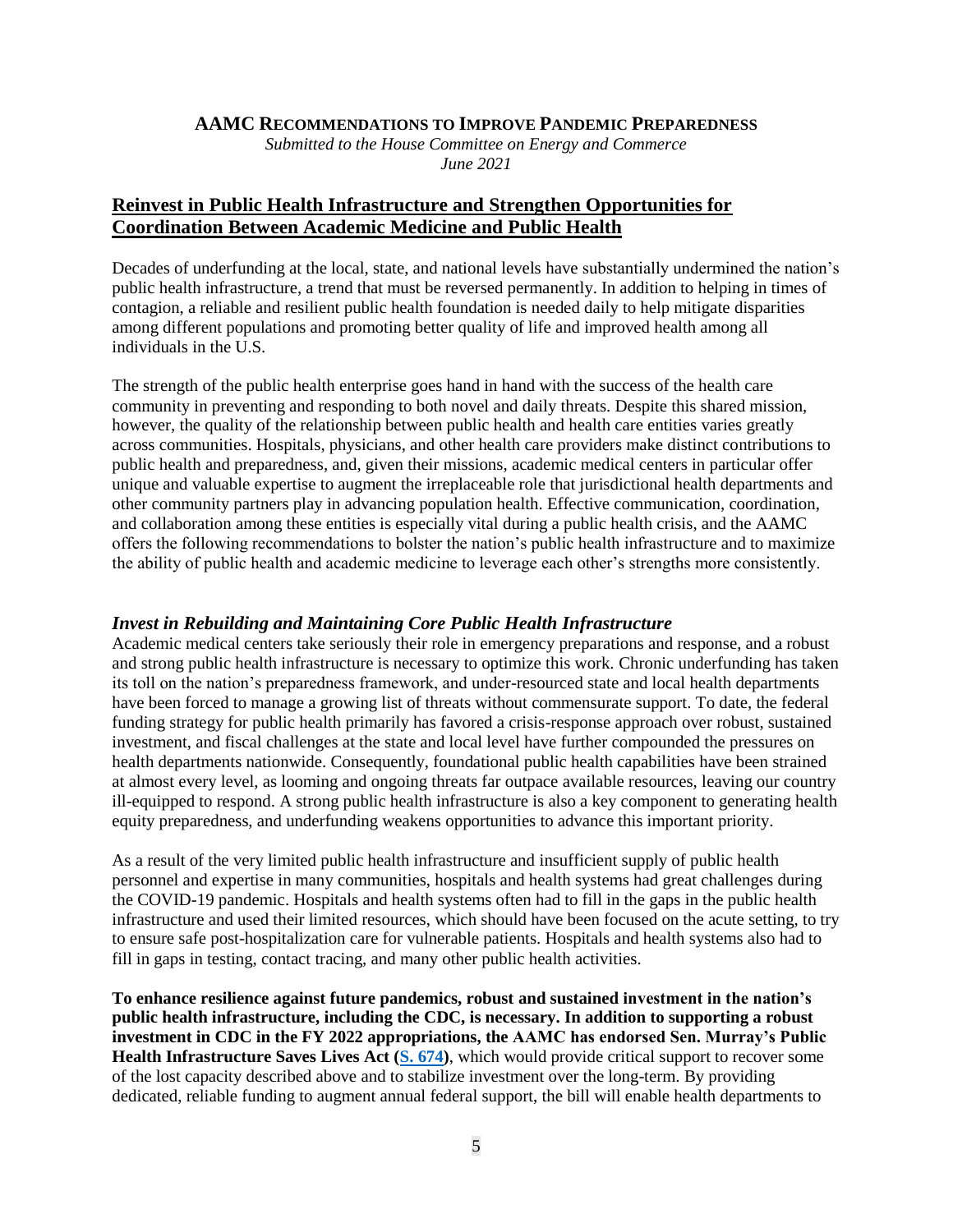address core infrastructure needs, from bolstering public health surveillance and lab capacity to implementing strategies that advance equity. These resources will be critical to help bolster core public health functions at health departments nationwide and will allow academic medical centers to focus on their unique contributions to public health preparedness, as described elsewhere.

**In addition to, or as part of, the eight foundational capabilities of public health outlined in S. 674, a reliable commitment to global health security and surveillance must also be a priority.** As COVID-19 has illustrated, in our increasingly interconnected world, an outbreak anywhere is a threat everywhere, and our greatest opportunity for preventing a pandemic from affecting the U.S. is to defeat it at its origin. Such an ambition will require an ongoing investment in a global health security agenda that is protected from the whims of our current funding processes.

## *Strengthen & Enhance Investment in Existing Public Health & Health Care Preparedness Programs*

The CDC's Public Health Emergency Preparedness (PHEP) program plays an important role in supporting public health infrastructure, and the Hospital Preparedness Program (HPP), administered by the office of the Assistant Secretary for Preparedness and Response (ASPR), complements PHEP in enhancing preparedness of health care partners via awards provided by public health departments. While structural changes may result in greater efficiencies in some areas, such efficiencies will be unattainable without sufficient resources. Funding for the PHEP program has dropped nearly 30% over the last two decades, while HPP is funded at nearly half its FY 2004 funding level. As funding has decreased, potential and existing threats have only increased. **Additional and sustained funding will be necessary to restore these programs to their original capacity and to further strengthen them.**

In spite of its name, over time, HPP has broadened its focus beyond hospitals to other essential partners in health care response. While the HPP "health care coalitions" are a productive opportunity to build multistakeholder relationships at the local level ahead of an emergency, the consequence has been that very little of the already minimal funding provided for the program, which is distributed through 62 jurisdictional public health offices, may reach hospitals to support their preparedness activities. **The AAMC supports ASPR's recent efforts to explore ways to ensure hospitals and health systems can receive some dedicated funding for preparedness directly. Importantly, these resources should supplement, rather than supplant, the critical investments in the existing PHEP and HPP programs that serve a broad array of public health and health care constituencies.** Additionally, as described below, recent pilot grants to three institutions have helped illustrate the potential for direct engagement of health system partners in developing a regional disaster response system. We encourage additional efforts to support the hospital community directly in preparedness and response work, including academic medical centers specifically. Like our recommendation around dedicated HPP funding for hospitals, we encourage these investments to be provided as a separate line item to ensure they are complementary, rather than competing, investments in preparedness.

It is important to note that while HPP, PHEP, and the related investments described here provide essential support to enhance everyday preparedness, particularly at the local level and for disaster response, it is unrealistic to expect that these modest investments will be sufficient on their own to overcome the challenges associated with a pandemic. In addition to their limited reach – not all health care stakeholders will benefit meaningfully from such a minimally funded program – as currently structured, the HPP program does not support they types of physical or structural changes that many teaching hospitals and health systems must undertake (and for which we make specific recommendations under another heading below). They must be considered an important component of an overall preparedness strategy – not the entirety of the strategy itself.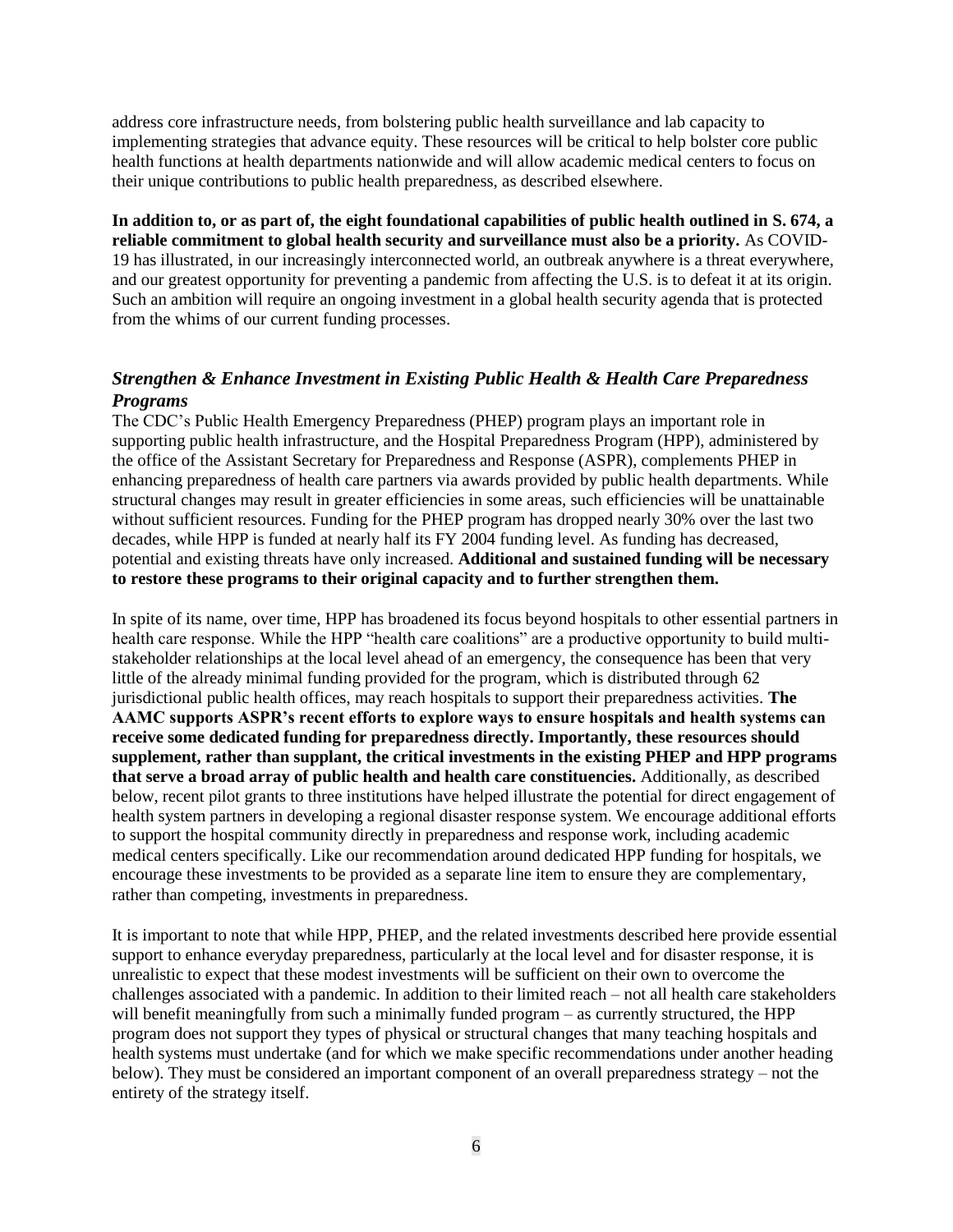## *Strengthen the Relationship Between Health Departments and Academic Medical Centers*

Cross-sector collaboration among medical schools and teaching hospitals, public health departments, social service agencies, and local community groups and residents is critical to mitigating the impact of pandemics. The appropriate infrastructure must already be in place to contain, prevent, and/or quickly detect and respond to disease outbreaks. As part of these efforts, as discussed above, state and local health departments must be equipped and staffed to carry out core public health functions, such as establishing and implementing robust contact tracing plans with federal support and guidance, and the AAMC strongly supports the public health community's recommendations to reverse chronic underfunding of public health. In addition to ensuring a strong public health foundation, it is also important to consider the expertise of academic medical centers as a component of our nation's preparedness infrastructure.

In many communities, medical schools and teaching hospitals have been engaged in the response to COVID-19 and other public health emergencies both to serve as an extension of their state and local public health departments where financial, staffing, expertise, and equipment shortfalls exist and also to leverage their unique contributions to preparedness that cannot be fulfilled by public health alone. For example, academic medical centers have conducted diagnostic and serological testing, administered vaccination clinics and distribution efforts, developed contact tracing processes and training protocols used statewide, offered data and analytic support, launched surveillance studies and epidemiological modelling, promoted public education campaigns, extended outreach to marginalized and under-resourced populations, and engaged in community-partnered research and surveillance, among other efforts. While some of these activities eventually may be transitioned to a fully staffed and resourced health department, it will take time before some jurisdictions are able to recruit, develop, and retain the necessary expertise. In other cases, the function may be better maintained by the academic medical center – for example, in determining considerations around clinical operations.

Ideally, these typically shared activities would be aligned between the academic medical centers and the health departments, social service agencies, and local community groups that all are working toward the same mutual goal. However, the pre-existing relationships among these entities varies greatly, and there is currently no federal funding available to explicitly support this purpose. To address this gap, **the AAMC proposes the creation of a competitive grant program to promote greater and stronger collaborations between academic medical centers and their local public health and community organizations in both the near-term and the long-term.** Specifically, funding from this program would be conditioned on submission of a successful joint application demonstrating a well-conceived publicprivate/academic partnership proposing synergistic community benefits that would be available to support activities spanning academic medicine's missions of research, medical education, community engagement, and patient care. Examples of activities that could be conducted through these partnerships to support the community by leveraging academic medicine's strengths are provided in Table 3 of the appendix.

### *Bolster the Nation's Genomic Sequencing Infrastructure for Surveillance*

Sequencing of the coronavirus genome is an essential piece in containing the current pandemic, and the U.S. must be more agile in responding to future infectious disease outbreaks, including a need to better understand existing or emerging variants. Until early 2021, the U.S. was sequencing only a small fraction of the nation's confirmed COVID-19 cases, leaving us vulnerable to wide infection by undetected variants. Medical schools and teaching hospitals, as leading centers of medical research, commonly utilize state-of-the-art genome sequencing technologies and analyses to better understand human disease and improve patient care. Consistent with their mission and in service to their communities and the nation, many already are applying this expertise to the COVID-19 response in collaboration with local health departments and other partners, but there is an urgent need to dramatically scale up this work.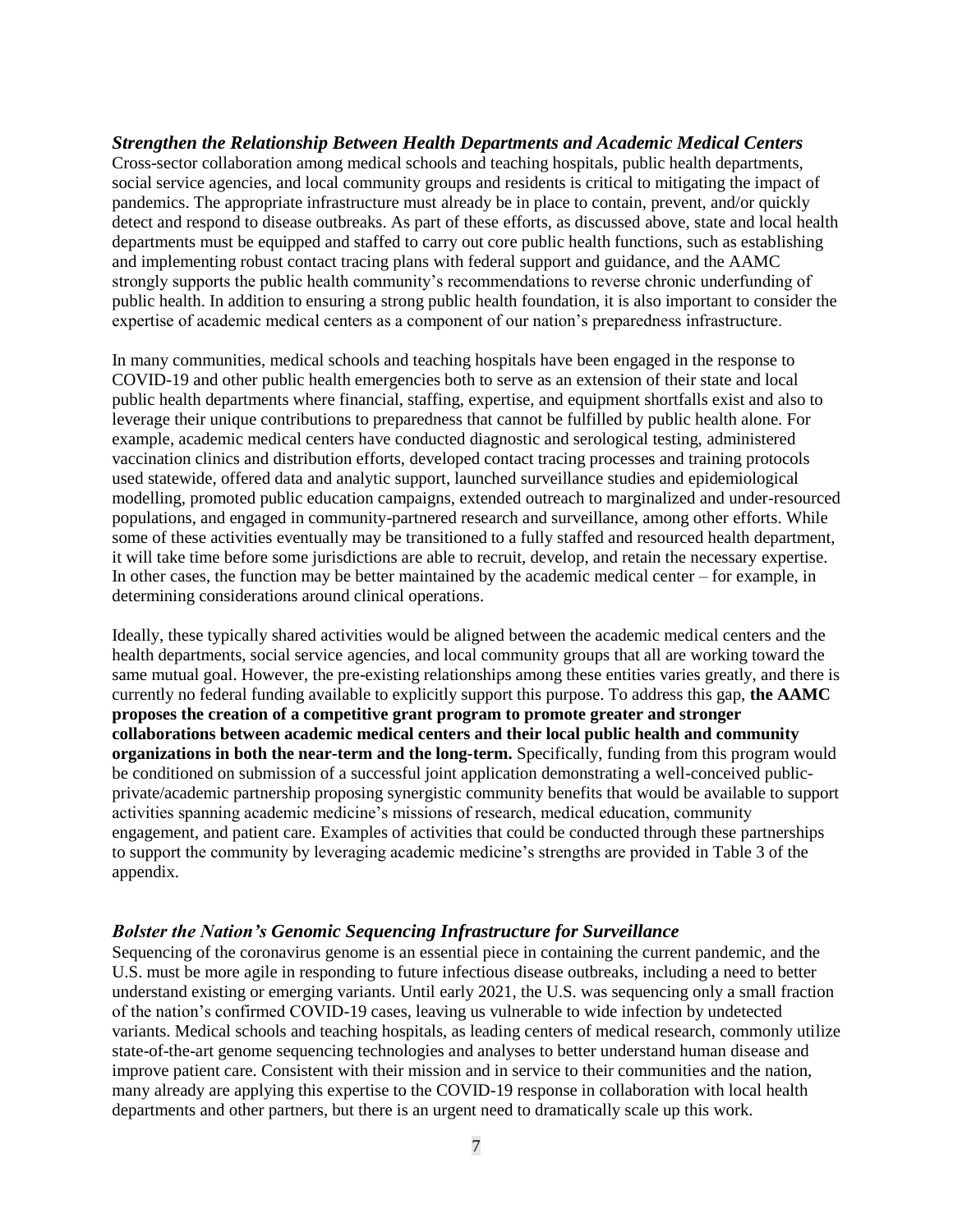Several AAMC member institutions are currently participating in the CDC's SARS-CoV-2 Sequencing for Public Health Emergency Response, Epidemiology and Surveillance (SPHERES) consortium. This public-private partnership, led by CDC's Advanced Molecular Detection (AMD) program, and other CDC initiatives serve an important public health role in collecting viral genomic surveillance data to generate a more informed community response. The AAMC has supported increased investments for the CDC's sequencing efforts to provide vital support to increase both the consortium's capacity and other efforts led by the CDC to monitor changes in transmission of new viral strains. We are grateful for the investment included in the American Rescue Plan Act of 2021 for these purposes, but more is needed.

**Additional, sustained investments would go a long way in enhancing CDC's efforts and allow the agency to extend support to additional institutions with existing assets and expertise that are well structured to sequence and analyze data rapidly and efficiently.** With a broad-based approach, we will be better positioned to successfully scale and maintain a national campaign to identify, track, and mitigate the spread of novel SARS-CoV-2 strains and future pathogen outbreaks. The National Academy of Medicine similarly noted the important role academic medical centers can play in a sustainable national network for sequencing and tracking infectious pathogens.<sup>2</sup> AAMC member institutions stand ready to harness their existing sequencing technology and analytical expertise to aid in more quickly identifying novel SARS-CoV-2 variants, investigating potential health impacts of new strains, and providing data to assist in tracking community spread of new variants and other threats.

# *Recognize the Critical Role of Federal Coordination in Pandemics, With Academic Medicine Input*

**Both the federal government and states need to have roles during a pandemic, and these should be delineated ahead of time and confirmed at the beginning of the pandemic** (as the roles could vary depending on the pandemic). While we have decades of practice navigating our federalist system of government's approach to public health in a disaster or limited public health emergency, a pandemic poses unique challenges that may be fueled by fragmentation in decision-making across the country. Leaving all decisions up to a state, when a pandemic does not change depending on state borders, is problematic. Individual jurisdictional plans that are critical in responding to a local emergency may be less useful in a scenario where resources are being taxed across the country and, as was the case in COVID-19, globally, leading to supply-chain strains and other challenges.

Under a potential pandemic threat, the federal government, including CDC and ASPR should provide clearer guidance on the role of states to ensure that the nation as a whole is taking steps to address – and, ideally, prevent – a public health emergency. If federal guidelines are vague on reopening or vaccine deployment, for example, individual states may make a broad range of determinations that may not be effective or stringent enough to meet recommended guidelines and result in confusion among clinicians and public distrust. The federal government should also assess how best to address challenges that are common among multiple states, such as addressing PPE shortages, rather than forcing states and individual facilities to compete against each other for limited supply.

**Officials at the federal, state, and local levels all formally should engage academic medical center leaders to inform their decision-making.** With their clinical, research, education, and community missions, medical schools and teaching hospitals offer unparalleled expertise that is critical in addressing multiple dimensions of a pandemic or other public health emergency. For example, scientists and clinical

 $\overline{\phantom{a}}$ 

<sup>2</sup> National Academy of Medicine. "Nine Urgent Priorities for Science, Medicine, & Public Health Based on Lessons Learned from COVID-19.[" https://nam.edu/wp-content/uploads/2021/06/Nine-Urgent-Priorities-for-Science-](https://nam.edu/wp-content/uploads/2021/06/Nine-Urgent-Priorities-for-Science-Medicine-Public-Health-Based-on-Lessons-Learned-from-COVID-19.pdf)[Medicine-Public-Health-Based-on-Lessons-Learned-from-COVID-19.pdf](https://nam.edu/wp-content/uploads/2021/06/Nine-Urgent-Priorities-for-Science-Medicine-Public-Health-Based-on-Lessons-Learned-from-COVID-19.pdf)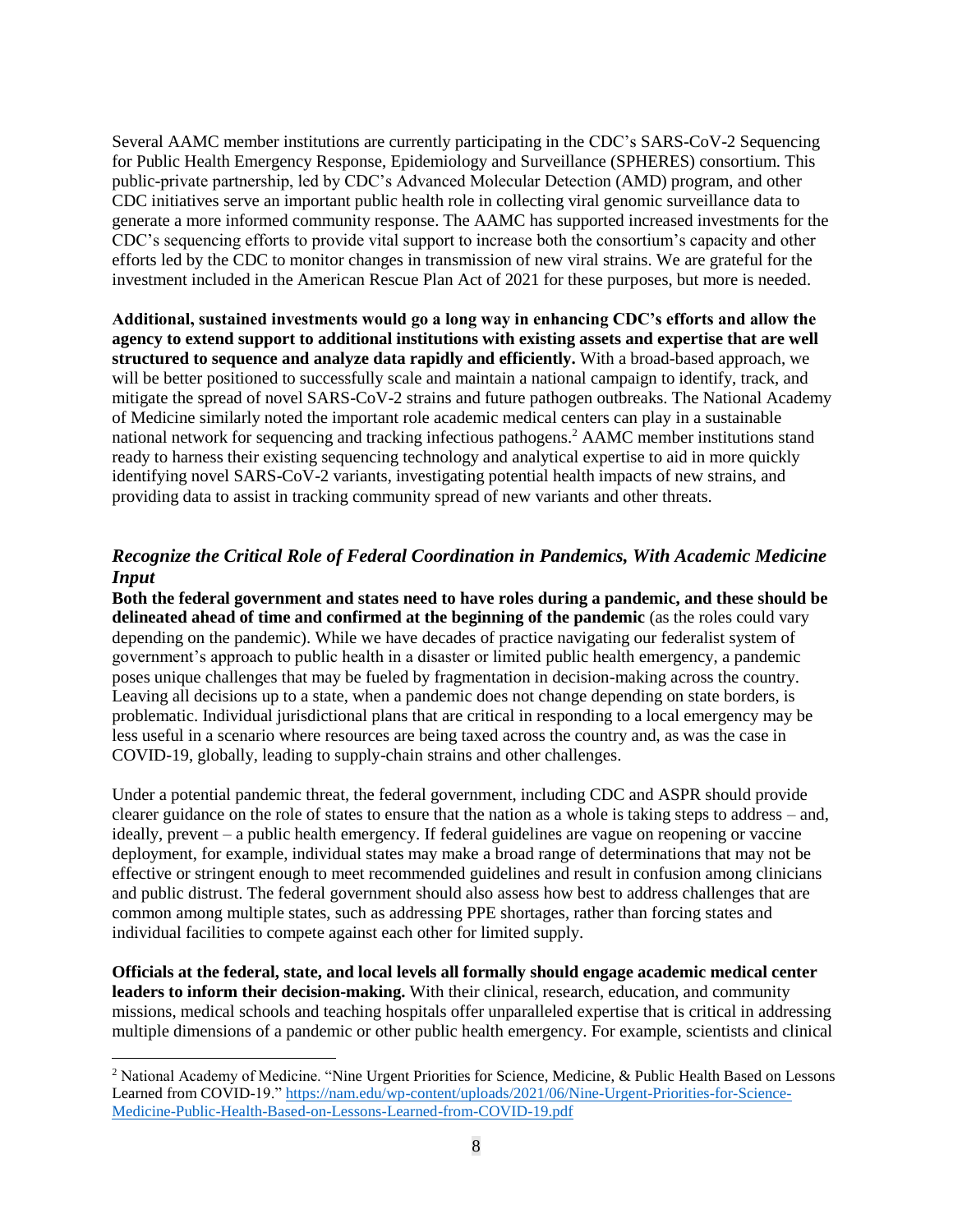experts at academic medical centers can help advise on clinical and operational decisions for the health care community with an on-the-ground perspective that is unique to the expertise that public health officials can contribute.

#### **Support Clinical Preparedness**

While all hospitals and other health care entities should be expected to maintain a baseline level of preparedness – and the Medicare program's conditions of participation related to emergency preparedness have played a role in facilitating such a focus – not all facilities have the same capabilities, expertise, or capacity to respond to various crises, nor is it necessarily reasonable to expect all facilities to offer all capabilities. The current pandemic and other public health emergencies have illustrated the value of a tiered approach in which some facilities voluntarily maintain a heightened level of readiness and capacity and are able to offer support to frontline providers in the event of a public health emergency that requires such heightened capacity. Through a deliberate approach to assemble a mosaic of nodes with focused capabilities nationwide, we can efficiently and effectively enhance the health care community's capacity to respond to a multitude of potential threats as one line of defense in preventing and/or mitigating a pandemic. Such a framework also allows for a proactive commitment to equity by anticipating the needs of specific populations (e.g., people in rural and other underserved areas, older adults, pregnant individuals, children, people with disabilities, justice-involved individuals, and others) and identifying in advance the resources within a region that can be extended to ensure a comprehensive response in an emergency. Mental health resources for patients, families, frontline providers, and communities need to be considered as well.

Often, academic medical centers serve as this resource for their communities and/or their regions. While it is important to acknowledge that a pandemic scenario is likely to overwhelm even the best prepared facilities and to necessitate "all hands on deck," a system that proactively identifies and leverages the varying capacity and strengths of its individual components can be effective in potentially preventing a pandemic scenario or in expediting an efficient response. The following recommendations offer suggestions to enhance and expand existing networks that contribute to the nation's health care preparedness, as well as opportunities to augment the existing infrastructure with additional capabilities.

## *Equip Academic Medical Centers to Build Flexible Surge Infrastructure to Serve Their Communities*

**The AAMC strongly recommends that Congress provide funds for teaching hospitals to develop flexible intensive care unit (ICU) capacity as a top priority before another pandemic strikes.** This capital infrastructure funding, which currently is not offered under HPP or other existing mechanisms, would support construction of new or renovated spaces that are outfitted with the necessary components to expand the number of ICU beds in a facility as needed and convert back to general usage when a crisis abates. Priority should be directed to hospitals most likely to see these patient surges, many of whom are teaching hospitals, and that, based on their past roles in crisis response, will be able to quickly flex the facilities, staff the beds, and meet potential surges.

Because they are the predominant sites of stand-by and quaternary care (such as Level I trauma centers, burn units, biocontainment units, and other specialized expertise, including experience in administering research protocols for novel therapeutics), when a pandemic, emergency, or other disaster strikes, teaching hospitals and academic medical centers immediately become the front line of response and must have the ability to quickly accommodate the large numbers of patients that need care. Since most teaching hospitals are already operating at or near full capacity on a daily basis, it is of the utmost importance that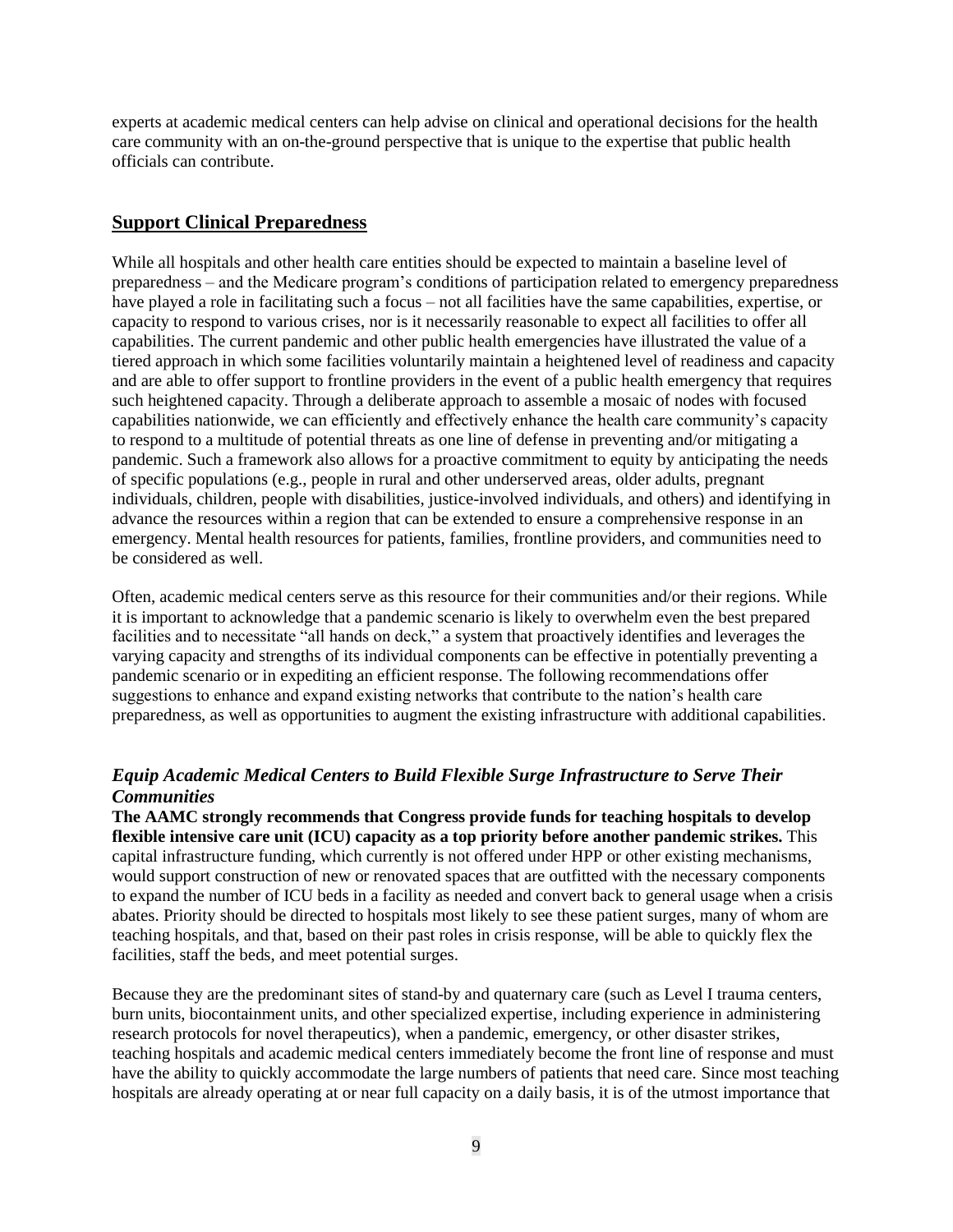they have the ability to rapidly expand not only the number of beds that they have, but also the type. While all facilities have well-established surge plans in place, the pandemic strained the capacity of many sites. In the case of COVID-19, more capacity was needed for triage, testing, and other non-critical patients, but teaching hospitals also had to ensure they were able to treat the most severe COVID-19 cases coming through their doors, which required far greater ICU capacity than was available locally.

Prior to the pandemic some academic medical centers invested in additional surge capacity that gave them the flexibility to rapidly overhaul their facilities to serve additional ICU patients as needed. In many cases, academic medical centers had to outfit their facilities in real time, as they responded to the pandemic. State government and emergency federal support was available in some instances, but in others, these costs were shouldered by the hospitals themselves. One AAMC facility partnered with the Federal Emergency Management Agency (FEMA) to build nearly 100 new ICU beds in one month. Another was directed by the state's governor to build up their capacity to see COVID-19 patients.

Many communities established alternative care sites to help alleviate the burden on their local hospitals. While these sites proved to be valuable options for care before patients could be discharged to home or to group settings where ongoing infection posed a threat to other residents, their utility for medically frail ICU patients proved less reliable. Investing in opportunities to build such elastic capacity into teaching hospitals likely will be more effective and efficient in enabling academic medical centers to scale up their existing capacity, rather than relying solely on a strategy to establish new, untested referral patterns in the midst of a crisis. Importantly, while the COVID-19 experience highlighted that "bricks and mortar" structure alone is not sufficient to deliver ICU care – staffing the beds with the right expertise proved just as challenging, as we describe under the workforce heading of this letter – ensuring facilities are physically equipped to meet such surge challenges as efficiently as possible should be a top priority as part of our nation's preparedness infrastructure.

## *Expand Existing Networks to Address Special Pathogens and Disaster Response*

In addition to supporting health care entities broadly through the HPP program, frontline hospitals through capital investments, and infrastructure investments for flexible surge capacity at academic medical centers, **Congress should scale up existing networks that are designed to support heightened clinical preparedness capacity as efficiently as possible throughout the country.**

The 2014-2016 Ebola outbreak in West Africa and corresponding cases in the U.S. illustrated how few facilities at the time were prepared and equipped to prevent and treat a highly infectious disease like Ebola Virus Disease. In a very short time, work commenced to scale up the number of specially-equipped and staffed biocontainment units available in the country from three at the onset of the Ebola threat to dozens across the country – nearly all at academic medical centers and voluntarily designated by state hospital associations with guidance from the CDC. These voluntary "treatment centers" developed the necessary capabilities, mostly at their own considerable expense, to safely care for a potential Ebola patient, while nearly 200 additional hospitals developed capabilities as Ebola "assessment hospitals," which entailed safely receiving and isolating potential Ebola patients and coordinating transfer to a treatment center if necessary. Under this framework, three facilities (as well as the Clinical Center at the National Institutes of Health) treated a total of 11 Ebola patients in the U.S. during the outbreak, leading to the formation of the National Emerging Special Pathogens Training and Education Center (NETEC) and 10 Regional Ebola and Other Special Pathogen Treatment Centers (RESPTCs, one in each HHS region). After initial support through a five-year emergency supplemental appropriation, Congress wisely has continued funding in recent years for NETEC and the RESPTCs through the annual HPP appropriation.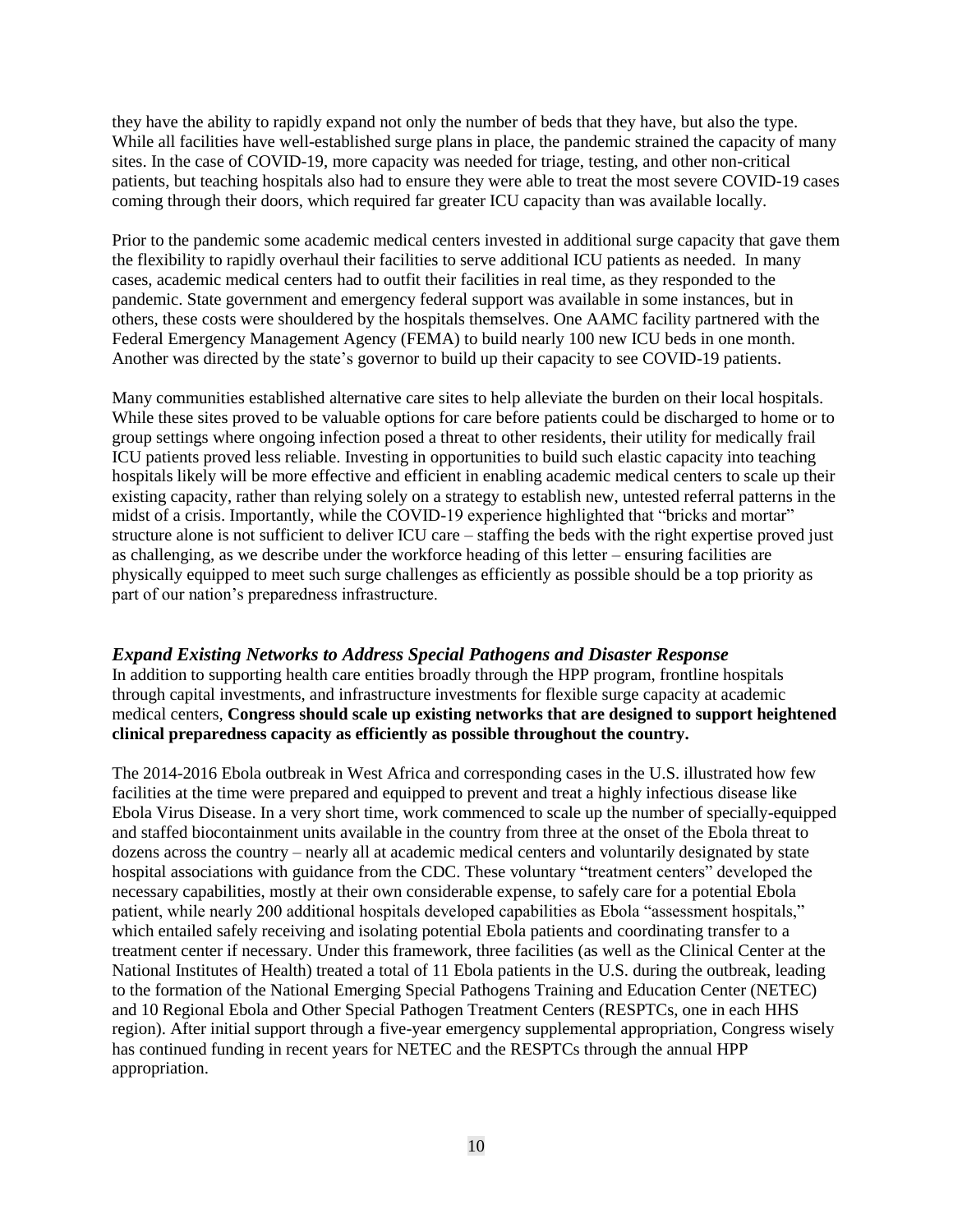This framework provides an important foundation for the country to enhance its clinical capacity to respond to emerging pathogens. The NETEC consortium leverages the experience of the three original sites that treated Ebola patients and the 10 RESPTCs to extend preparedness training and real-time support to community hospitals and other facilities across the country that may not have the same level of expertise in-house. The RESPTC in each of the 10 HHS regions has committed to maintaining heightened capacity to treat patients with special pathogens, including through regular training exercises for the staff and maintaining respiratory infectious disease isolation capacity or negative pressure rooms for at least 10 patients.

As illustrated by the current pandemic, this network is a critical component of our pandemic preparedness safety net, but only represents the foundation of what is needed to truly offer coverage nationwide. One treatment center in each HHS region will not be sufficient in a pandemic scenario. The roughly 50 other treatment centers that voluntarily developed capabilities during the Ebola crisis have not received additional support to maintain their capabilities which, in some cases, has made it cost prohibitive to continue to offer such capacity that under normal circumstances goes unused. Investing in a voluntary expansion of the existing network to increase the number of hospitals and beds with heightened special pathogens capacity nationwide will help make it more feasible for such facilities to stay coordinated with the national special pathogens effort already underway. As part of this investment, lawmakers also should consider support for "assessment facilities" as well, to ensure that this group of hospitals is at least equipped and prepared to safely hold patients for a short period of time and transfer them to a treatment center as appropriate. Additionally, while Congress has provided funding for this program in recent annual appropriations bills, the funding has been tied to the HPP program**. The AAMC recommends dedicating a new line item for this important program to distinguish it from HPP and avoid supplanting either investment.**

ASPR's Regional Disaster Health Response System (RDHRS) three demonstration sites have served as an important complement to the NETEC/RESPTC framework, emphasizing a focus on multi-state partnerships on trauma, burn, and other medical specialty care during a national emergency. Together with two Pediatric Disaster Care Center of Excellence pilot sites, which are dedicated to establishing a national system focused on the unique needs of pediatric patients in and after a disaster, these programs serve an important role in addressing gaps in the country's disaster preparedness. The AAMC supports expanding these networks. Given the persistent nature of COVID-19 and the as-of-yet not fully understood long-term implications of PASC, some have also proposed centers focused on COVID-19.

*Establish A Network of Centers With Specialized Expertise in Pandemic Preparedness* **To enhance preparedness for future pandemics, the AAMC proposes that Congress provide funding for a new network of U.S. academic medical centers to be designated as pandemic centers.** While existing (if currently limited) networks are active in preparing for potential types of threats (e.g., special pathogens, disasters), the COVID-19 experience should be instructive as to the unique nature of a pandemic. Despite the best emergency and disaster planning at the local level, a pandemic scenario poses different challenges that may weaken the relevance of pre-existing crisis schema. Ideally, pandemics will occur rarely enough that to expect every facility to undertake such exercises is unnecessary; but ensuring that at least some facilities across the country are tasked with such work can go a long way in containing future threats that may emerge.

These new pandemic centers can act as regional hubs with enhanced capabilities to respond quickly to potential pandemics, including, for example, implementing an ongoing research agenda on pandemic planning, supporting disease modeling and other epidemiologic analytic capabilities to augment work at CDC and jurisdictional health departments, informing strategies to secure sufficient stockpiles of medical equipment and PPE, leveraging staff who have received additional training and who regularly participate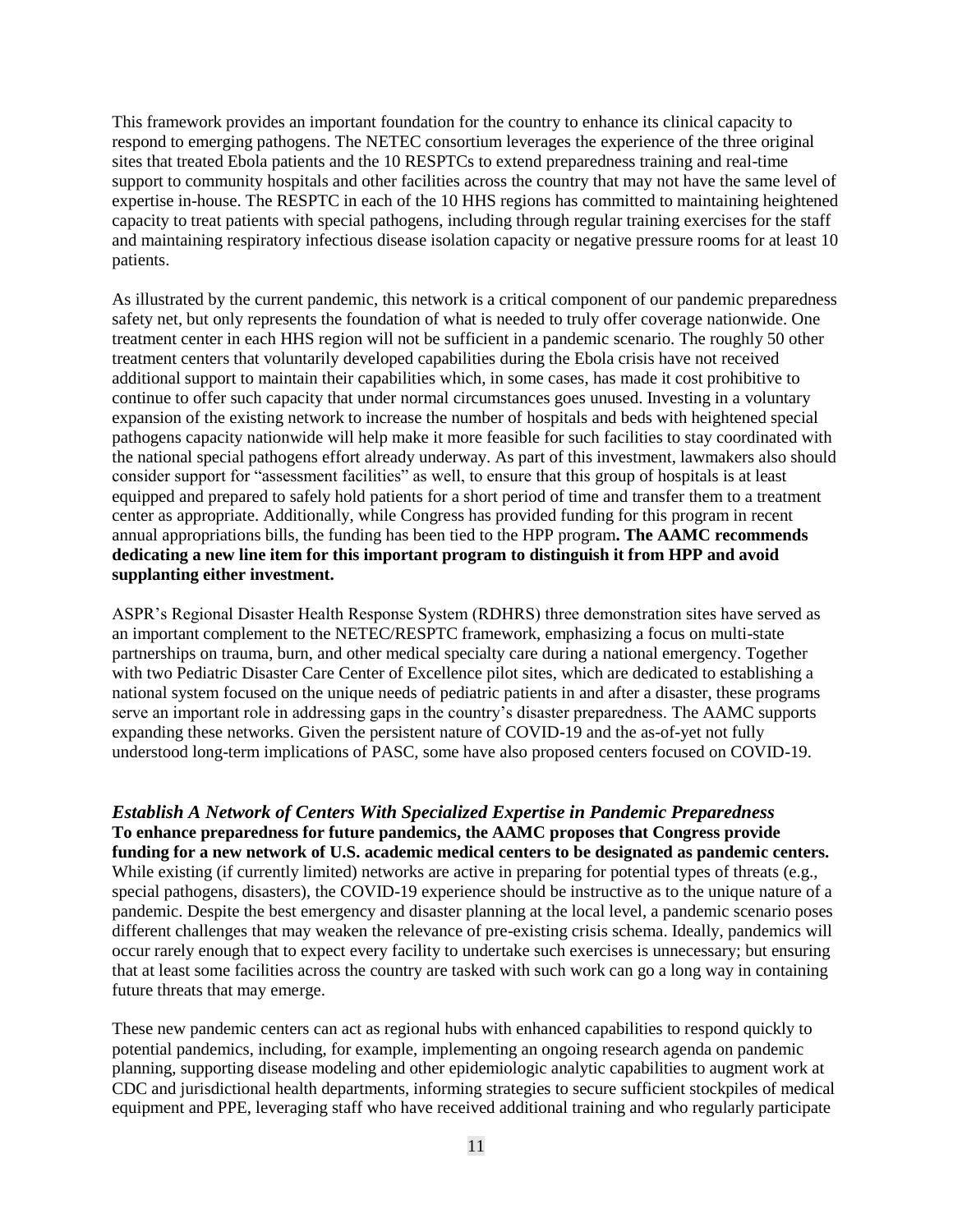in pandemic preparedness drills, and developing relationships with global partners to support and help shape the nation's global health security strategy. In the current pandemic, some academic medical centers helped monitor the availability of beds and resources across the state or region and helped inform decision-making about resources to help prevent the need for any individual facility to be forced to adopt crisis standards of care. Developing specific pandemic preparedness centers ahead of the next crisis can help better anticipate the need and structure for such an approach before another pandemic emerges.

Importantly, creating a public-private/academic partnership like we are proposing also would help promote greater transparency and accessibility of important public health information that can be used to support the nation's response. Funding academic medical centers across the country to support enhanced pandemic preparedness capabilities would allow the country as a whole to more quickly respond to infectious disease pandemics affecting the United States.

# *Preserve Regulatory Flexibility for the Acute Hospital Care at Home Program*

CMS launched the Hospital Without Walls program in March 2020 to allow hospitals to provide services beyond their existing walls to help address the need to expand care capacity and to develop sites dedicated to COVID-19 treatment. The Acute Hospital Care at Home program is an expansion of this initiative that allows eligible hospitals to have regulatory flexibility to treat certain patients, who would otherwise be admitted to the hospital, in their homes and receive Medicare payment under the Inpatient Prospective Payment System.

The Acute Hospital Care at Home program launched with six health care systems that have experience with providing acute hospital care in a patient's home. To date, 139 hospitals within 63 systems located in 32 states – including many academic medical centers – have received waivers from CMS to participate in the program.<sup>3</sup> The increase in hospital participation underscores the need for flexibility to meet the health care needs of certain patients without having to admit them into the inpatient setting. **The AAMC supports the flexibility and benefits this program provides for patients and urges Congress to maintain these flexibilities after the end of the current public health emergency.**

# *Expand Broadband Access and Take Other Steps to Increase Access to Care Via Telehealth*

Telehealth is a critical tool that not only has played an instrumental role during the pandemic, it also provides an opportunity to ensure access to health care for patients on a daily basis. The potential is great for telehealth to reach individual patients living in rural and other underserved areas both regularly and during a future health crisis. As we discuss under another heading of this letter, the use of telehealth played an important role in advancing clinical research during the pandemic. Similarly, two national programs, Project ECHO (Extension for Community Healthcare Outcomes) and AAMC's Project CORE (Coordinating Optimal Referral Experiences), utilize such technology to improve care coordination and communication between providers, improve local access to specialty expertise, and meet the needs of patients. By leveraging these models more fully to virtually connect expert teams with providers in remote settings, such technology can play a role in supporting rural and other community hospitals that may not otherwise readily have access to specialists and other experts to respond to a public health crisis.

In many parts of the country, however, providers and their patients have limited access to broadband connectivity, which has been a major barrier to use of telehealth. This is particularly true for rural areas and underserved communities. The Federal Communications Commission has reported that 30% of rural residents lack broadband services. Also, racial and ethnic minorities, older adults, and those with lower

 $\overline{a}$ 

<sup>3</sup> Updated as of June 18, 2021. Updated list available at: [https://qualitynet.cms.gov/acute-hospital-care-at](https://qualitynet.cms.gov/acute-hospital-care-at-home/resources)[home/resources](https://qualitynet.cms.gov/acute-hospital-care-at-home/resources)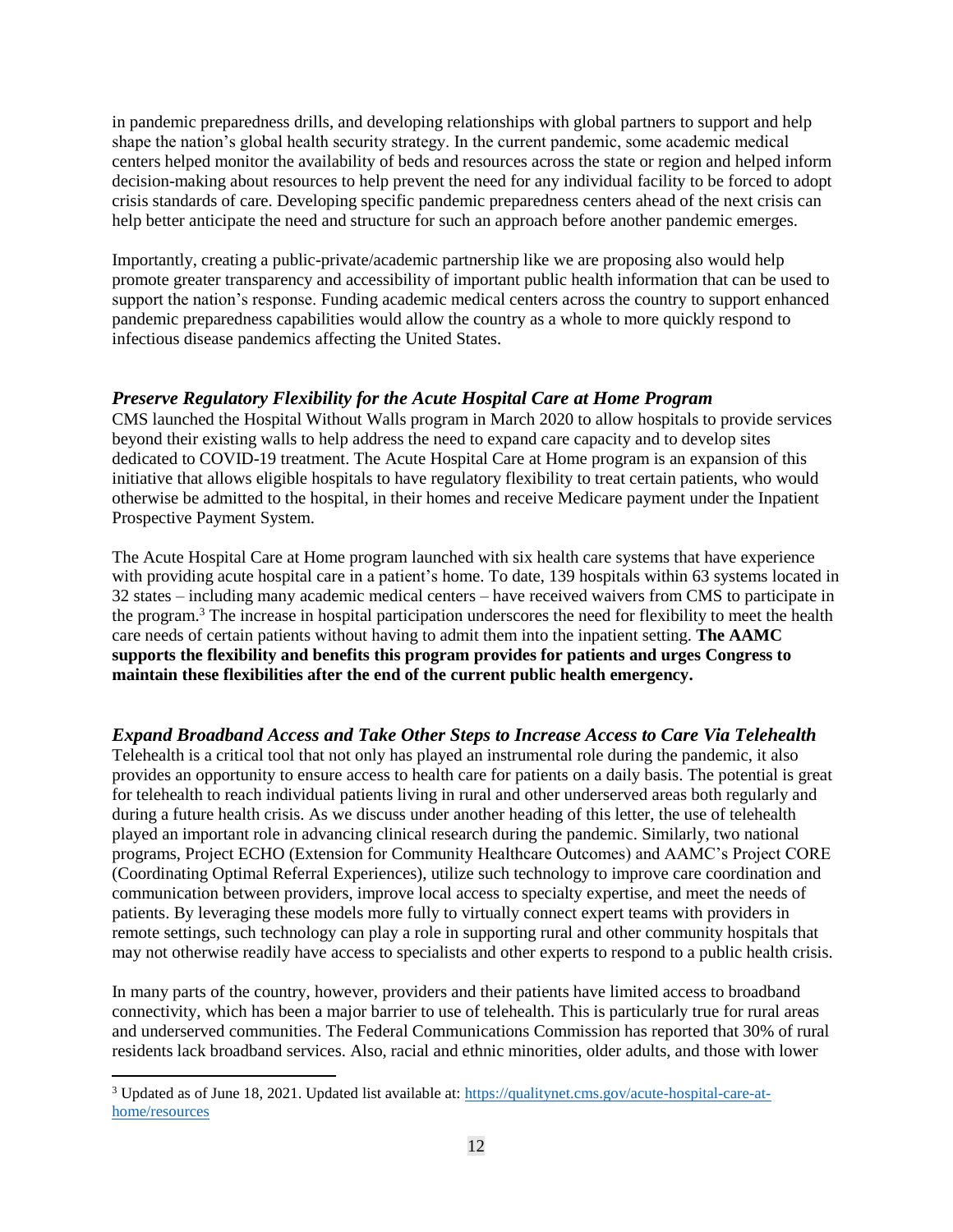levels of socioeconomic status are less likely to have broadband access. **We recommend that Congress take steps to increase funding for broadband access and infrastructure development to enable expansion of telehealth services to these populations.**

Additionally, to help address the crisis caused by COVID-19, Congress and the Centers for Medicare and Medicaid Services (CMS) created new coverage and payment policies that have facilitated the widespread use of telehealth and other communication-based technologies and provided other important relief through additional waivers and regulatory changes. Many state health care licensing boards made changes to allow health care providers in good standing in another state to practice in their state during the emergency. Hospitals, physicians, and other providers have responded by rapidly implementing telehealth in their practices in order to provide continued access to medical care for their patients. Physicians have been able to monitor non-critically ill COVID-19 positive patients, follow up on other individuals with chronic disease who can be cared for without risking a visit to the hospital or clinic, and provide care for many Medicare beneficiaries without imposing the burden of travel. In addition to treating ambulatory patients through telehealth and remotely triaging COVID-19 patients, academic medical centers have deployed sophisticated telehealth technologies to monitor the sickest ICU patients.

The development of telehealth capabilities has required investing significant resources in the technology, training, and infrastructure. The result is that in a matter of weeks, a transformation occurred in the way in which health care is delivered, opening the door to a future that will increase access, maintain quality, and work to the advantage of patients and providers. In late March 2020 through early June 2020, faculty practices were showing, on average, weekly telehealth visits comprising at least 50% of all evaluation and management visits, a dramatic increase from the use of telehealth prior to the crisis.

The flexibilities provided by CMS for telehealth coverage and payment have enabled teaching hospitals, teaching physicians, and other health care providers and particularly patients, to experience the benefits of telehealth. Beyond aiding with the COVID-19 response, telehealth offers the long-term promise of expanding quality health care in the future, particularly to individuals with limited access to services, individuals with disabilities, and elderly patients who have difficulty traveling. Telehealth can reduce the time it takes to seek medical expertise for diagnoses and treatments and can allow for monitoring of chronically ill patients.

We recognize that the current flexibilities are limited to the Public Health Emergency declaration (PHE); however, given the massive changes that have occurred, as well as the improvements to patient access and patient satisfaction, these changes cannot be rolled back with the push of a button, nor should they be. It is imperative that the progress that has been made since March 2020 continue when the PHE ends. **Therefore, we urge Congress and CMS to make changes to legislation and regulations that will make permanent the current changes – especially removing patient location and rural site requirements to allow patients to access telehealth visits in any location and allowing Medicare payment for audio-only services – and will ensure that reimbursement remains at a level that will support the infrastructure needed to provide telehealth services.**

**The AAMC also urges Congress to pass the Temporary Reciprocity to Ensure Access to Treatment (TREAT Act, S. 168, H.R. 708) and/or legislation similar to it to apply to other public health emergencies as well.** This bipartisan, bicameral legislation supported by the AAMC would expand care for patients by creating a temporary uniform licensing standard during a public health emergency for all practitioners and professionals that hold a valid license in good standing in any state to be permitted to practice in every state – including in-person and telehealth visits.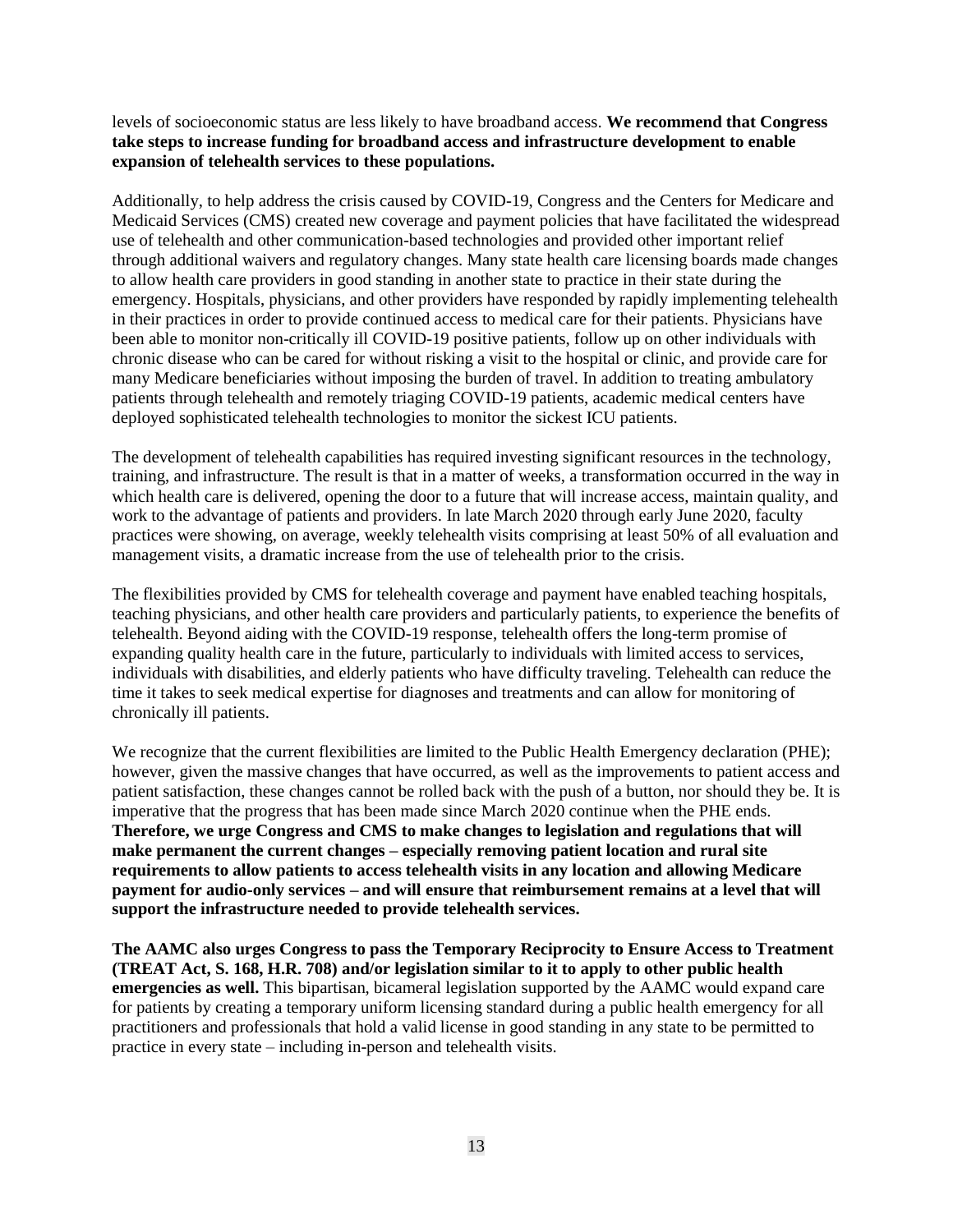## *Prioritize Mental Health Parity and Promote Access to Mental/Behavioral Health Care* In an emergency, much of the attention understandably is focused on the medical response as it relates to the population's physical health. Complementary to the immediate response, however, is an equally urgent, but often overlooked, need to consider the impact of a pandemic or other disaster on the population's mental and behavioral health. In addition to the toll that uncertainty, isolation, and other stressors in a pandemic may have on individuals with and without prior mental health history, the necessary public health measures to contain an outbreak may disrupt access to support systems, harm reduction programs, and other services for people in recovery and/or with existing mental and behavioral health conditions. As we discuss elsewhere in this letter, the health care workforce also may experience burnout and trauma as a result of their experience. Many of these challenges are being observed as a result of the COVID-19 pandemic and are expected to have a lingering impact for years to come. The long-term impact of school closures and the stresses of the pandemic on children is also as of yet unknown. The fragmented nature of, and lack of parity in coverage for, mental/behavioral health care in the U.S. only heightens challenges in a pandemic scenario. **To help address the aftermath of the COVID-19 pandemic and to guard against the impact of future pandemics, the AAMC urges attention to the nation's mental and behavioral health care needs as a key priority.**

## *Support Infrastructure to Build Physical Hospital Resilience*

The COVID-19 pandemic has illustrated the critical need to support the modernization of our nation's hospital and health facilities, from specialized ventilation systems that allow isolation of patients and other infection control measures, to equipment needs like digital communications platforms and scaled up telehealth capabilities in remote areas. Hospitals are also facing growing threats posed by the changing climate, including increased instances of extreme weather and natural disasters, underscoring their urgent need to protect against power failures and flood damage, among other vulnerabilities. When disasters strike, teaching hospitals often define the front lines of response, leaving little margin of error to ensure that their facilities are equipped to support large influxes of patients and provide aid to their communities, no matter the hazard.

The financial stress of the COVID-19 pandemic, layered on top of previous financial pressures and narrow margins, led many hospitals to delay or cancel their improvement and modernization projects, despite a growing need for investment. As hospitals are called upon to modernize their infrastructure to meet the needs of a growing and aging population, they are also working to address their impact on the environment and climate. AAMC member institutions are striving to become more energy efficient and address the impacts of climate change on health, but these expenses are steep and the existing regulatory requirements complicate efforts further.

Amidst aging hospital and health care delivery infrastructure and ongoing financial recovery from the pandemic, **the AAMC recommends that Congress provide additional capital to fund these infrastructure projects,** particularly since HPP funds cannot be used for structural improvements. Given that ensuring disaster readiness is more cost effective than rebuilding in the wake of an event, the AAMC believes that federal investments in the physical infrastructure of hospitals are critical as they work to update their facilities, respond to climate-based concerns, and ensure access to patient care.

### **Ensure Access to Key Supplies and Medical Countermeasures**

Throughout the pandemic, and even now as the immediate threat appears to be waning, the reliability of the global supply chain has been a major challenge, leading to shortages of PPE and other critical supplies. These types of interruptions are problematic under normal circumstances, but in the context of a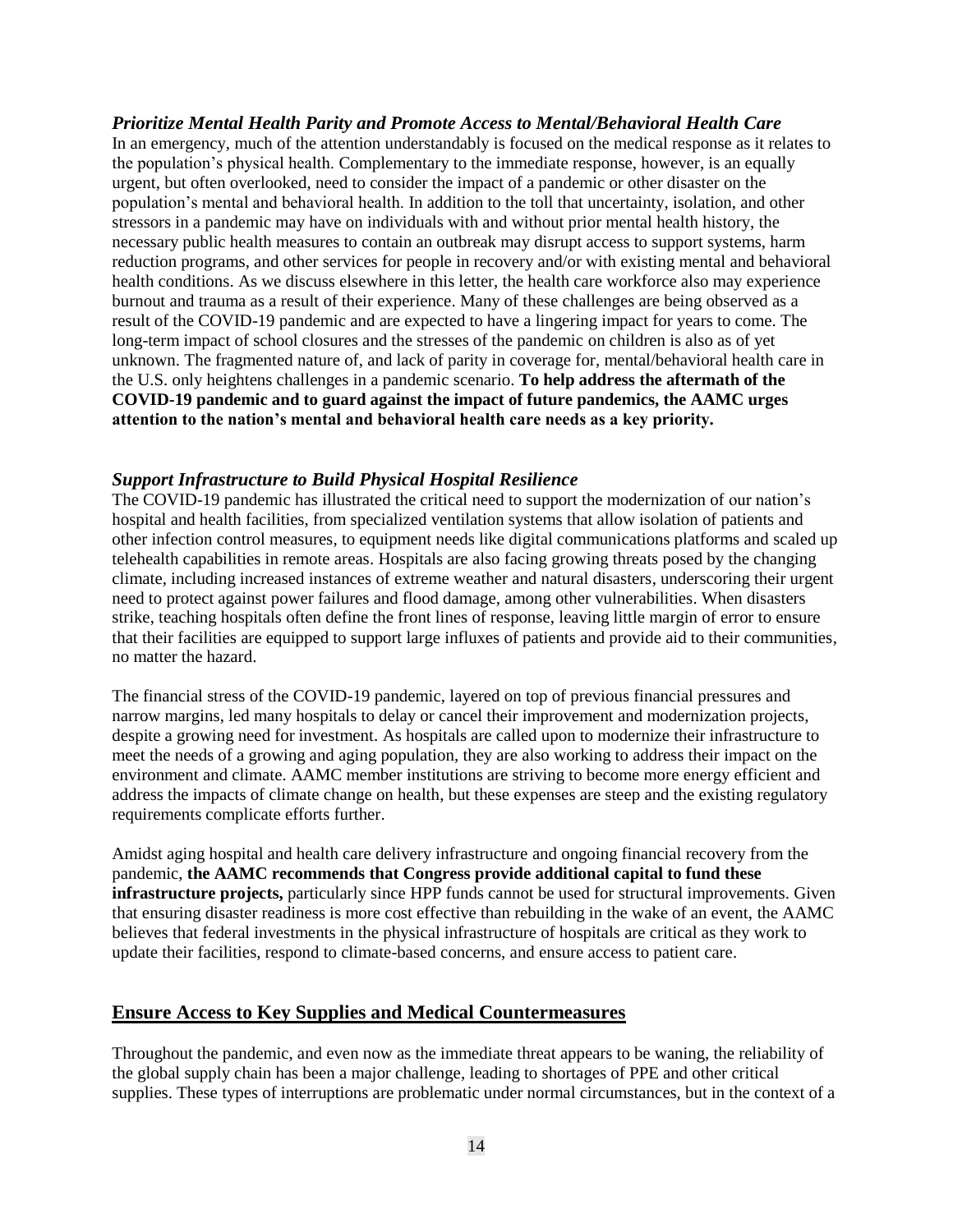pandemic, they impose major disruptions to care delivery, testing capacity, medical education, medical research, and other important priorities. Though shortages have been universally felt in the current public health emergency, the lingering burden is disproportionately borne by marginalized and vulnerable communities. For example, uneven availability of diagnostic testing reagents and supplies limits the settings and communities that have access to timely testing, triggering a corresponding cascade of inequities that are exacerbated as a result. The AAMC offers the following recommendations to strengthen the nation's strategy for building, maintaining, and accessing emergency stockpiles and for averting the potentially catastrophic consequences of inadequate redundancy in supply chain planning in anticipation of future threats.

# *Strengthen the Strategic National Stockpile and Establish Complementary Mechanisms to Ensure Adequate Supply*

Early in the pandemic, teaching hospitals began feeling additional strain on their existing and stockpiled supplies as visits to the emergency room increased. While shortages of PPE – including N95 and other respirators, gloves, gowns, and other equipment – have been pervasive, our members also encountered difficulty acquiring a number of critical products, including hand sanitizer, disinfectants, and other supplies. Most facilities face space, resource, and other capacity restraints that limit their reserves to no more than a few days under normal situations, leading them to look to the government for support during the crisis.

In many cases, turning to their states and the federal Strategic National Stockpile (SNS) offered little relief, as the effects of an under-resourced SNS and a patchy supply chain became apparent. For example, the nation's just-in-time systems of inventory management did not adequately take into account the possibility of international disruptions, leaving the country ill-prepared to backstop suppliers dependent on overseas manufacturing. In addition to hospitals, which regularly use PPE, other entities, such as longterm care facilities, private physician practices, and urgent care settings suddenly needed access to PPE, quickly depleting what little supply already existed.

Aside from the SNS, facilities also faced difficulties in procuring supplies through their usual channels. The distribution methodologies for allocating PPE to both states and individual facilities have been unclear and unreliable. As health care administrators have scoured potential leads on their own, they have encountered substantially higher prices for routine supplies, often from weak negotiating positions. Institutions have reported delays and uncertainty in whether orders that they place will be fulfilled fully, partially, or at all, and/or have needed to be resourceful in identifying ways to transport international purchases successfully to the U.S.

As lawmakers consider opportunities to strengthen the SNS and stockpiling strategies, **the AAMC recommends making reliable investment in the SNS a priority to ensure its inventories are current and sufficient at least until manufacturers reasonably can ramp up production to meet increased demand.** As the supply chain of last resort for health care providers, clear communications about whether and under what circumstances hospitals and other providers can expect to receive distributions from the SNS will help clarify confusion about its role and streamline a cumbersome process. A real-time dashboard that is kept up-to-date and takes into consideration other state, local, private-sector, and hospital supplies should be shared with key stakeholders. A vendor managed inventory system and strategies to rotate inventory regularly will help guard against stocks of expired assets. States and local public health teams must work with hospitals and others to coordinate reserves of supplies. There also needs to be consideration regarding what is needed in different health emergency scenarios and back-up plans made based on this composite view of supplies.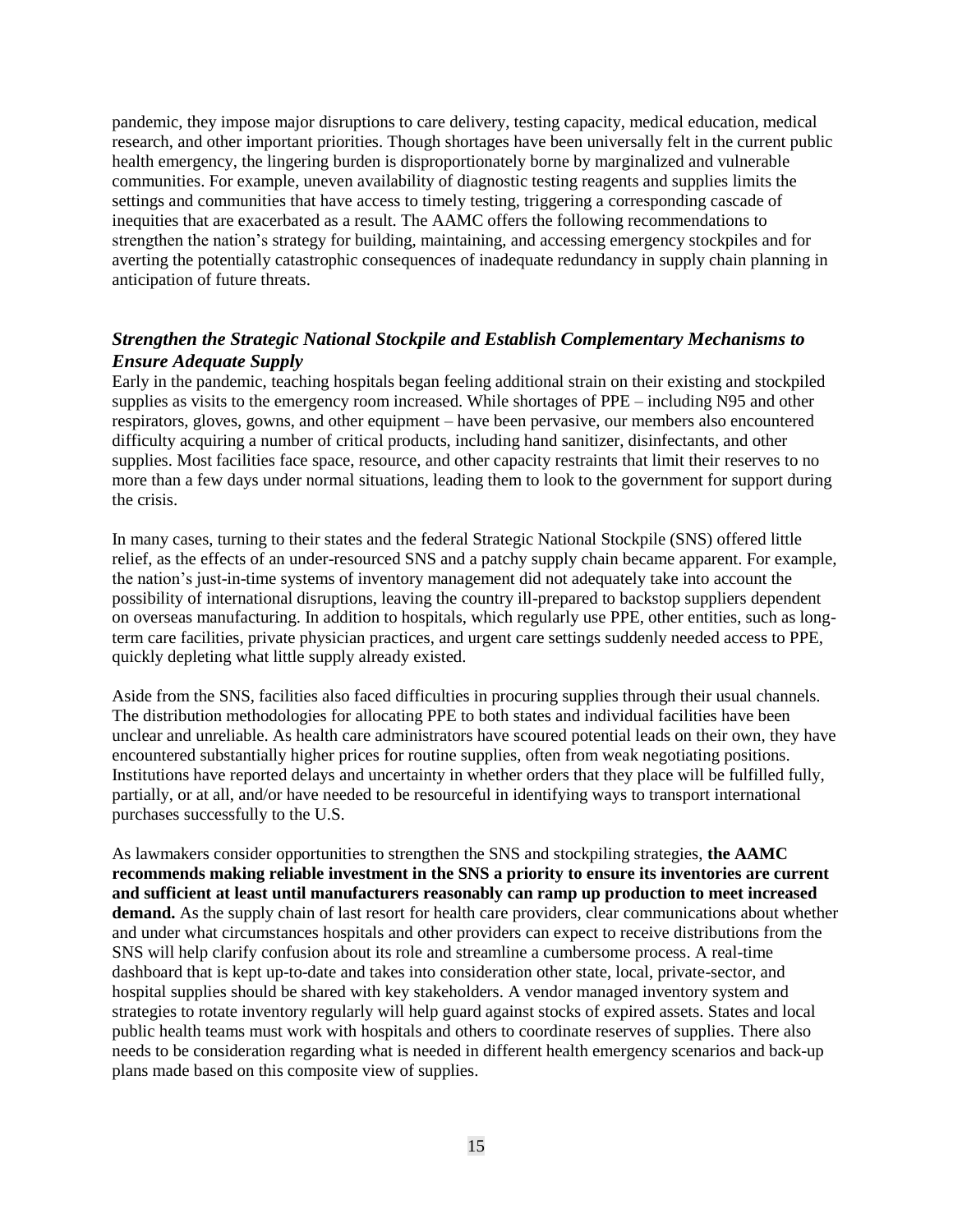**Additionally, there should be clear guidance from the federal government regarding the quantity and types of supplies states and hospitals should have on hand based on their local population and to be able to respond to different types of public health emergencies. Hospitals and states should have the appropriate level of flexibility on how they meet the recommended federal guidelines**, which should also take into account PPE demand from non-hospital facilities, including long-term care facilities, testing personnel, research labs, and other entities. Federal funding for hospitals to establish and maintain inventories of recommended supplies will be important, particularly given that stockpiles would not be used for regular patient care and given space constraints facilities often face. The federal government should contribute supplies to regional distributors and hospitals when there are shortfalls or vendor shortages.

#### *Strengthen Testing Infrastructure in Preparedness Planning, Including Stockpiles*

Laboratories in the United States obtained the genetic sequence for the virus soon after it was identified in China, allowing for the rapid development of the probes and reagents required to develop highly sensitive diagnostic tests for the virus. However, the infrastructure and coordination to ramp up testing capacity and have a clear picture of where to direct supplies did not exist and has not yet been entirely implemented. In conducting polymerase chain reaction (PCR) tests to detect COVID-19 infection, hospitals and academic labs were hampered by inconsistent and sporadic access to reagents, nasopharyngeal swabs, transport media, testing machines, and other equipment. These shortfalls impeded efforts to expand diagnostic testing capacity to fulfill community and national needs and improve testing access for all individuals, particularly those from underserved communities.

While commercial labs and an increase in rapid tests for screening play an important role in greatly increasing the nation's testing capacity, hospitals and health systems must be able to perform on-site diagnostic testing for patients to ensure patient and health care worker safety and efficiency of care. In addition, as a result of the speed with which the SARS-CoV-2 virus spread through the United States, testing capacity lagged far behind needs in almost every state and quickly overwhelmed even large commercial labs. Test results were returned a week or more after sample collection, greatly increasing the chances that an individual could become infected after a test and receive a negative result days later. These delays could have been avoided through the coordinated engagement and facilitation of academic labs to bolster the national testing capacity. Many academic institutions developed workarounds to the extent possible and sought to diversify their testing capacity to minimize the impact of test-specific shortages. Still, the delays in securing robust, reliable testing capacity greatly affected not only the national response to the pandemic itself, but also the ability for hospitals, physician practices, and other health care providers to resume delivering non-emergent care and for schools and businesses to reopen safely.

**To better prepare for diagnostic test development and deployment during the next pandemic, we must determine in advance the coordinated steps that will be taken to secure a reliable, functional supply chain for all testing components.** Maximizing testing capacity requires a better and fully transparent federal coordination of all aspects of the testing supply chain, including strategic, transparent use of the Defense Production Act and other mechanisms to ensure that all suppliers do not rely on a single manufacturer. **In addition, the government should develop and maintain a centralized electronic system to ensure a stockpile of testing supplies specifically and to quickly assess U.S. testing capacity based on all available testing components across sectors and geographic regions.** This will give organizations, academic institutions, and private companies a roadmap of how to pivot quickly to access and/or generate the needed equipment and reagents and implement a federal plan with national, not state-developed testing strategies.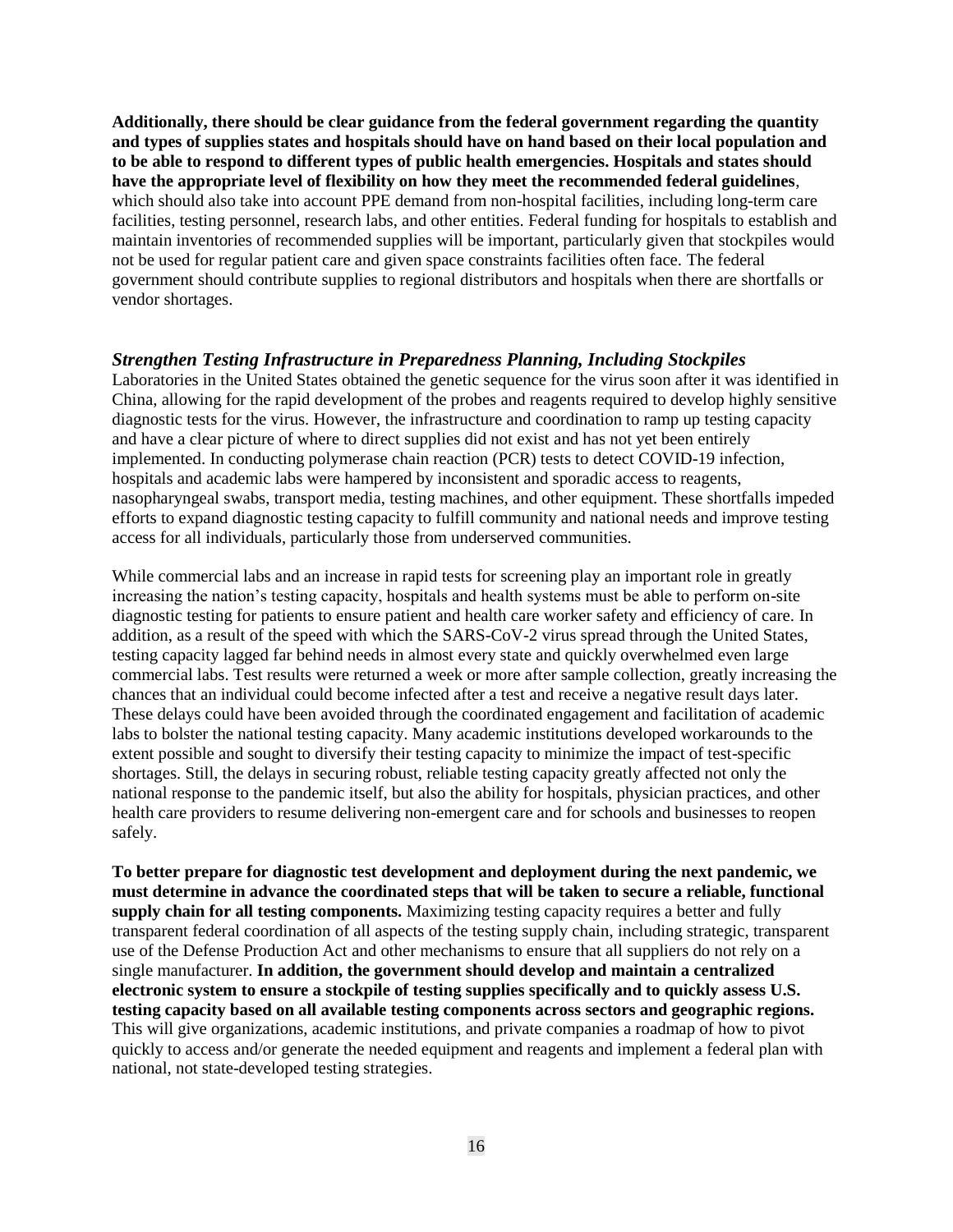We welcomed the establishment of the federal interagency COVID-19 Pandemic Testing Board via the president's January Executive Order, and we applaud its commitment to harmonizing the nation's approach to testing. As was shown through the early days of the pandemic, a rapid response to mobilize and coordinate testing resources, approaches, and supplies is essential to track the spread of a new public health threat. The AAMC encourages engaging the academic medicine community in the continued work of this board to help inform the efforts to address testing supply shortfalls and to expand lab capacity for surge testing and long-term sustainability.

## *Ensure Geographic Diversity of Vendors and Domestic Manufacturing Capacity*

As described above, the supply shortages in the U.S. were compounded by global disruptions stemming from COVID-19's worldwide impact. While the pandemic may have been the first of its kind in over 100 years, it is not the first instance in which medical facilities have been unable to acquire needed assets as a result of supply chain challenges. Shortages of supplies, devices, and medications have become commonplace in U.S. health care. For example, just a few years ago, the devastation caused by Hurricane Maria led to shortages of IV bags until the manufacturing plants in Puerto Rico were able to resume operations. Because in some cases manufacturing of such measures is concentrated in one geographic area or to one vendor, natural disasters and other threats have the potential to be catastrophic, particularly in a pandemic scenario where manufacturing facilities themselves may be affected by the public health crisis while global demand substantially increases. Such was the case as shortages of nasopharyngeal swabs – manufactured in Italy as the country faced a surge in COVID-19 cases – contributed to bottlenecks while hospitals and labs nationwide sought to scale up their diagnostic testing capacity.

**To help blunt the impact of such potential challenges, multiple outlets need to be built into the global supply chain and strategies to promote greater geographic diversity should be pursued. Lawmakers should also explore opportunities to increase domestic production of critical supplies ahead of the next emergency,** including considering appropriate incentives and post-pandemic sustainability for manufacturers that make this commitment.

Because it will not always be possible to anticipate the unique supplies that may be needed for every potential scenario, a key component of our preparedness strategy should be to develop and efficiently activate authorities that will accelerate domestic production of critical supplies in a public health emergency, such as the Defense Production Act and other potential mechanisms that can help alleviate the tariffs and other complications associated with scaling up capacity quickly. **Much like hospitals and other health care facilities undergo regular preparedness drills, individual elements of the supply chain should be engaged in periodic preparedness exercises in anticipation of future threats to ensure they will be able to ramp up production as expected in an emergency. Additionally, the federal government should promote and enforce protections against unreasonable product pricing in times of crisis, including prices of existing and new drugs used to treat COVID-19 and other conditions.**

## **Invest in Data Modernization**

The pandemic has illustrated clearly the limitations of outdated public health data systems at the national, state, and local levels, as well as within individual facilities and institutions. Antiquated, incompatible, inconsistent, and incomplete systems impeded access – for public health and health care practitioners at all levels, government officials, and the public – to real-time information about the pandemic's progression and on-the-ground needs. To some extent, the ingenuity of experts at AAMC-member institutions helped address some of these challenges through dashboards and data visualizations that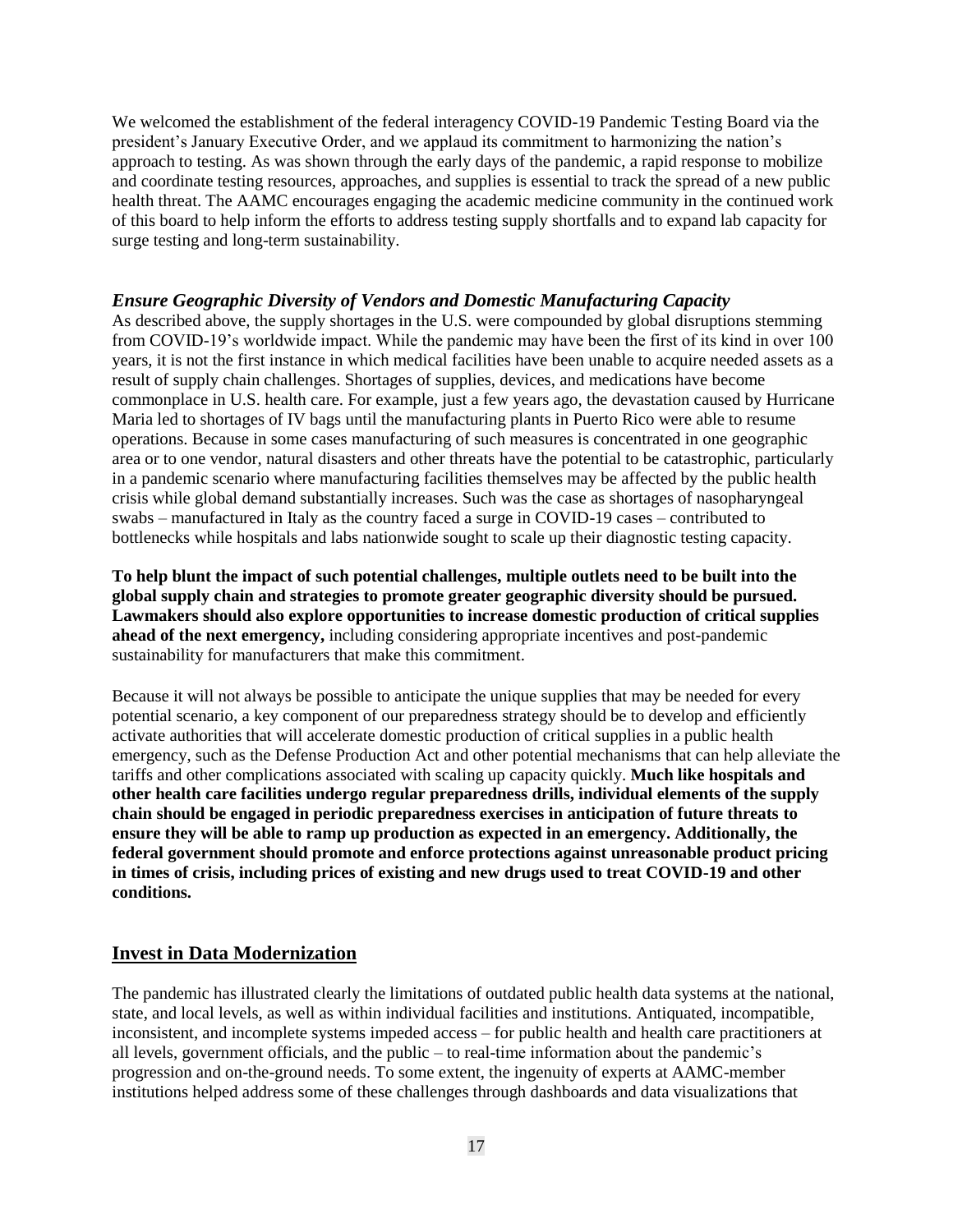synthesized publicly available information to help track the course of the outbreak. While these innovations undoubtedly represented a public service, they in no way are a substitute for a reliable public health data infrastructure supported by all levels of the government. In addition to forcing the use of imprecise proxies to inform decision-making about allocation of resources such as supplies and potential countermeasures, the shortcomings of our current patchwork of data capabilities also prevent meaningful progress in promoting an equitable approach because current data collection efforts lack key sociodemographic and other social measures.

**Reliable funding to modernize and maintain data systems at public health departments must be a key component of the needed investments in core public health infrastructure described above, and similar investment is important to upgrade and maintain the digital architecture of health care facilities nationwide.** In addition to the need to ensure sufficient and sustained resources, the following recommendations outline other important considerations in strengthening the nation's public health data infrastructure.

## *Identify Essential Data Elements in Advance and Establish A Framework for Enhancing as Needed*

**Congress should direct the establishment of a working group convened by the Government Accountability Office, the National Academies of Medicine, or another body to determine and define a manageable minimum set of key data elements that are essential for decisionmakers at the local, state, and federal levels to facilitate an effective and rapid response to any public health emergency.** This should include adoption of a broad set of inclusion criteria to include important sectors beyond public health and medicine to connect via data collection, including housing, education, employment, criminal justice, and agriculture.

In any infectious disease threat, there will be geographic variation in the disease's impact, and this impact likely will change over time, making state and local health authorities key partners in the response to an outbreak. At the same time, federal plans and coordination must recognize that a virus does not respect state boundaries, and, as a result, local variation in data capabilities and processes can have national consequences. Therefore, guidance and resources provided to states by the federal government must ensure that data collected and provided to a central repository can be readily combined and used to shift resources quickly from one area to another. To the extent possible, the definitions, reporting standards, and specific fields that will be provided by states and other entities to the federal government should be defined in advance. Establishing a working group to anticipate certain core elements ahead of the next large-scale event will help facilitate this process.

In addition to representatives from key federal agencies, state and local officials, and public health experts and public health data analysts (whose experience can help guide the structure and of data and data sharing), the working group also should include representatives of the health care community (including academic medical centers), electronic health system vendors, and patients and communities, who may be able to advise how to overcome common barriers to consistent and inclusive data collection. **Congress should prioritize targeted investments to support modernization of data systems at every level such that, at minimum, they are capable of consistent and interoperable collection and reporting of the key data elements with as much automation as possible.**

Because data capabilities will evolve over time, **the working group also should establish a process for reviewing the core data set regularly.** Additionally, under the assumption that future public health crises may present unique data needs, the working group should be prepared to rapidly reconvene as necessary to determine a common framework for all jurisdictions and facilities to collect and report any additional temporary and situation-specific data elements necessary to address emergencies as they arise. To the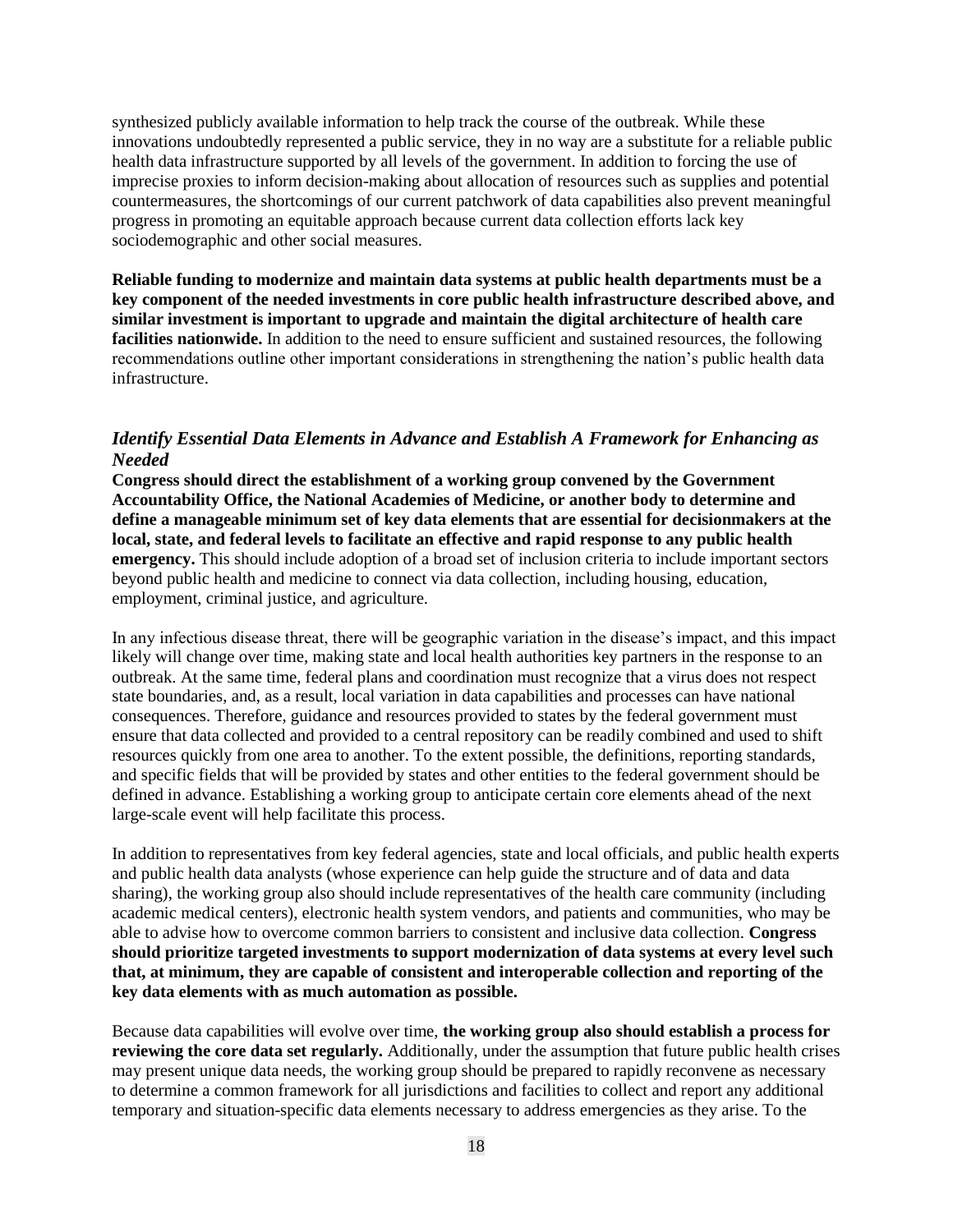extent they are not members of the standing working group, national associations can provide guidance and input throughout these processes that also will be informative to this work.

These steps will go a long way in avoiding in the future some of the challenges that arose during the COVID-19 pandemic. In the midst of unrelenting surges and already depleted staff bandwidth, hospitals and other health care facilities repeatedly were asked for extensive, duplicative, frequently changing, and at times conflicting information, with little coordination among local, state, and federal officials and via varying formats that necessitated manual entry for processes that otherwise would be easily automated. Reaching agreement on common definitions and formats now, and to the extent possible, identifying ways to consolidate such requests, will help lessen the burden on facilities moving forward and ensure a more complete picture of the situation on-the-ground.

## *Promote A Commitment to Transparency and Trustworthiness*

In addition to logistical challenges that data collection efforts imposed on teaching hospitals and other health care facilities and providers, the lack of transparency in how such information was being used also complicated such efforts. The variable and opaque process for collecting the data and making decisions about how resources would be distributed could have been better coordinated earlier to result in more transparent allocation decisions initially and to increase public trust in the federal government's efforts.

**Prior to the next major pandemic threat, there needs to be a process in place defining how states and other entities will receive diagnostics, treatments, vaccines, and/or supplies, and what the federal government's expectations are for how states allocate and track use of these resources, with a focus on equitable and need-based distribution.** (We offer specific suggestions about how to consider addressing health equity above/below and in Tables 1 and 2 of the appendix.) In the COVID-19 experience, the federal government relied heavily on state governments for the development of statespecific testing goals, reopening strategies, and allocation of scarce resources such as initial allotments of the vaccines. This decentralized approach resulted in inconsistencies and planning challenges for both states and health care providers. Differing policies and procedures in different states resulted in confusion and led to increased public distrust of health care and governmental entities.

**Additionally, while the federal and state governments should be working with the private sector on the manufacturing and development of key components of diagnostics, treatments, and vaccines, the public sector and academic institutions have unique perspectives and critical data on the effect of a disease on patients and communities.** Partnerships between the government and the private sector that do not fully take advantage of the resources, expertise, and input from other sectors in the context of a pandemic will undoubtedly result in decisions that fall short of being efficient and effective. Ensuring that clinical partners have a seat at the table similarly will augment critical public health expertise to inform decision-making and a coordinated response.

Likewise, meaningful community engagement will be crucial in ensuring that the government is able to earn the public's trust – and, by extension, the valid data needed to mount an equitable response. With support from the CDC and the engagement of the **AAMC** Collaborative for Health Equity: Act, Research, [Generate Evidence \(CHARGE\)](https://www.aamc.org/what-we-do/mission-areas/medical-research/health-equity/aamc-charge) — the AAMC's national collaborative of health equity scholars, practitioners, and community partners — the AAMC Center for Health Justice gathered perspectives from a diverse set of 30 community members from across the United States to establish and issue [10 Principles](https://www.aamc.org/media/54196/download)  [of Trustworthiness.](https://www.aamc.org/media/54196/download) These principles are meant to guide health care, public health, and other organizations as they work to demonstrate they are worthy of trust and may be a useful framework as Congress considers opportunities to apply such an approach to data collection and preparedness efforts more broadly.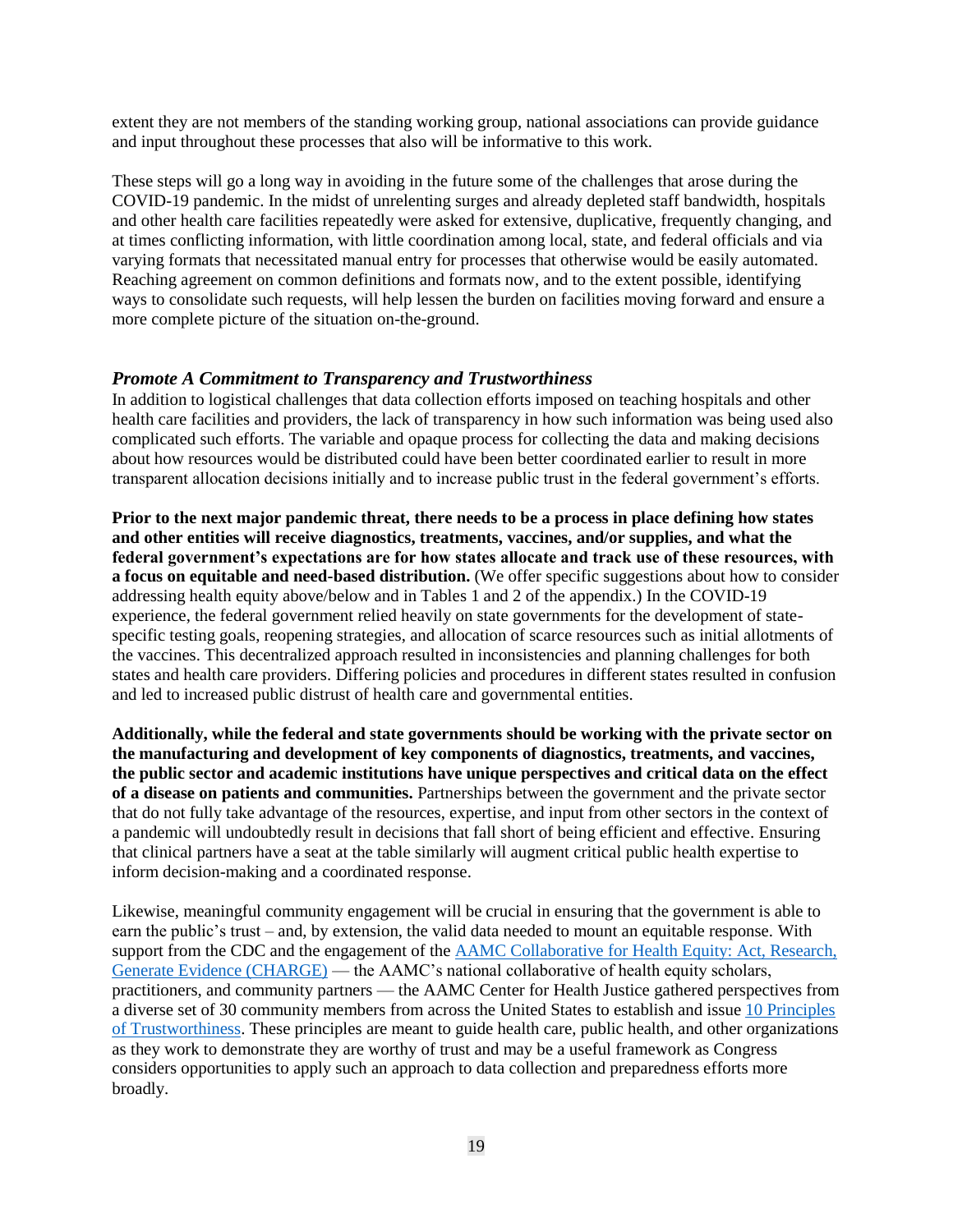## *Collect Sociodemographic, Social Needs, and Social Determinants Data to Promote Equity*

The disproportionate impact of COVID-19 on communities of color has illuminated pervasive health inequities and the need for action informed by meaningful, valid data. Race and ethnicity represent only a small part of the data collection needed to ensure coronavirus vaccinations and other interventions are administered equitably. Indeed, neither race nor ethnicity are modifiable risk factors. Rather, they are poor proxies for the social risks and social determinants to which communities of color and the residents who live within them are exposed.

Beyond accurately capturing sociodemographic data like race and ethnicity, we need standardized, valid, inclusive data collection on the social needs and social determinants most likely to correlate with increased exposure, susceptibility, and severity of infectious diseases. Fortunately, those data points are known. The CDC released a Social Vulnerability Index (SVI) in 2011 and noted that a "number of factors including poverty, lack of access to transportation, and crowded housing may weaken a community's ability to prevent human suffering and financial loss in a disaster" (CDC 2011). Unfortunately, the SVI have not been incorporated into national COVID-19 response activities to date.

#### **To successfully promote health equity, surveillance system data must**:

- Include standardized, core measures that all relevant sectors (health care, public health, social services, etc.) agree to use.
- Allow for data sharing across those sectors while protecting individuals' information.
- Relate to and complement other crucial data collections (such as using formal ICD-10 Z codes to identify social needs in clinical settings, or vital statistics reporting for public health departments).
- Capture macrolevel data on the social determinants of health (such as existing SVI or Agency for Healthcare Research and Quality data) geocoded to home addresses when possible, at units of geography that correspond to meaningful, locally defined neighborhoods (i.e., census block, not 5-digit zip code, which will not be specific enough for densely populated communities likely to be most impacted by infectious disease).
- Capture self-reported social needs and vulnerabilities and sociodemographic data (including but not limited to race and ethnicity) in ways that allow for the valid, non-stigmatizing collection of potentially sensitive personal information.
- Be patient-centered and developed in collaboration with local community members and community-based organizations who have trusted and established relationships with local residents to identify communities disproportionally at-risk and to suggest structural interventions to ensure just, equitable preparedness and response during a pandemic. At minimum, broad community input should inform the development of national standards.

These recommendations will strengthen federal and state efforts, but we also note that any effort to promote true community resilience will require a multi-sector approach that extends beyond public health and health care to engage housing, education, employment, criminal justice, and other sectors. Connecting and expanding the parameters for data collection and access across the federal government and across sectors will be important to make meaningful progress in addressing the social determinants of health.

## **Prioritize Equity**

The coronavirus pandemic has laid bare the racial health inequities harming Black, Indigenous, and other communities that historically have been marginalized. COVID has exposed the structures, systems, and policies that create social and economic conditions that lead to health disparities, poor health outcomes,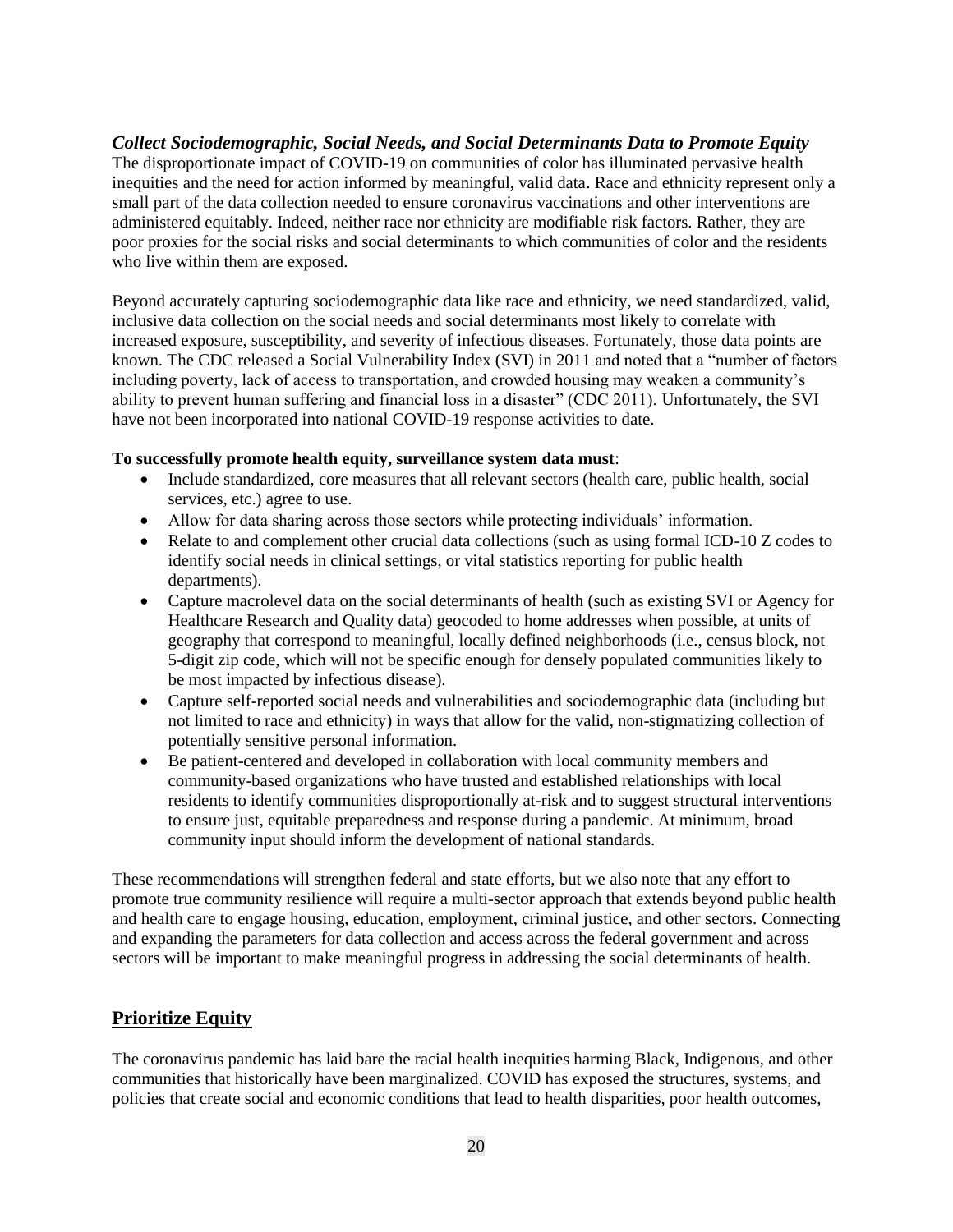and lower life expectancy. Local data shows that Black Americans are more likely to get sick and die from the novel coronavirus. This is not because the virus is naturally more harmful to racial and ethnic minorities. Rather, this is the result of policies that have shifted opportunities for wealth and health to a narrow segment of society putting those with fewer economic resources and with preexisting health conditions more at risk and vulnerable to illnesses like COVID-19.

In recognition of the disproportionate impact that health crises will have on communities of color, it will be critical to ensure that a deliberate commitment to proactively address health inequities, centered on a community-informed approach, is prioritized throughout all elements of pandemic preparedness and response. Accordingly, we have integrated such an approach throughout all of our recommendations. We also urge Congress to consider the following concrete actions that promote and prepare us for an equitable and rapid response.

# *Apply A Health Equity Framework to All Elements of Pandemic Planning*

The disproportionate impact of public health crises on marginalized and disadvantaged populations is driven by factors that predate the crisis itself. Communities that face everyday barriers to health confront even higher barriers during a pandemic. In many cases, these barriers have social, environmental, and economic roots. Thus, to prevent inequities in a pandemic, not only should policymakers consider targeted efforts to reach vulnerable populations in response to an emergency, they also should consider interventions to minimize inequity at its roots.

We commend to your attention a recent publication<sup>4</sup> summarized in the appendix to this letter, outlining such a framework for integrating an equity-forward approach to both pandemic preparedness (Table 1) and response (Table 2). Necessary considerations in preparedness include not only engaging in "traditional" preparedness actions with an equity mindset, such as developing plans for equitable distribution of supplies and access to testing and countermeasures in an emergency, but also require attention to everyday gaps in internet access, technology support, and paid sick leave, among other potential items. Planning for a pandemic response should include equity-oriented actions as well, such as a multipronged strategy to effectively communicate health risk – by engaging trusted community leaders and ensuring materials are accessible to broad audiences based on reading level, language, and cultural understanding – and implementing socio-culturally appropriate surveillance, for example. These efforts should augment the recommendations made elsewhere in this letter, such as ensuring that data systems capture meaningful sociodemographic, social, and environmental information (as described above).

**In recognition of the fact that health and health care inequities – including those that manifest during a pandemic – are deeply rooted in the conditions in which people are born, grow, live, work, and age, the AAMC supports the Social Determinants Accelerator Act (H.R. 2503), which would authorize planning grants for state, local and Tribal governments to establish accelerator programs that address non-medical factors of health.** The legislation also would establish at HHS an interagency technical advisory panel on social determinants of health, with representatives from the Department of Housing and Urban Development, Department of Labor, Department of Agriculture, and state and local governments. These actions would take an important step to make it possible for all people to have the same opportunity to reach their full health potential, including during a crisis.

 $\overline{\phantom{a}}$ 

<sup>4</sup> Alberti, PM, Lantz, PM, and Wilkins CH. Equitable Pandemic Preparedness and Rapid Response: Lessons from COVID-19 for Pandemic Health Equity. J Health Polit Policy Law, May 28, 2020. <https://doi.org/10.1215/03616878-8641469>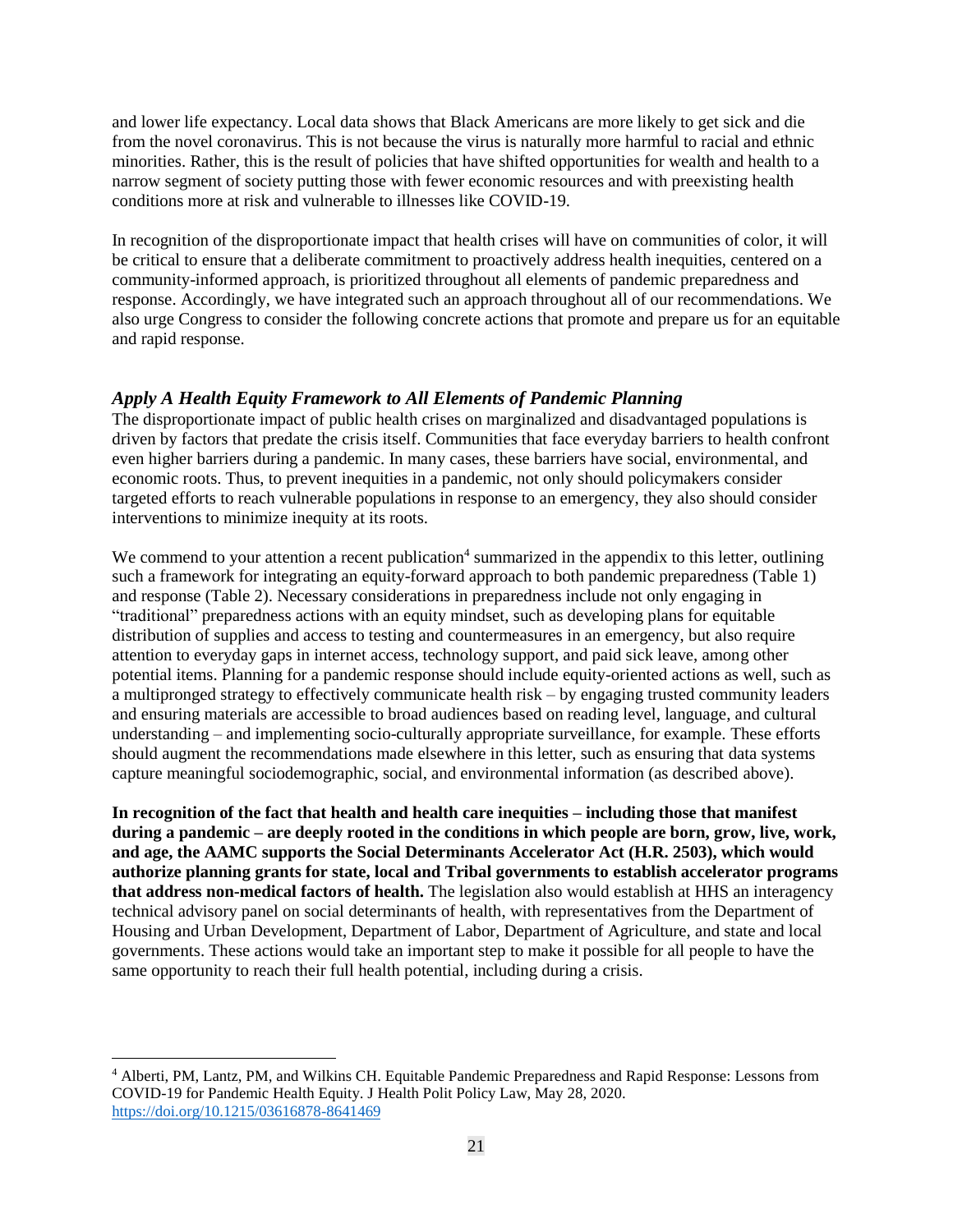# *Promote Meaningful Community Engagement and Consider Unique Needs of Certain Populations*

**To create an effective framework to conduct meaningful outreach to underserved communities, health departments at all levels and other stakeholders must engage diverse citizen- and community-leader voices when developing response plans that can better mitigate language barriers, cultural disconnects, and access to care for the most vulnerable populations.** As the coronavirus pandemic emerged, many local and state government officials and public health agencies called upon nearby academic medical centers to provide guidance and assistance in leveraging relationships with trusted community partners to effectively communicate about how to access testing and treatment and provide support for underserved populations. For example:

- One institution partnered with government and nonprofit partners to distribute complimentary Community Care Kits that include isolation-grade masks, hand soap, hand sanitizers, toothbrushes, and toothpaste, which also allowed community members in need of information and guidance on COVID-19 testing and treatments to be more quickly linked to the services needed.
- Faculty and students from a medical school partnered with the city health department to provide COVID-19 testing in neighborhoods with the highest rates of infections and for other at-risk populations such as essential workers and people living in nursing homes. The partnership also maintains a registry for people who have tested positive to look for health and health care disparities.

Fostering opportunities to identify, develop, and support efforts and relationships that are truly collaborative – i.e., ones that are driven by and responsive to the needs of the communities themselves – ahead of a crisis will greatly enhance their success in the event of a future pandemic.

Additionally, there must be more thought, guidance, and coordination regarding how hospitals, clinics and nonprofit social service providers can best support populations of people experiencing homelessness, people who are justice involved, and people with disabilities in a pandemic response. During the COVID-19 pandemic, a number of issues surfaced for each of the aforementioned groups. For example:

- People experiencing homelessness face a number of barriers, including an inability to participate in stay-at-home orders due to a lack of housing, an inability to wash hands frequently because many cities lacked an abundance of handwashing stations, and an inability to self-isolate in shelters because of space constraints.
- Jails and prisons pose significant risks for the spread of coronavirus for the incarcerated population and the people who work in them because of the lack of ability for individuals to socially distance and common movement of justice involved people in and out of facilities. Additional testing and reporting for inmates and staff, more protective equipment, guidelines for inmate medical treatment, and clearer cleaning protocols in jails and prisons could help reduce the number of future infections.
- People with disabilities and their caregivers rely on services and businesses that were not deemed essential in many states. Service providers and translators are often low-wage workers and provide critical assistance to people with disabilities, often in the home setting. Benefits that increase financial security and stability, including paid leave, unemployment insurance expansion, and increasing Medicaid coverage to expand access to testing and treatment, would better support people with disabilities and the services they rely on. In addition, guidance should be provided to states and health care providers setting forth clear requirements to ensure that the health care rationing decisions comply with federal nondiscrimination laws.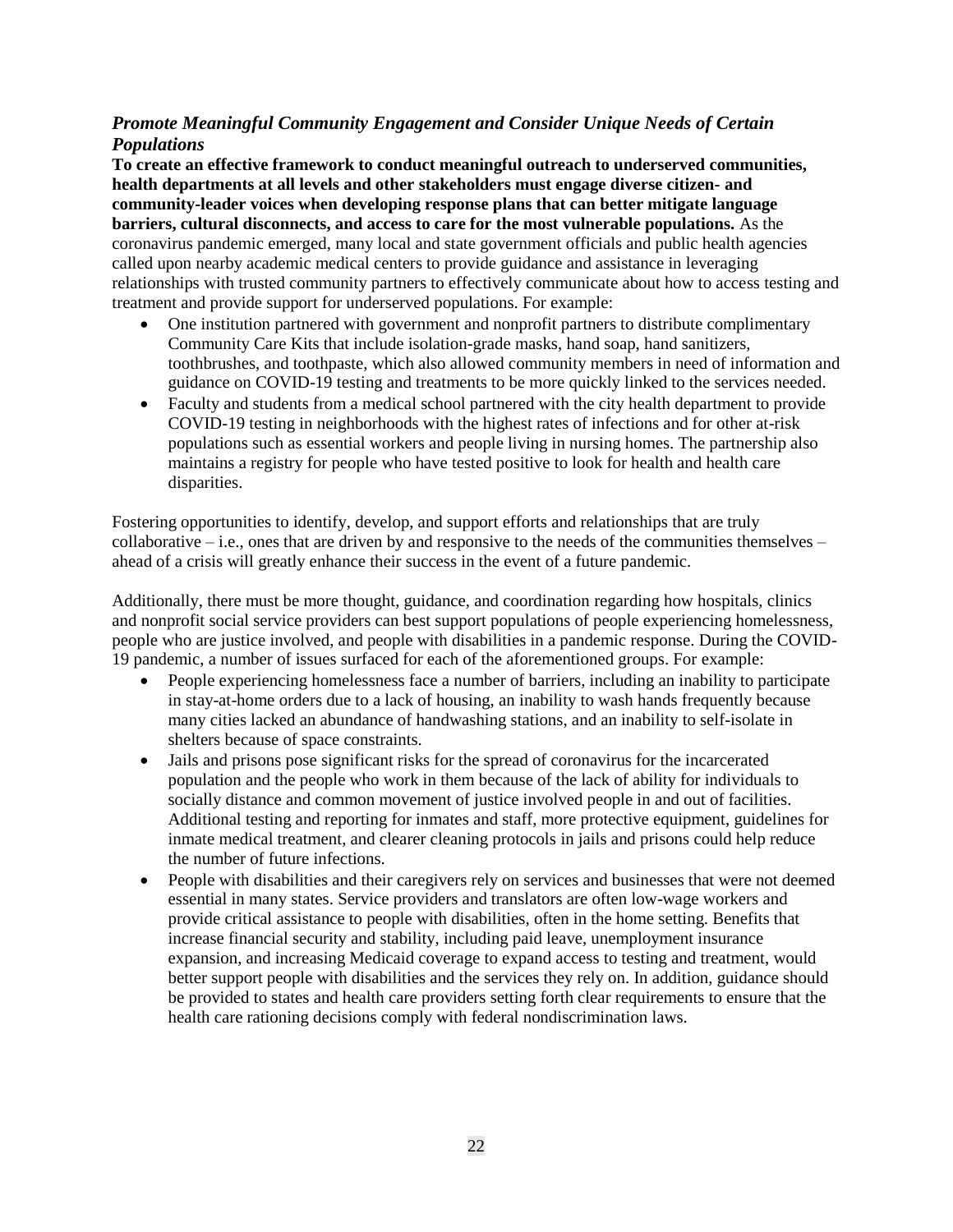## *Make It Easier to Reach Communities Where They Are*

One glaring example of how inequities manifested during COVID-19 is in access to diagnostics and countermeasures. As testing and vaccinations became available, residents of typically underserved communities have faced challenges finding and reaching traditional sites due to inflexible hours of operation, transportation limitations, inaccessible venues (e.g., drive through sites are not pedestrian friendly), or other barriers. Homebound individuals encounter similar difficulties.

Mobile units can help fill these gaps by bringing resources to the community rather than forcing the community to find the resources. The AAMC supported the Mobile Options for Testing In Our Neighborhoods (MOTION) Act in the 116<sup>th</sup> Congress, which would authorize grants to academic medical centers, health centers, health departments, and nonprofit organizations to establish or expand mobile COVID-19 testing initiatives, and funding for similar efforts in the American Rescue Plan has helped advance state and federal vaccination efforts. **Grants to establish, equip, and deploy truly mobile testing and vaccination units to serve hard-to-reach populations would be particularly effective if implemented with a commitment to community engagement, with grantees working in partnership with community-based organizations and leaders to develop resources, conduct outreach and program evaluations, and take other steps to understand and meet the community's needs.** Such programs serve as an important complement to other ongoing efforts to increase the availability and accessibility of testing, vaccinations, and other key outreach, and to address and resolve health inequities.

## **Advance and Facilitate Medical Research and Innovation**

The rapid development of diagnostic tests, treatments, and vaccines are all dependent on continued progress in scientific research, including an advanced understanding of virus biology and studies of vaccine types and efficacy. To be positioned to tackle future infectious disease challenges, the government needs to continually invest in sustained and predictable funding for biomedical research, through NIH as well as other federal research agencies that fund basic research, interdisciplinary work, and translational science. Over half of the life-saving research supported by the NIH takes place at [medical schools and teaching](https://www.aamc.org/system/files/d/1/1565593933-nih_-_final_value_of_nih-funded_research_infographic_-_20190502.pdf) hospitals, where scientists, clinicians, fellows, residents, medical students, and trainees work side-by-side to improve the lives of Americans through research. Supporting strategies to continue such successful public-private/academic partnerships in research and to foster an environment where innovation can continue to flourish will be key tools in building resilience against future pandemics. The remarkable success of the Biomedical Advanced Research and Development Authority (BARDA)-supported Operation Warp Speed in accelerating vaccine development and distribution was the result of the rapid partnerships between the federal government and industry, facilitated by the investment over time in BARDA. To help replicate this success in anticipation of future threats, the AAMC offers the following recommendations.

## *Maintain a Robust Commitment to Medical Research Supported by the NIH*

Without question, the decades of federal investment in NIH-supported foundational research are directly responsible for our relatively rapid recent success in identifying and developing vaccines to contain the pandemic. As you know, the federal commitment to medical research supported and conducted by the NIH not only has been core to the extraordinary progress the U.S. has made against COVID-19 through multiple effective vaccines and other countermeasures, but also is instrumental in combatting every other health threat facing patients and their families.

We are grateful to Congress for the strong, bipartisan investments in NIH through the annual appropriations process in recent years, and we look forward to working with you to continue that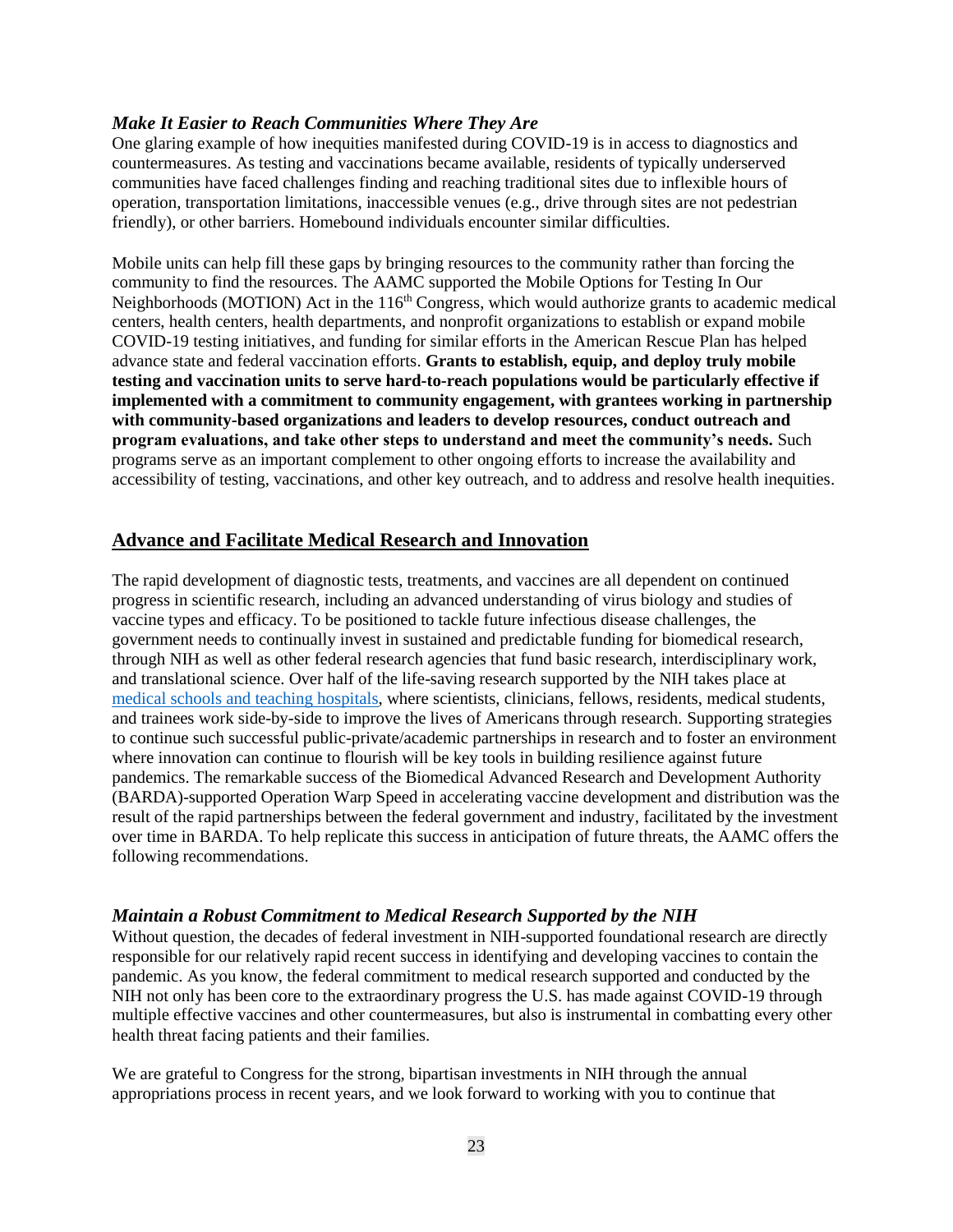trajectory of sustained, robust growth in FY 2022 with at least \$46.1 billion in core funding for the agency, in addition to any funding for the president's Advanced Research Projects for Health proposal or other targeted initiatives. Likewise, we appreciate the supplemental funding that Congress has directed to NIH over the last year to advance research on COVID-19. **To fully optimize the nation's potential to advance new therapeutics, diagnostics, preventive interventions, and cures, and lay the groundwork for the scientific "miracles" that the next pandemic will necessitate, it will be essential to ensure that the nation sustains a commitment to robust growth for the agency over the long term.** These investments are particularly critical given the lasting impact that the pandemic is having on the research workforce and the broad portfolio of pre-pandemic research supported by the NIH. As a result of disruptions caused by the pandemic, NIH Director Francis Collins, MD, PhD, most recently estimated a \$16 billion loss to NIH-funded research, predominantly extramural grantees, in testimony before the Senate Labor, Health and Human Services, Education, and Related Agencies Appropriations Subcommittee on May 26.

The pandemic-related funding shortfall notwithstanding, we appreciate the flexibilities NIH has offered through the pandemic to address some of these challenges and encourage action to address the limited instances where such flexibility required intervention from Congress (e.g., the ability for NIH to offer nocost extensions for multiyear RF1 grants).

## *Establish Clear Rules and Procedures for Engagement of Labs in Testing for Pathogens During a Public Health Emergency*

**The country needs clearly defined authority, a pre-established chain of command, and a decisionmaking rubric for directing activities during a public health emergency, and test development and deployment is the most essential tool to detect emerging public health threats.** As described elsewhere in this letter, the nation's testing capacity was far less robust than needed as a result of supply chain issues and a piecemeal, state-based approach to testing strategies. Further frustrating efforts to increase capacity was a dizzying array of shifting policy interpretations that made it difficult to determine how academic and research labs could contribute supplies, expertise, data, and excess capacity to accelerate testing.

During COVID-19, to maximize the efficiency and speed of diagnostic production and testing capacity, there needed to be clearer guidelines and processes from the U.S. Food and Drug Administration (FDA) on use of the Emergency Use Authorization (EUA) authority for oversight of diagnostic and serological tests and from CMS on the rules related to how sophisticated labs without certification through the process set forth in the Clinical Laboratory Improvement Amendments (CLIA) can be engaged to increase testing capacity.

Confusion over the responsibility and authority of FDA to regulate and oversee the development of laboratory developed tests (LDTs) hampered early testing efforts. Assertions that no newly-developed PCR tests could be deployed until the FDA had issued an EUA for their use led to a months-long backlog of validated tests that academic labs could not begin using. The situation was remedied in part by the FDA's decision to allow labs to validate tests and begin testing while the FDA was reviewing the submitted data, but then further complicated by a sudden announcement from HHS that the FDA did not have the authority to regulate LDTs and furthermore would not be reviewing validation data, even for voluntary submissions. For those labs that were relying on the issuance of an EUA for reimbursement and liability protection purposes under the PREP Act, this shift in policy was concerning. **In advance of the next pandemic, the FDA's role with respect to emergency development and deployment of tests must be clarified and a plan must be in place to shift FDA personnel and resources to meet the extraordinary demands of addressing quickly developing public health threats.**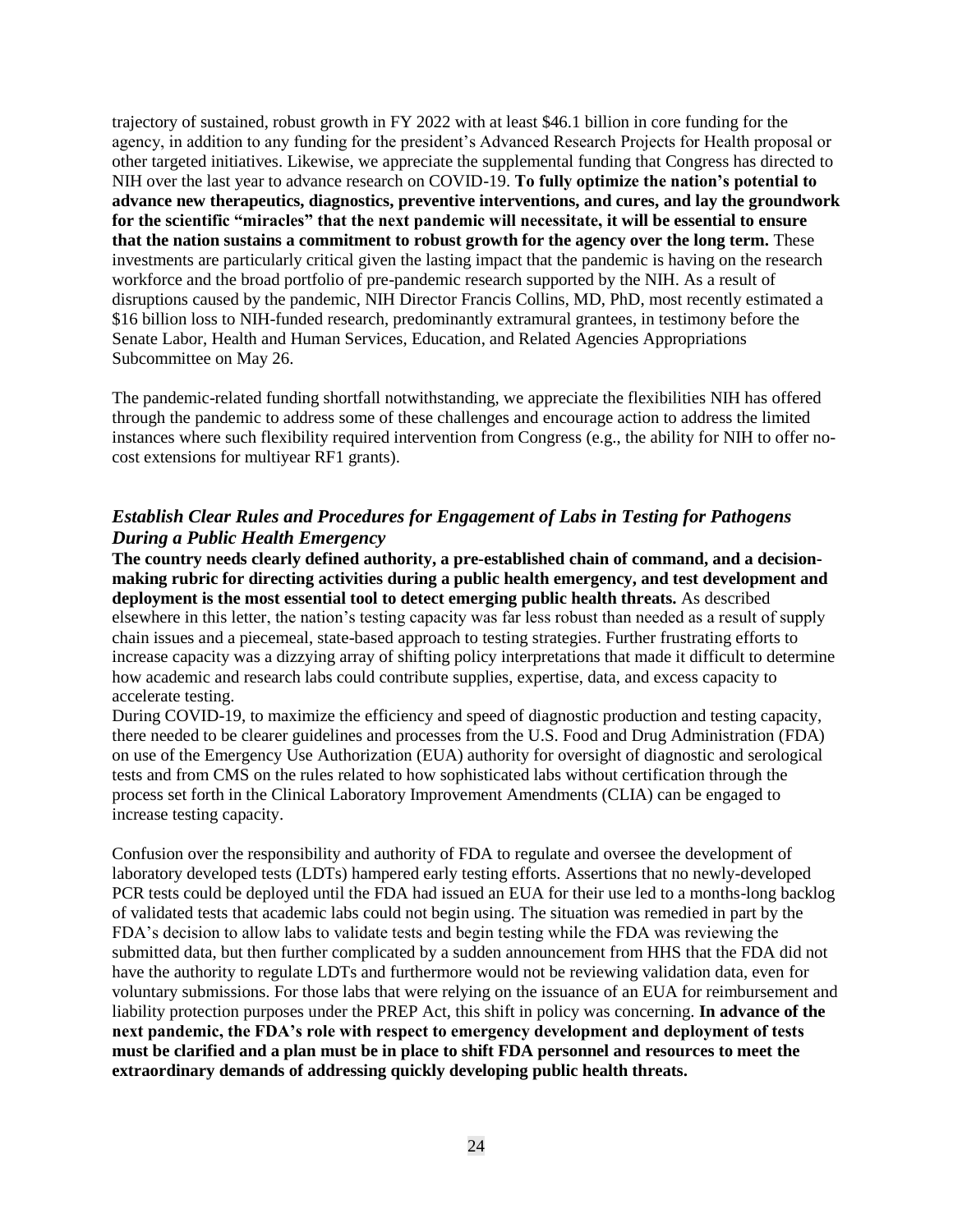Ensuring that lab results provided to patients are accurate is critical, especially when those results are used to make decisions about clinical care. In a public health emergency however, when we need to marshal all available resources, there must be a clear mechanism to engage labs without CLIA certification to enhance our surveillance and testing infrastructure. The system for certifying clinical labs is set forth in the CLIA, which is administered by CMS. In general, this requires that a lab that returns results to individuals must be CLIA-certified. Academic labs that are connected to hospitals or health systems are overwhelmingly CLIA-certified, but those academic labs set up for research purposes or part of universities or other facilities that do not provide care to patients (veterinary schools, for example) do not have CLIA certification. Non-certified labs had personnel, supplies, equipment, and expertise to contribute, but were unsure how to help when initially told that without CLIA certification there was no role for those labs in contributing to the testing effort. For example, research labs involved in the Seattle Flu Study saw the potential for their work to detect the rise of COVID-19 in the local community but were prohibited from identifying individuals infected with the deadly virus.<sup>5</sup> Memos issued by CMS to increase the engagement of non-CLIA certified labs through affiliation with CLIA-certified labs were issued months into the pandemic.

While preserving the important role of CLIA certification to ensure accurate, validated, clinically relevant test results to providers and patients, we must install a better, more centralized mechanism to be able to collect and share data that can inform state and national public health responses. **During a public health emergency, decision-makers should be able to avail themselves of an existing, coordinated data collection repository with a well-defined mechanism to submit surveillance test data and provisional test results for individuals who have been advised to confirm a positive test result through a CLIA-certified lab.** Such a data repository could act as an early warning system for public health officials and a more accessible but less structured collection point for surveillance data from many sources to speed virus mitigation responses.

# *Support Multisector Public-Private/Academic Research Partnerships to Accelerate New Medical Countermeasures*

The federal government plays an irreplaceable role in supporting medical research, particularly as it relates to fundamental research for which there is not immediate commercial potential. Private companies may require federal incentives to pursue public health related research and development opportunities. **Through public-private partnerships with academia and industry, federal agencies can help advance potential solutions to otherwise intractable challenges or lay the groundwork for science to overcome challenges that have yet to manifest.**

Academic medical centers are already leading the way in initiating public-private partnerships to better respond to future pandemics. For example, one AAMC-member institution is a founding member of an international public-private consortium focused on rapidly developing anti-viral medications against viruses with high pandemic potential, with the aim of placing new therapeutics into Phase 1 clinical trials within 5 years. Leaders from another research intensive academic medical center have launched a multisector partnership focused on discovering and validating monoclonal antibodies for the 100 most likely causes of epidemics. In yet another example, an institution is exploring opportunities to embed private and/or federal experts into their research enterprise for a period of time to enhance each party's understanding of the other. The President's Science Advisor Eric Lander, Ph.D., recently outlined a vision in which the scientific community and industry are able to have a vaccine ready within 100 days of the next viral threat being identified. Fulfilling such an ambitious goal will require active engagement from

 $\overline{a}$ 

<sup>5</sup> 'It's Just Everywhere Already': How Delays in Testing Set Back the U.S. Coronavirus Response. *New York Times.*  March 10, 2020[.https://www.nytimes.com/2020/03/10/us/coronavirus-testing-delays.html](https://www.nytimes.com/2020/03/10/us/coronavirus-testing-delays.html)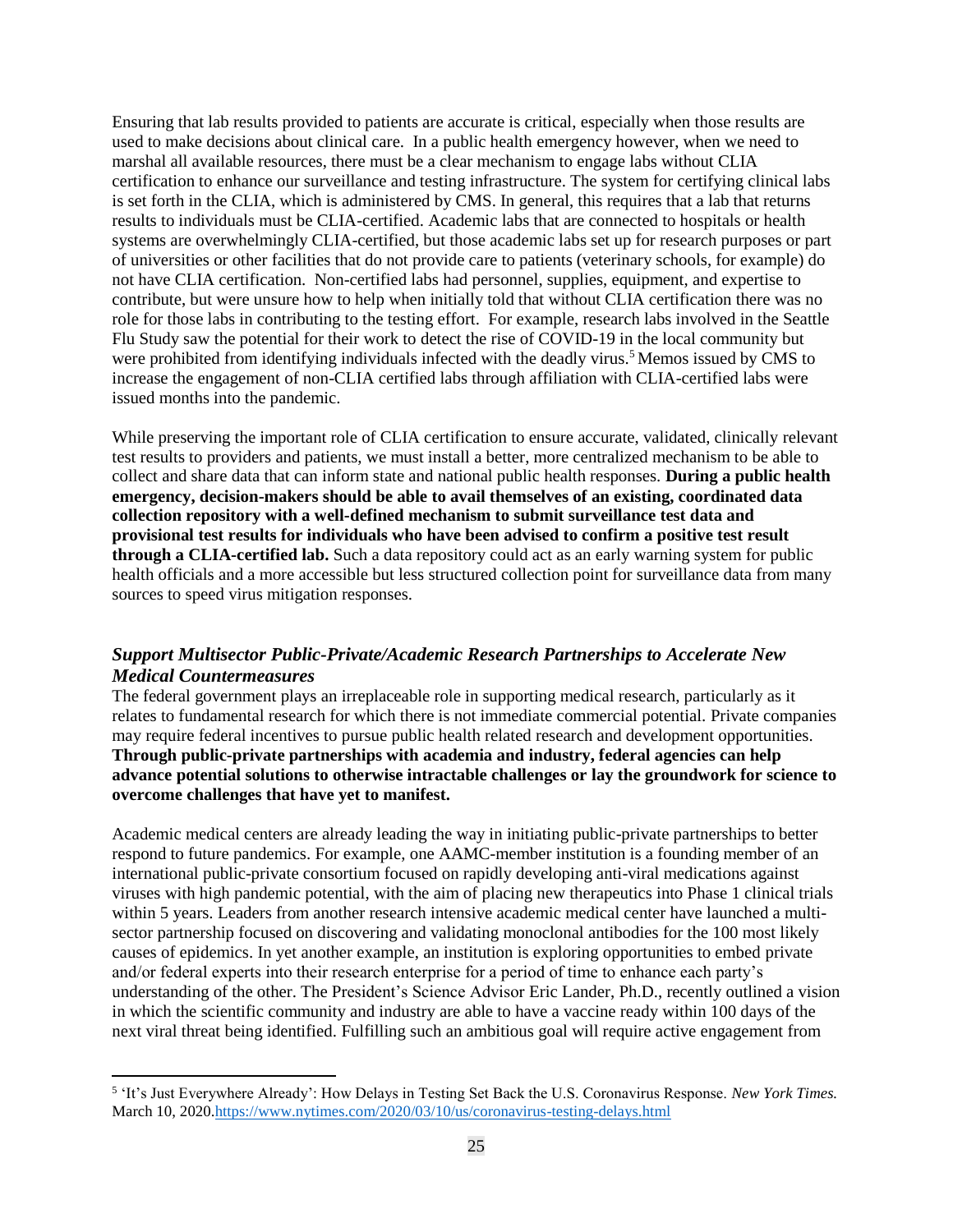the government, academia, and industry, and federal agencies should continue to identify strategies to support such partnerships ahead of the next threat.

#### *Make Telehealth Flexibilities Permanent to Support Clinical Trials, in Addition to Clinical Care*

To maintain social distancing and prevent unnecessary visits to hospitals and clinics, many researchers, with the support of institutions, industry sponsors, and IRBs, adapted clinical trial protocols to continue the research while addressing the safety of research participants. Researchers adopted new electronic processes and procedures to speed the initiation of research, promote the ease of IRB review and data sharing, and reduce contract negotiation turn-around time. Specifically, utilizing telehealth to collect research participant consent and conduct follow up assessments that did not require procedures or interventions increased efficiency of the clinical trial enrollment process and was viewed favorably by participants and researchers alike. The regulatory flexibilities described elsewhere in this letter were instrumental in facilitating this change, but without action, they will end once the PHE declaration expires. **In addition to the clinical care benefits, the AAMC urges lawmakers to make the telehealth flexibilities permanent to help improve the efficiency of clinical trials and improve the experience of clinical trial participants.**

#### *Create the Structure to Rapidly Address Complex Bioethical Issues*

In addition to practical considerations, it is also advisable to have a permanent advisory body such as a national bioethics commission in place to provide real-time guidance on difficult ethical questions that arise in response to the nation's needs and scarce resources during a pandemic. Issues related to the enrollment of COVID-19 patients in clinical trials, access to testing, allocation of therapeutics such as remdesivir and monoclonal antibodies, vaccine distribution, and addressing the significant inequities in the impact of and resources to address the disease across communities all would have benefitted from a specific advisory group convened to provide public recommendations to policymakers.

# **Ensure Ample Workforce to Mount A Nimble and Effective Response to Public Health Crises**

The nation's health care, public health, and scientific workforces have worked around the clock for over a year to combat the pandemic and keep the country safe. Their efforts, often under harrowing circumstances, are directly responsible for our ability to contain the pandemic. There is no question, however, that the COVID-19 crisis stretched our already over-extended workforce even thinner. Projected and existing shortages of physicians and other health professionals proved to be a limiting factor in the nation's response, and unlike other essential resources, qualified clinicians cannot be created overnight. We must invest now in resources to support our existing workforce as they recover from the effects of the crisis, as well as in efforts to expand our physician workforce and other health professionals to address current and projected shortages. Failure to address expected shortages under normal circumstances will threaten collapse of our human health care infrastructure in the next pandemic.

### *Increase Federal Support for Physician Training*

The AAMC projects that the United States will face a shortage of between 37,800 and 124,000 physicians by 2034, in both primary care (between 17,800 and 48,000) and specialty care (between 21,000 and 77,100). If everyone had the same health care access and the same utilization rates regardless of race, where they live, and whether they have health insurance, the AAMC estimates the country would need up to an additional 180,400 doctors today, on top of the projected shortages by 2034. These shortages strain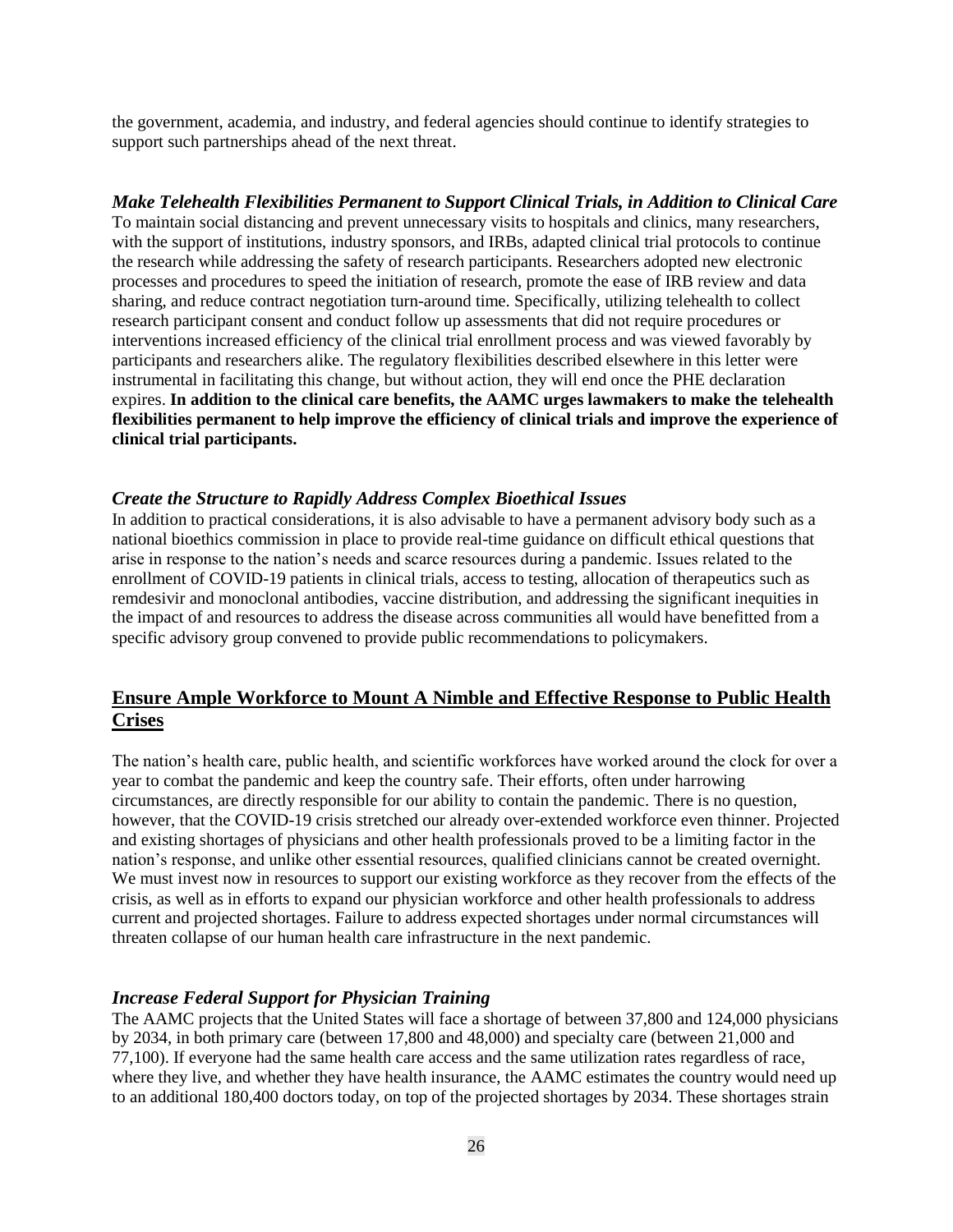patients' ability to access timely care under even the best of circumstances, but the consequences of such deficits are particularly acute during a crisis. COVID-19 laid bare these shortages of crucial providers, such as infectious disease specialists, but also the overall shortage of physicians as doctors were called to the front lines of COVID-19 sometimes regardless of their specialty.

The major factor driving demand for physicians continues to be a growing, aging population. With the demand for physicians simply outstripping our expected supply, we must advance a multifaceted strategy to ensure that people have access to the care they need when they need it. A broad bipartisan coalition of members of Congress representing diverse districts, states, and communities worked together last year to provide 1,000 new Medicare-supported graduate medical education (GME) positions in the Consolidated Appropriations Act, 2021– the first increase of its kind in nearly 25 years. This increase in residency positions was an important initial investment and first step, but more is needed to help ensure that patients throughout the country can access the primary and specialty care they need and a diverse physician workforce. **The AAMC strongly supports the bipartisan Resident Physician Shortage Reduction Act of 2021 (H.R. 2256, S. 834) which would build upon last year's bipartisan effort and increase teaching hospitals' ability to train physicians by gradually lifting the current freeze on Medicare support and adding 14,000 new Medicare-supported residency positions over the next seven years.**

### *Consider Challenges Related to Workforce Staffing in Emergencies*

Though the physician shortage continues to threaten everyday patient access to care, these challenges are especially acute in public health or disaster emergencies. When demand increases rapidly, additional health professionals such as nurses and allied health professionals are needed throughout hospitals to ensure enough personnel are available to mount a full response. While responding to the COVID-19 emergency, hospitals had to surge not only their physical capacity to treat patients, but also their available personnel to staff the additional beds and patients, off-site locations, and other facilities. Though all teaching hospitals take measures to prepare for emergencies, the expenses associated with expanding a facility's staffing capacity in an emergency can be substantial. Moreover, with child care and schools effectively closed for a period of time, many hospital personnel with caregiver responsibilities were faced with unworkable situations, further straining the workforce**. In addition to taking steps to help fill expected daily operations shortages in the health care workforce, Congress should consider strategies to make resources available quickly for hospitals and health professionals to address workforce challenges unique to surges and public health emergencies.**

### *Invest in Health Professions Students and Education Infrastructure*

To be prepared for future pandemics, the nation must invest in our health education infrastructure to better support health professions students and practitioners in the field. To that end, **the AAMC supports robust funding for the Health Resources and Services Administration (HRSA) Title VII health workforce and Title VIII nursing workforce development programs.**

The HRSA National Center for Health Workforce Analysis, including seven Health Workforce Research Centers across the country, conducts research and data analysis to advise future decision making on America's health workforce preparedness. Vital to the country's response to any future pandemic, the HRSA Public Health Workforce Development program trains our nation's public health workforce to identify underlying causes of health issues, health disparities, and other public health issues.

The HRSA Health Career and Opportunity Programs, Centers of Excellence, Scholarships for Disadvantaged Students, and Nursing Workforce Diversity programs support students from diverse backgrounds throughout the health workforce pipeline. These programs aim to mitigate persistent health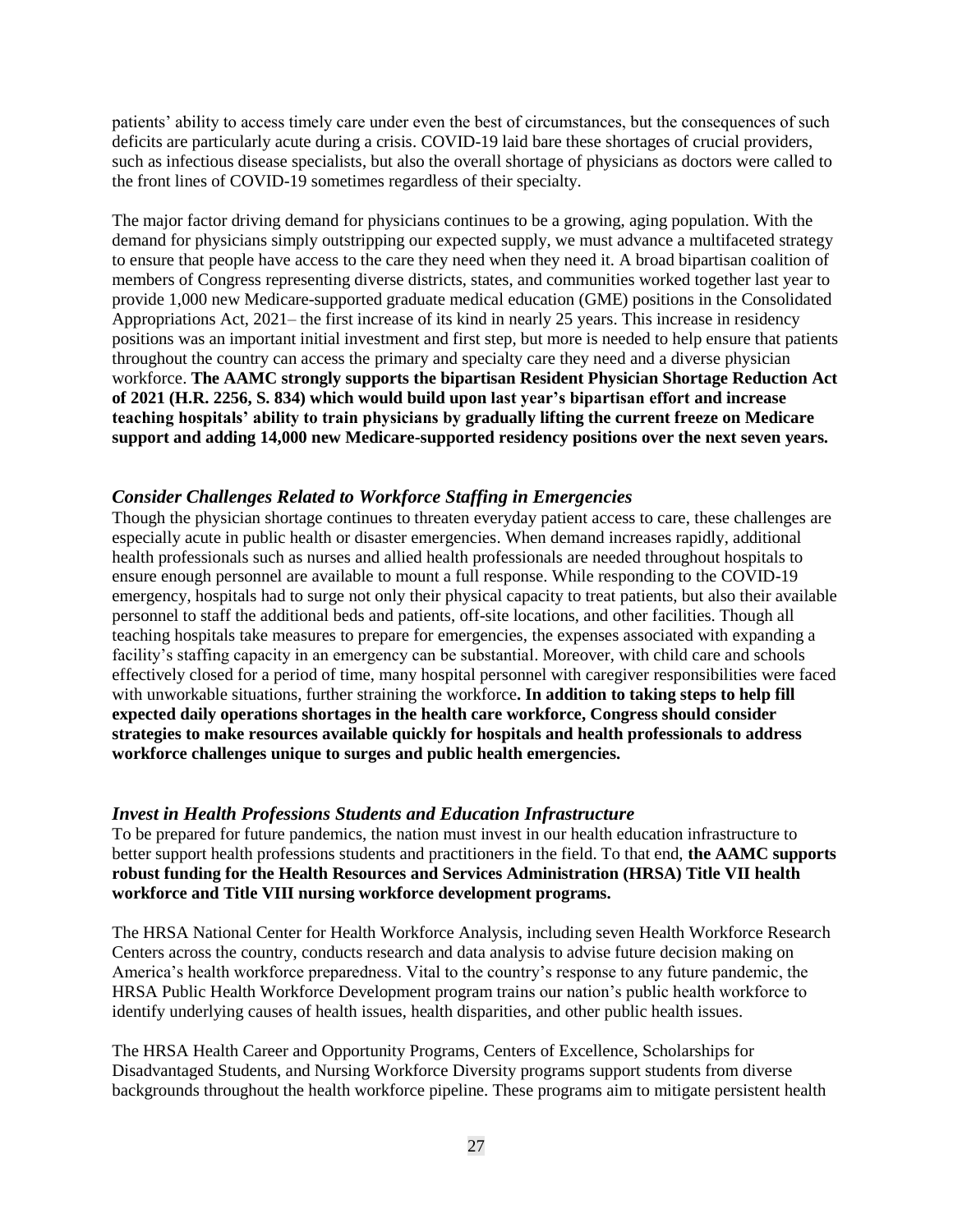inequities, such as those seen during the COVID-19 pandemic, by recruiting and training a more diverse and more culturally competent health workforce.

Elderly populations may be more vulnerable to future pandemics, as we saw with COVID-19 disproportionately impacting older Americans. The HRSA Geriatrics Workforce Enhancement Programs and Geriatrics Academic Career Awards prioritize interprofessional and team-based care to improve treatment of the nation's aging patient population.

Other HRSA programs are structured to train health professionals to adapt to changing delivery systems and models of care that have increased during COVID-19. Telehealth is one example; another is Area Health Education Centers (AHECs) that support interdisciplinary, community-based training programs for healthcare professionals and provide support for health care delivery in rural and urban underserved areas. Investing in training programs such as AHECs prioritizes the specific health needs of local communities.

Currently, over 117 million Americans live in Health Professions Shortage Areas (HPSA) and can have more difficulty accessing care during public health emergencies. The National Health Service Corps (NHSC) and Teaching Health Centers GME (THCGME) help build a health care infrastructure in rural and other underserved areas. Despite strong interest from health professionals to participate in the NHSC, the program still falls far short of fulfilling the health care needs of all HPSAs due to growing demand for health professionals across the country. **The AAMC urges Congress to provide a level of funding for the NHSC that would fulfill the needs of all current HPSAs and to continue strong funding for the THCGME program.**

**Additionally, public service loan repayment programs offered by HRSA, the NIH, the Department of Education, the Department of Veterans Affairs, the Department of Defense, and the Indian Health Service are effective, targeted incentives for recruiting physicians and other health professionals to serve specific vulnerable populations.** Increasing federal investment in these programs is a proven way to increase the supply of health professionals serving HPSAs, nonprofit facilities, and other underserved communities. For example, the Public Service Loan Forgiveness (PSLF) program administered by the Department of Education encourages physicians to pursue careers that benefit communities in need. The AAMC supports preserving physician eligibility for PSLF to help vulnerable patients and nonprofit medical facilities that use the program as a provider recruitment incentive.

Our nation's medical and health professions schools are also critical to preparing the next generation of providers for future pandemics. Recognizing the financial impact the coronavirus pandemic has levied on colleges and universities, the AAMC appreciates that Congress provided funding to the Higher Education Emergency Relief Fund (HEERF). However, independent health professions schools were underrepresented in the HEERF formula since their student bodies primarily consist of graduate and professional students who are not eligible for Pell Grants. As a result, these institutions received disproportionately less funding to help their students during COVID-19 and to restart their programs. **The AAMC urges Congress to support graduate health professions institutions as we look train our future health workforce who will be on the frontlines of fighting the next pandemic.**

As Congress considers legislation that prepares our nation's health workforce for future public health emergencies, there is an opportunity to invest in the rural workforce pipeline. **The AAMC supports the Expanding Medical Education Act (H.R. 801), which would authorize grants to enhance current and establish new regional medical campuses (RMCs), thereby helping expose more future providers to rural and other underserved settings.** RMCs are important settings for medical schools to expand their reach and help fulfill their unique missions. RMCs often have targeted missions, such as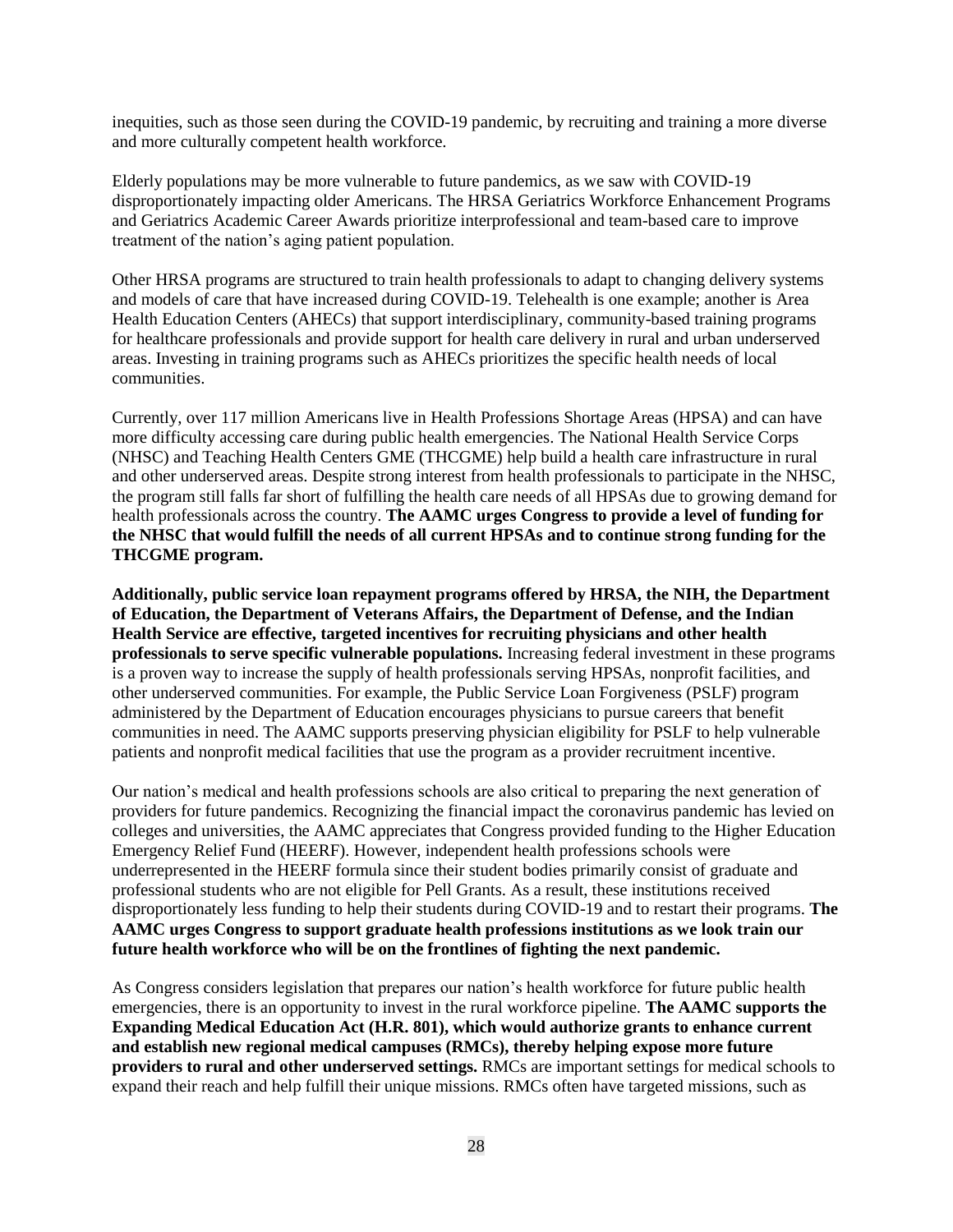training future providers in primary care and in rural settings. Increasing investment in RMCs will make sure providers are being trained in rural and other underserved areas, and in high need specialties.

## *Promote Health Professionals' Health and Well-being*

Physicians and other health professionals dedicate their careers to keeping people healthy, but too often they do not receive the care they need to address their own well-being. AAMC data shows that, like the overall U.S. physician population, a large percentage of medical school faculty have experienced higher levels of stress, and nearly a third of medical faculty face one or more symptoms of burnout. In addition to their detrimental effect on health professionals and their families, burnout, stress, and other behavioral health issues negatively affect patient care, patient experience, and overall health outcomes.

There are numerous systemic and other sources for the high levels of stress and burnout that have long plagued health professionals and clinician trainees, and the COVID-19 pandemic has only exacerbated the problem. Yet, stigma, bias, and other barriers can hinder both aspiring and practicing health professionals from seeking and receiving care for new or ongoing mental and behavioral health challenges.

**The AAMC is proud to support the Dr. Lorna Breen Health Care Provider Protection Act (LBA, S. 610/H.R. 1667), which would take steps to reverse these troubling trends through investments to prevent suicide, reduce burnout, and promote care for mental and behavioral health conditions among health care professionals and trainees.** While the ability of any single educational intervention on its own to overcome pervasive systemic challenges is limited, the bill's grants to help train health professionals in strategies to reduce stress and burnout would represent an important effort to raise awareness among health care professionals about the need to prioritize their well-being, particularly if teaching hospitals also are eligible for such awards. The AAMC appreciates inclusion of \$140 million in grants for health professions institutions and health care providers in the American Rescue Plan Act of 2021 to address provider burnout and mental health. We encourage Congress to advance the LBA, which would authorize grants to promote use of mental and behavioral health care services among health professionals and two studies to identify the factors contributing to such challenges and evidence-based best practices for reducing and preventing self-harm and burnout.

## **Other Key Structural and Programmatic Priorities**

In addition to the recommendations outlined above, the AAMC proposes the following recommendations to facilitate sustained investments in key priorities and streamline operational issues associated with a public health emergency.

### *Ensure Sustained Funding for Core Needs and Emergency Investments as Needed*

The AAMC is grateful for Congress's work since the beginning of the pandemic to pass legislation to equip federal agencies with needed emergency supplemental resources to prevent the spread and address the effects of the pandemic. Quick, bipartisan action by lawmakers in such scenarios is essential to ensure public health and scientific agencies have the resources they need to address threats as they arise. Because such action is not always immediate, **the AAMC continues to support robust investment in the Infectious Disease Rapid Response Reserve Fund and the Public Health Emergency Fund**, which give the Secretary of HHS access to funding reserved for emergencies, intended as a bridge until Congress can appropriate the needed resources for that particular crisis.

It is important to note, however, that as critical as emergency supplemental funding is in addressing the unique, one-time needs associated with different crises, it is no substitute for sustained, robust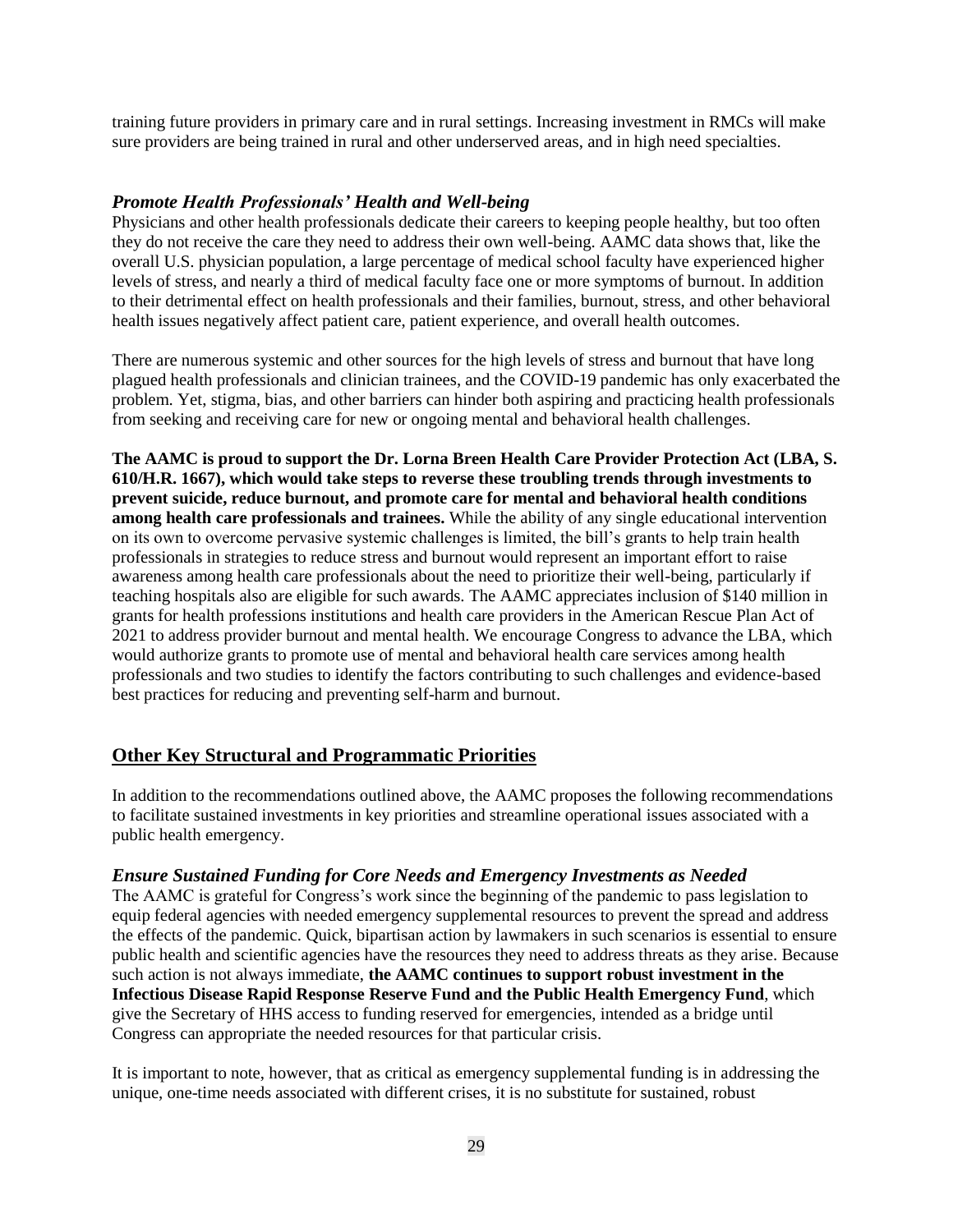investments over the long term. Boom and bust cycles of funding that only take the country from one crisis to the next are counterproductive in our national efforts to build resilience against future threats. The value of ongoing investments in public health, health care preparedness, and medical research cannot be overstated. **To the extent possible, lawmakers should prioritize mechanisms that allow for reliable, uninterrupted funding for such programs and agencies – including through dedicated and protected line items for priority programs, no-year funding as appropriate, and mandatory appropriations – with the appropriate oversight from key Congressional committees.**

Additionally, the Federal Emergency Management Agency (FEMA) has been a lifeline in many ways throughout a wide range of disasters that the country has faced. As has become evident across a number of dimensions, however, a pandemic scenario is not entirely analogous to other emergencies, particularly as it relates to the impact of the crisis on the health care system. **Ahead of the next pandemic, the AAMC urges Congress to consider alternative strategies to complement the strong work that FEMA leads with investment in a federal entity focused on emergency support for the health care system in a pandemic or other large scale public health emergency.**

The AAMC also applauds the timely resources provided by Congress through the Provider Relief Fund. Hospitals, physician practice plans, and other providers faced severe financial challenges as they postponed elective procedures and regular operations to become hubs to test, treat, and eventually vaccinate patients, and the PRF proved to be an essential lifeline. We urge Congress to utilize similar mechanisms to distribute emergency funds in the future. However, we encourage policymakers to apply the lessons learned and ensure stability and certainty in the program by prescribing the appropriate latitude provided to federal agencies administering these resources and the ability and frequency with which they can alter the definitions and parameters for use of the funds.

### *Exempt Key HHS Agencies from Discretionary Spending Limits*

As described above, ongoing investments in public health, medical research, and health care preparedness are critical to prevent and respond to existing and emerging threats. Specifically, programs and projects supported by the CDC, NIH, and ASPR are key tools in supporting our nation's health security and guarding against future crises. Too often, however, investments in these important priorities have been limited by impractical discretionary spending allocations that handcuff the ability of appropriators to invest sufficiently and do not reflect the bipartisan recognition of the importance of these programs. **To ensure that appropriators have the necessary flexibility to invest in key priorities without risking underinvestment in other core elements of our public health infrastructure the AAMC supports proposals to exempt key health programs, including CDC, NIH, and ASPR from annual discretionary spending limits, potentially through creation of a new budget category.** Already, we have spent trillions of dollars to address the consequences of underinvestment in public health – and lost over half a million lives in the process. We cannot afford to repeat the same mistake.

## *Streamline Processes for Administrative Flexibilities in a Public Health Emergency*

The AAMC is appreciative of the temporary health care-related regulatory flexibilities and emergency authorities granted by the federal government in response to the coronavirus. These flexibilities have been granted by the White House, HHS, and CMS, among others. **To better coordinate these flexibilities, the AAMC recommends that all health-related waivers be consolidated under the authority of the HHS Secretary.** For example, "Section 1135" waivers have offered essential relief and assistance for health care providers during the pandemic by relaxing several requirements, including practice across state lines and timelines for federal reporting requirements. For the 1135 waivers to remain in effect, both a public health emergency and a national emergency must be declared by the HHS Secretary and President, respectively. The AAMC recommends that all health-related flexibilities be under the direction of the HHS Secretary, and not reliant upon the declaration of a national emergency.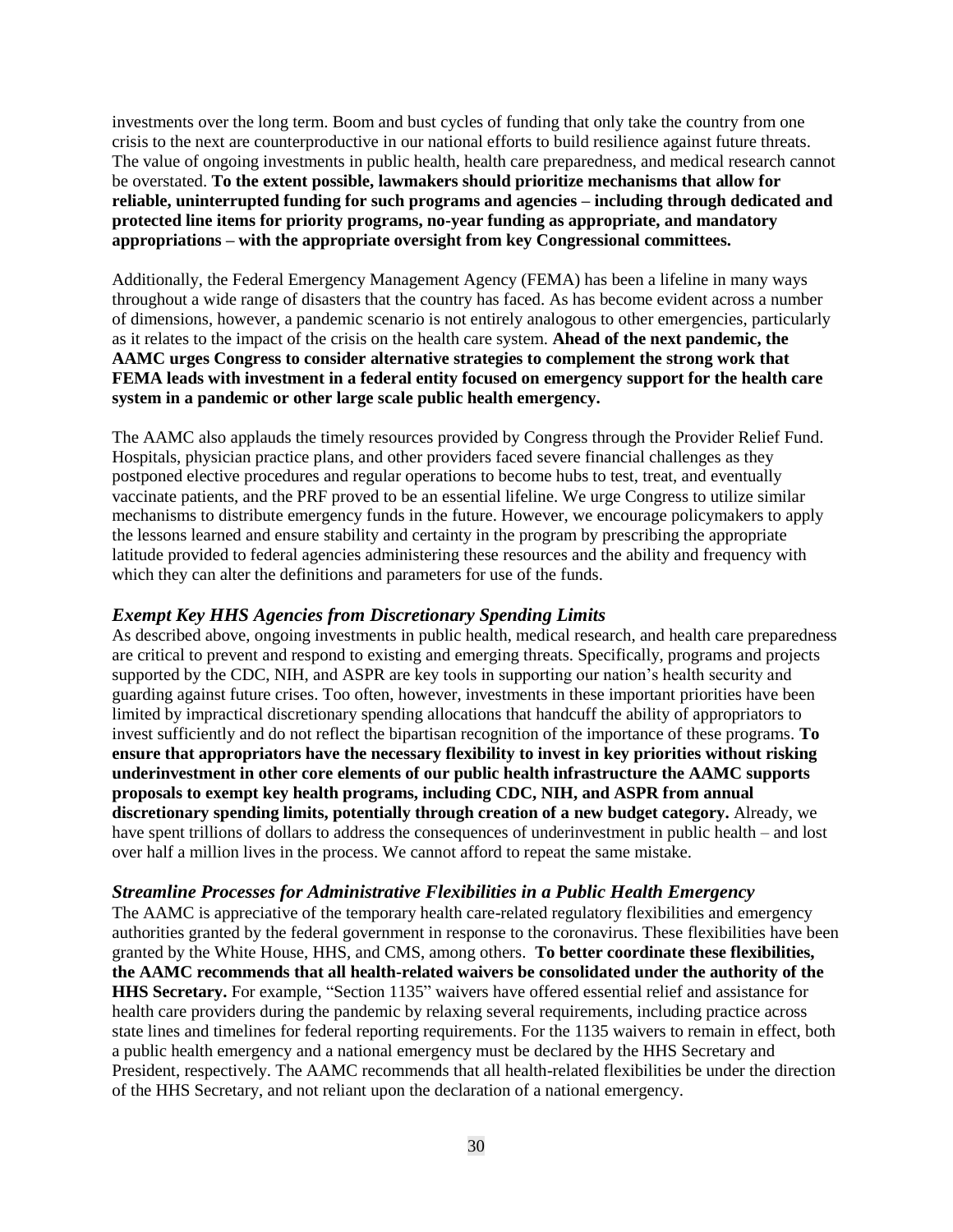# **Appendix**

## **Table 1: Essential Multi-Sector Actions for Pandemic Health Equity Preparedness Adapted from Alberti, PM et al. 4**

### *Build Strong Public Health Infrastructure That Includes:*

- Stockpiles of essential materials to prevent exposure (e.g., high-quality masks, hand sanitizer, personal protective equipment, etc.).
- Stockpiles of essential materials for testing, diagnosis, antibody testing.
- Plans for the equitable distribution of stockpiled materials.
- Access to rapid disease testing, antibody testing, diagnosis and follow up.
- Rapid contact tracing.
- Increases in funding to local, state, regional, tribal and federal public health agencies.

### *Ensure the Material Conditions of Health for All (as defined by the World Health Organization):*

- Strong food access and security systems.
- High levels of housing security and affordability.
- Low levels of housing crowding.
- High levels of air and water quality.
- Prohibitions on evictions and significant rent hikes during epidemics/pandemics.
- Prohibitions on water and other utility shut-offs during epidemics/pandemics.
- Financial access to health care (health insurance coverage).
- Strong health care safety net system, including community health centers and public health clinics.
- Sufficient health care providers (doctors, nurses, psychologists, community health workers, etc.) to meet all communities' needs.

### *Ensure Basic Economic Security for Individuals and Families:*

- Living wage policy to reduce poverty and economic hardship in communities.
- Paid sick leave.
- Rapid and easy access to unemployment benefits and other public assistance.
- Consider Universal Basic Income (UBI) proposals.

## *Provide/Subsidize Access to Important Technology for Information, Home Schooling, Public Services, Personal Finances, Public Health Surveillance and Voting:*

- Widespread access to free or low-cost internet for individuals and families.
- Technology support for home-schooling and home-based work.
- Financial technology: Widespread access to online banking, automobile registration and licensure, rent or mortgage payments, etc.
- Design and implementation of efficient and user-friendly systems for applying for and receiving public assistance, financial assistance and social services.
- Smart-phone technology for infectious disease exposure and contact tracing.
- Clear policies that make voting by absentee ballot and by mail easy and secure.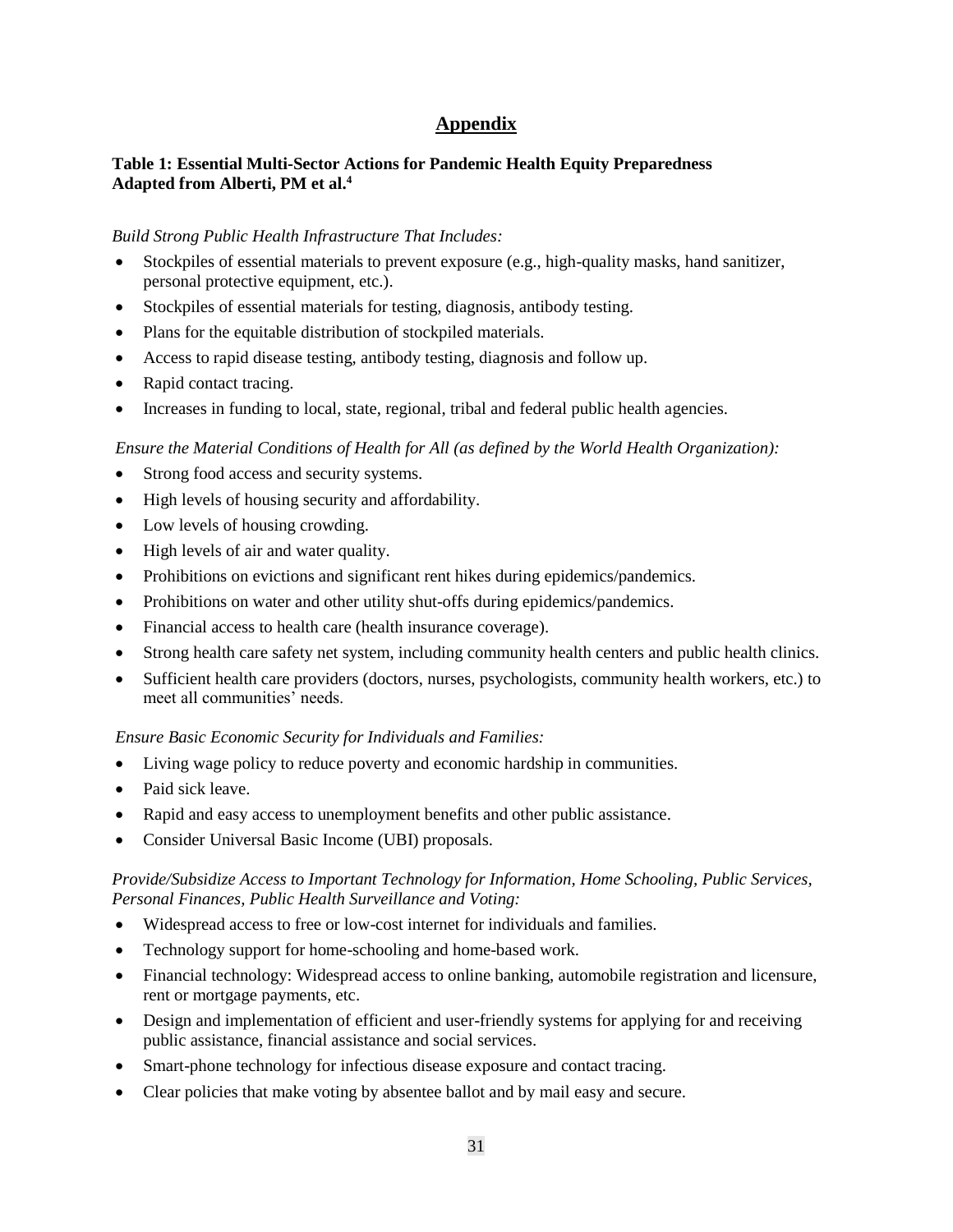### *Implement and Enforce Infectious Disease Prevention and Control in Congregate Settings:*

- Better enforcement of current regulations in nursing homes, psychiatric hospitals, rehabilitation centers, jails and prisons, shelter, transitional housing, etc.
- Plans for prevention/control of infectious disease in community epidemics/pandemics.
- Reduce number of people incarcerated.

## *Safety Standards/Plans for Public Transportation:*

- Protection of drivers and other essential workers.
- Plans for physical distancing boarding, disembarking and traveling.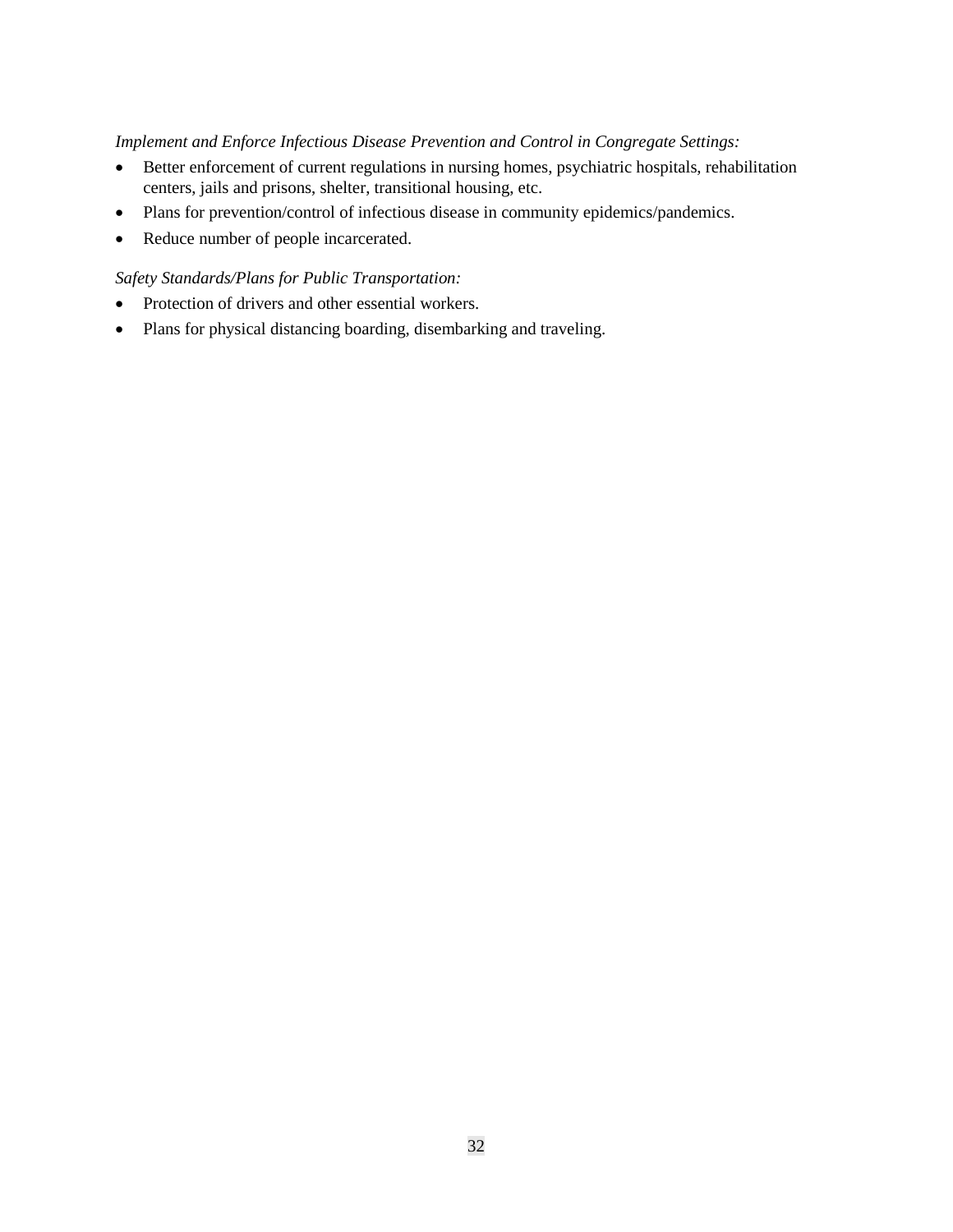## **Table 2: Pandemic Health Equity Rapid Response Tactics Adapted from Alberti, PM et al. 4**

## *Effectively Communicate Health Risk:*

- Engage trusted community organizations and leaders to develop and disseminate messaging.
- Develop messaging that is relevant to socially vulnerable communities and recognizes the varying socioeconomic needs and differing levels of trust of health systems and government.
- Create materials at the appropriate reading level for broad audiences.
- Make information available in multiple languages using processes beyond translation that include a cultural understanding of specific communities with limited English proficiency.
- Use channels viewed as trusted and credible by socially vulnerable communities.

## *Implement Socio-culturally Appropriate Surveillance and Risk Reduction Strategies:*

- Create community-based surveillance programs that leverage community assets.
- Use community health workers and public health educators to collect surveillance data and share risk reduction information.
- Distribute information and supplies for risk reduction such as masks and hand sanitizer via community and faith-based organizations.

## *Have Emergency Policies/Executive Orders Ready to Be Rapidly Implemented:*

- Determine before a crisis what constitutes "essential" versus "non-essential" services.
- Require employers of front-line service providers (e.g., grocery and other retail stores, pharmacies, food plants, delivery services, etc.) to provide workers with PPE and paid sick leave.

### *Ensure Timely and Easily Accessible Testing:*

- Use community-level data such as social vulnerability indices, availability of transportation, and population density to determine location and hours of operation for testing sites.
- Locate testing within the most socially vulnerable communities, ideally co-located with trusted community organizations.
- Provide testing at no cost, regardless of insurance status.
- Offer free transportation to testing sites.
- Monitor testing access data disaggregated by race, ethnicity and language, and rapidly shift or expand testing based on identified inequities.
- Provide resources and post-testing information in multiple languages.

## *Provide Equitable and Rapid Access to Quality Health Care:*

- Broadly disseminate maps and location details of health care providers and clinics.
- Deploy mobile testing and treatment units in communities with limited transportation access.
- Engage trusted community organizations in messaging and ensure information is available in multiple languages.
- Extend hours of access and provide free transportation.
- Suspend any requirements for insurance or documentation of residence.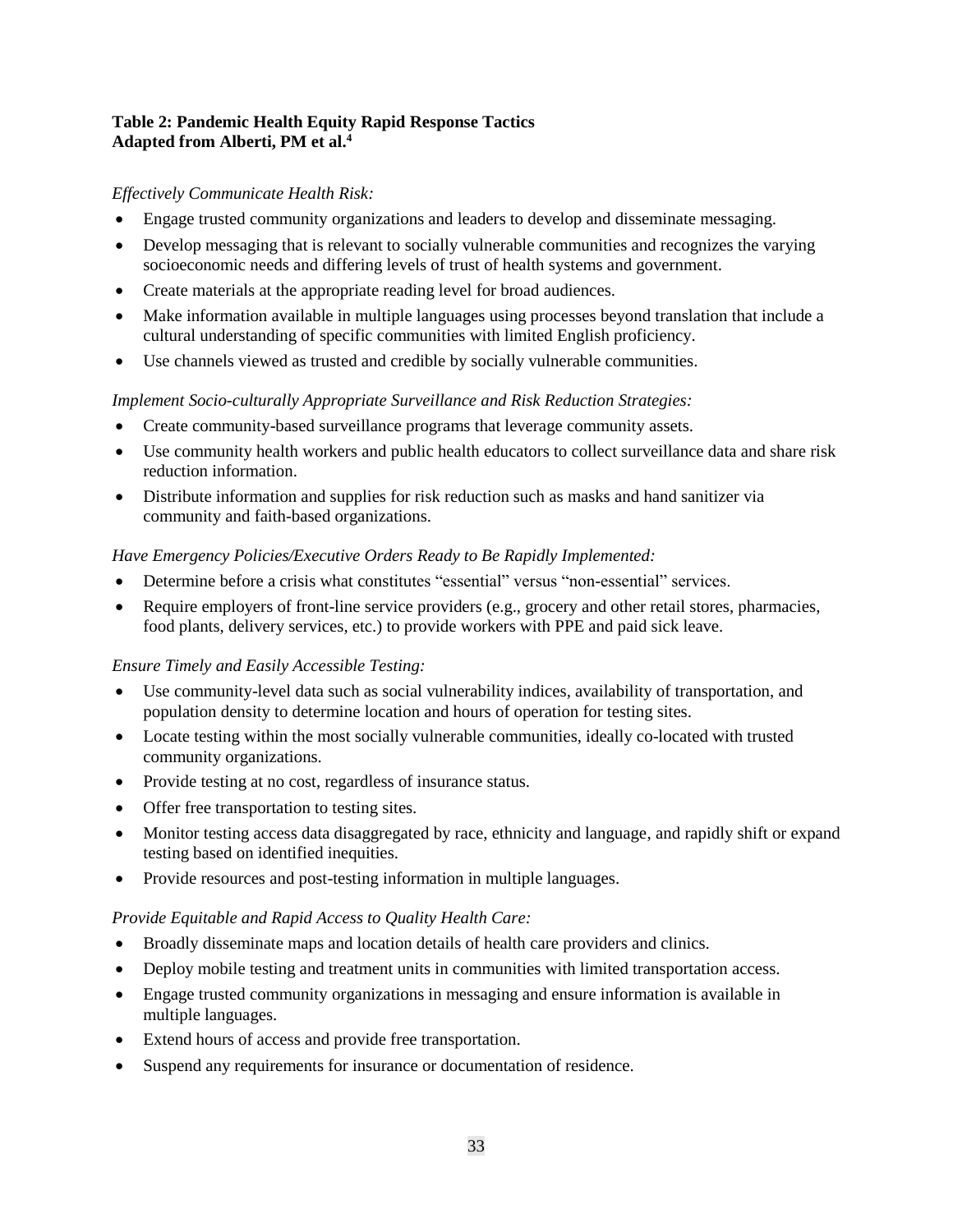- Prioritize support for health care providers in socially vulnerable communities.
	- o Local, state and national funds should give priority to safety net providers and recognize differential needs given availability of resources at baseline.
	- o Government, public health and health systems with greater resources should share tools, protocols and knowledge to enable community-level response.
- Compare hospitalizations, use of specific treatments, and deaths by race, ethnicity, language, as well as social risk factors and determinants and create plans to address any differences identified.
- Ensure treatment and discharge information is available at the appropriate reading level and in multiple languages.
- Provide follow up care at no cost.

### *Provide Equitable and Rapid Access to Social and Economic Relief Programs:*

- Prioritize distribution of economic relief to communities identified as having the most urgent need based on surveillance data.
- Provide financial support to community- and faith-based organizations and other social service agencies to ensure service continuity and capacity.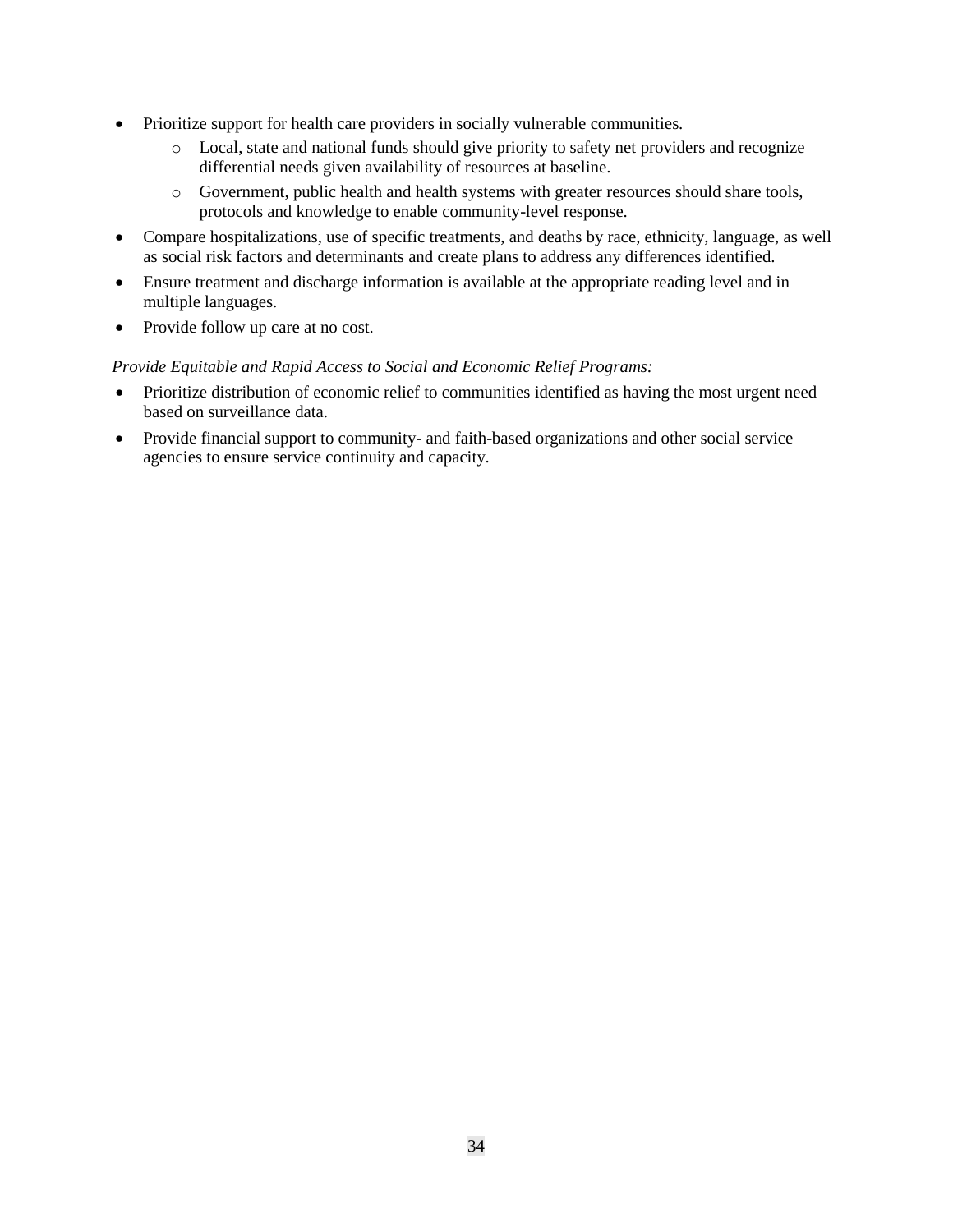## **Table 3: Examples of Activities in Academic Medicine's Mission Areas to be Conducted Through Community Partnerships**

### *Research*

- Develop patient- and community-engaged, public health research projects to gather information crucial to developing effective local intervention and communication strategies.
- Assist and/or create local community-based public health surveillance efforts, particularly in historically under-resourced and marginalized communities, to facilitate testing, tracing, and vaccinations, gather social risk data, connect to appropriate social service and public health departments, and, importantly, to evaluate these efforts.
	- o Use community health workers and public health educators to collect surveillance data and share risk reduction information.
- Augment health services and quality improvement research to identify and address necessary health care related-improvements to COVID-19 care and treatment.
- Use community-level data such as social vulnerability and area deprivation indices, availability of transportation, and population density to determine location and hours of operation for testing sites.
- Compare hospitalizations, use of specific treatments, and deaths by race, ethnicity, language, as well as social risk factors and determinants and create plans to address any differences identified.

## *Education*

- Develop experiential learning opportunities for individuals at academic medical centers, including health profession learners (e.g. medical students, nursing students, pharmacy students, medical residents, etc.), to assist the public health and social service workforce with testing, contact tracing, patient navigation, answering hotlines, developing and disseminating public health information through social media, and communicating with local health care providers.
- Enable learners to provide additional services in chronic disease management; screenings; telehealth visits; mental health support and other assistance as needed.
	- o Learner activities would be matched to individual ability and level of expertise, with proper supervision and use of remote technologies as appropriate and attention to safety of both the patient and the learner.
- Support local health departments/other public agencies and medical schools/teaching hospitals to develop a memorandum of understanding (MOU) with each other to create an ongoing partnership with the ability to rapidly expand during emergencies. These partnerships would also include Medical Reserve Corps units.
- Co-develop, between the local public health agencies and the teaching hospital/medical school, an ongoing curriculum for medical students, residents and fellows. Both real-time and asynchronous learning opportunities would be embedded about prevention, control and treatment of COVID-19 or other infectious diseases in general. Learning modules would also include handwashing/disinfection, personal protective equipment, quarantine, social distancing, clinical aspects of COVID-19, treatment options, testing and screening, and other related topics.

(cont'd)